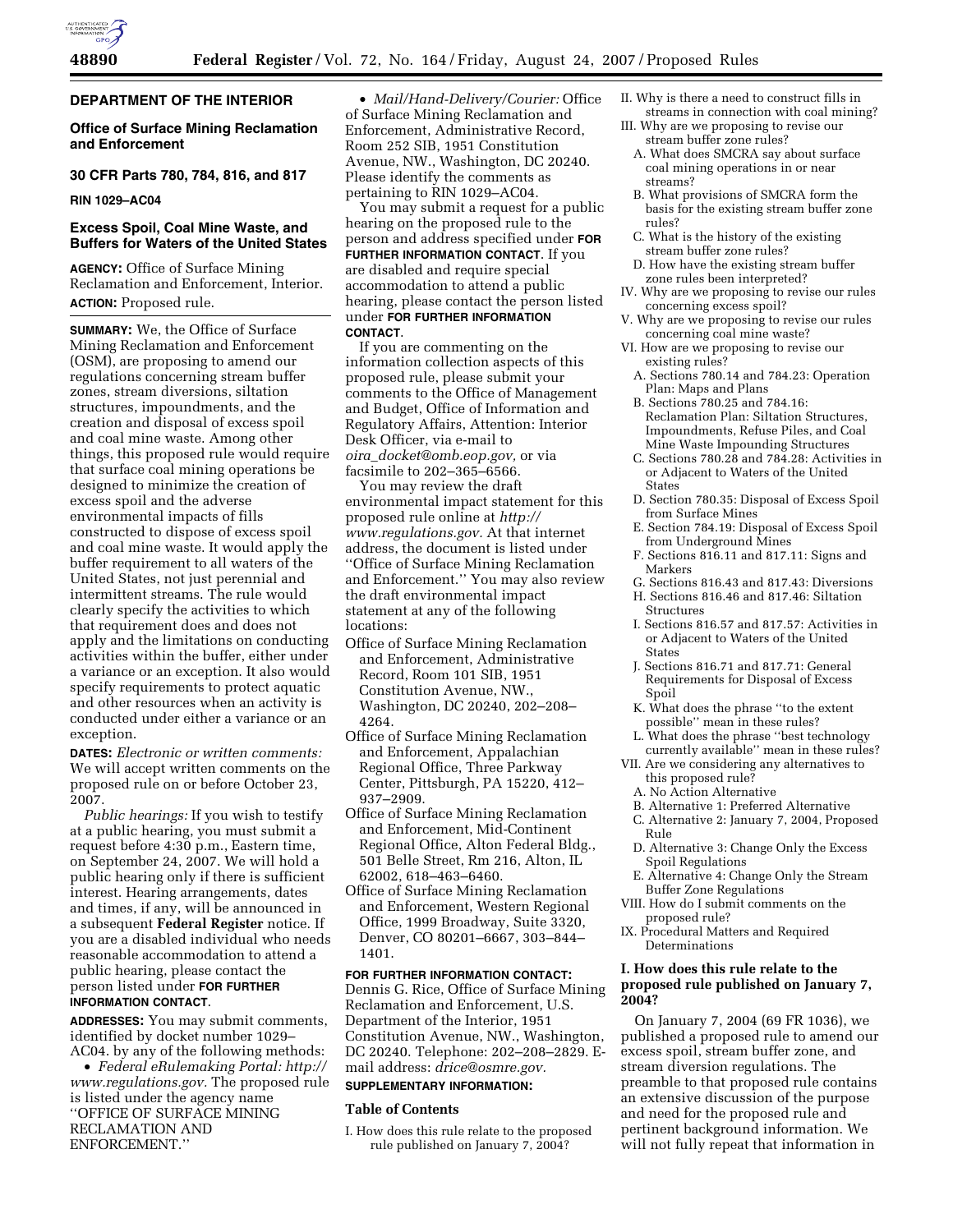this preamble, but we will supplement that information as appropriate.

On February 26, 2004 (69 FR 8899), we announced the schedule and arrangements for five hearings on the proposed rule, and extended the time allowed for receipt of comments by 30 days until April 7, 2004. On March 30, 2004, we held public hearings in Harriman, Tennessee; Hazard, Kentucky; Charleston, West Virginia; Pittsburgh, Pennsylvania; and Washington, DC. Approximately 200 people testified at the five hearings. We received approximately 32,000 written comments. Numerous commenters asked us to consider other alternatives to the proposed rule. Some commenters also asked that we prepare an environmental impact statement (EIS) on the proposed action.

On June 16, 2005 (70 FR 35112), we announced our intent to prepare an EIS on the proposed rule changes. We also stated that we intended to consider additional alternatives and to publish a new proposed rule to coincide with the release of a draft EIS. The proposed rule that we are publishing today reflects that decision and replaces the proposed rule published on January 7, 2004.

## **II. Why is there a need to construct fills in streams in connection with coal mining?**

Most fill material placed in streams in connection with coal mining is a result of the need to dispose of excess spoil generated by mining operations conducted in areas consisting of steep slopes and narrow valleys. To remove coal by surface mining methods, the formerly solid rock strata overlying the coal seam must be broken up into fragments and excavated. The broken rock fragments (referred to as spoil) are separated by numerous voids, resulting in a significant increase in volume over the volume of solid rock in place before mining. The increase in volume varies considerably depending upon the nature of the rock and the mining method, but the industry average is about 25 percent. Returning all spoil to the mined-out area in steep-slope terrain would create highly unstable conditions and in most cases is physically impossible. Consequently, some spoil must be permanently placed outside the minedout area in engineered fills. The most economically feasible disposal areas are the upper reaches of valleys adjacent to the mine. As defined in 30 CFR 701.5, spoil not needed to restore the approximate original contour and disposed of in locations other than the mined-out area is considered ''excess spoil.''

A nationwide survey of all coal mining permits issued between October 1, 2001, and June 30, 2005, found that those permits included a total of 1,612 excess spoil fills, of which 1,589 (98.6 percent) are located in the central Appalachian coalfields. Specifically, most of the fills approved in those permits are located in Kentucky (1,079), West Virginia (372), and Virginia (125), with 13 approved in Tennessee. The remaining fills approved during that time are located in Alaska, Alabama, Ohio, Pennsylvania, and Washington. This survey is discussed in greater detail in the draft environmental impact statement (DEIS) that accompanies this proposed rule. You may review the DEIS for this proposed rule online at *http://www.regulations.gov.* At that internet address, the document is listed under ''Office of Surface Mining Reclamation and Enforcement.'' A notice announcing the availability of the DEIS was published in this edition of the **Federal Register**. That notice also lists OSM offices and public libraries in Kentucky, Tennessee, Virginia, and West Virginia where you may review the DEIS.

The central Appalachian coalfields are characterized by highly eroded plateaus, dissected by numerous narrow, deeply incised valleys with steep side slopes. In this region, even small valleys may contain intermittent and perennial streams. For example, in a study conducted in West Virginia, the United States Geological Survey found that, on average, perennial streams begin in watersheds as small as 40.8 acres and intermittent streams in watersheds as small as 14.5 acres. See Katherine S. Paybins, *Flow Origin, Drainage Area, and Hydrologic Characteristics for Headwater Streams in Mountaintop Coal-Mining Region of Southern West Virginia,* Water Resources Investigations Report 02– 4300, U.S. Geological Survey, 2003, p. 1. Consequently, the construction of excess spoil fills in those valleys often involves burying the upper reaches of perennial and intermittent streams.

Underground mines also may result in the filling of some stream segments. Rock and other overburden materials removed as part of the cut made to expose the coal seam into which the mine entries and ventilation shafts are driven normally are used to construct an adjoining bench upon which mine offices, parking lots, equipment, and other support facilities are located. This process is referred to as ''facing up'' the mine. Any material removed as part of the face-up operation that is not used to construct the bench or placed in temporary storage for use in restoring

the approximate original contour and reclaiming the face-up area once the mine closes permanently is excess spoil. Should such excess spoil exist, it would be placed in fills on adjacent hillsides or in adjoining valleys. Underground mining operations also may involve the excavation of non-coal waste rock from underground tunnels. The waste rock, which we define as underground development waste, is typically brought to the surface and placed in fills.

Activities associated with coal preparation plants also may result in the filling of some stream segments. These plants clean coal by removing impurities, especially ash, incombustible rock, and sulfur. They create large quantities of coal processing waste, including both a very fine fraction, which is often suspended in water in a semi-liquid form (slurry) and a coarse fraction (refuse). Coal processing waste normally is placed in disposal sites near the plant. The slurry is usually impounded behind dams constructed of coarse refuse in a valley adjacent to the plant.

The previously mentioned survey of all coal mining permits issued between October 1, 2001, and June 30, 2005, indicates that coal mining activities authorized by those permits will directly affect about 535 miles of streams nationwide, of which 324 miles (60.6 percent) are in the central Appalachian coalfields. Based on data from the West Virginia permits, we estimate that approximately two-thirds of the 324 miles will be permanently covered by excess spoil fills and coal mine waste disposal facilities. Most of the remaining miles of stream directly affected by mining operations should experience only temporary adverse environmental impacts, chiefly as a result of mining through those streams. In those cases, the streams are diverted and relocated while the mining operation proceeds through the streambed. When mining is completed, the stream is restored to its original location unless the relocation is permanent.

A further description of the existing environment of the central Appalachian coalfields can be found in the draft and final environmental impact statements issued in 2003 and 2005, respectively, by the U.S. Environmental Protection Agency (EPA), the U.S. Army Corps of Engineers, the U.S. Fish and Wildlife Service, OSM, and the West Virginia Department of Environmental Protection. The draft EIS, which the final EIS incorporates by reference, contains the bulk of that description. The draft EIS is entitled ''Mountaintop Mining/Valley Fills in Appalachia Draft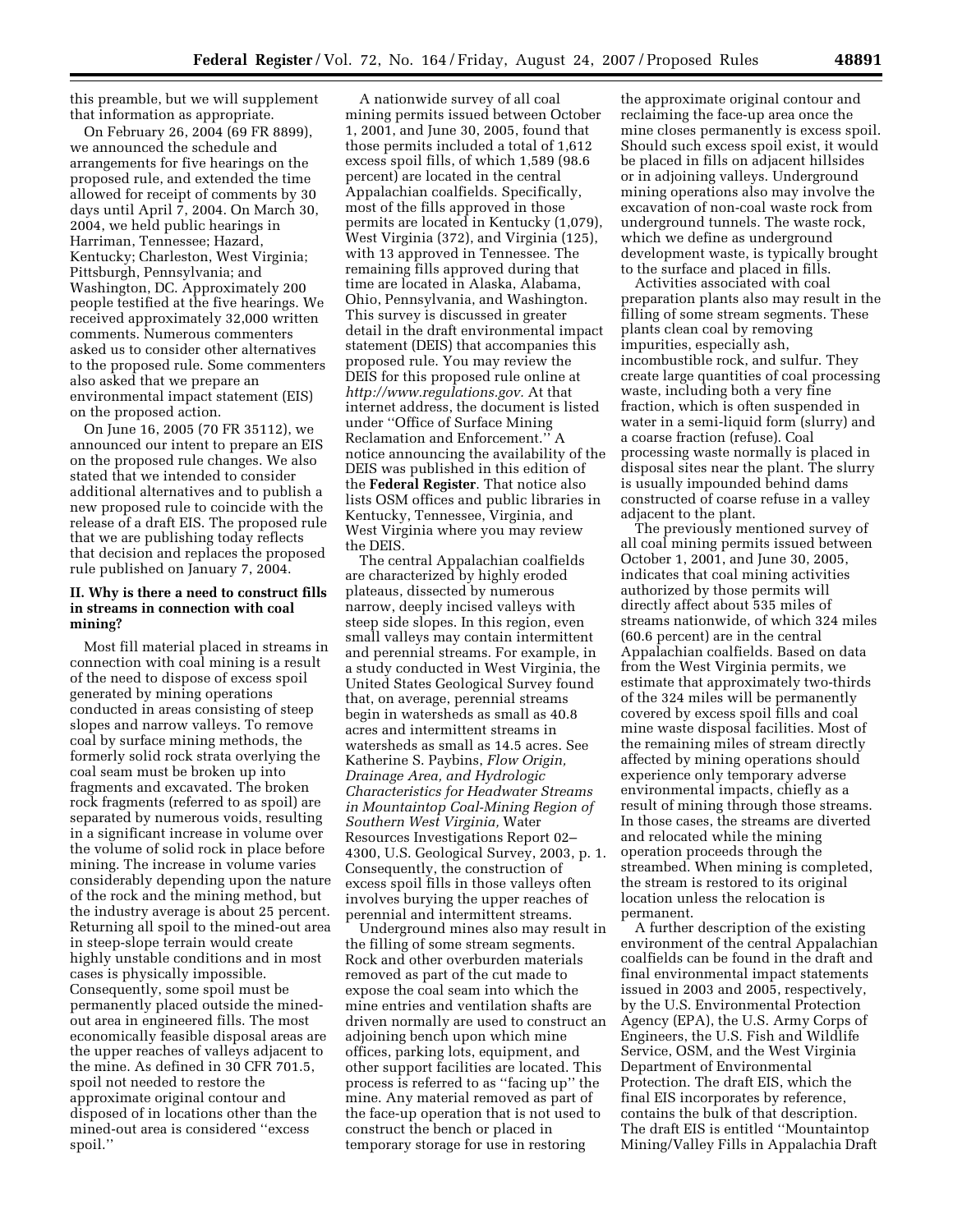Programmatic Environmental Impact Statement'' (EPA 9–03–R–00013, EPA Region 3, June 2003) and is available at *http://www.epa.gov/region3/mtntop/ eis.htm.* The final EIS, which is entitled ''Mountaintop Mining/Valley Fills in Appalachia Final Programmatic Environmental Impact Statement'' (EPA 9–03–R–05002, EPA Region 3, October 2005), is available at *http:// www.epa.gov/region3/mtntop/pdf/mtmvf*\_*fpeis*\_*full-document.pdf*.

According to the draft EIS referenced in the preceding paragraph, approximately 5,700 excess spoil fills were approved between 1985 and 2001 in the central Appalachian coalfields. These fills, if constructed, would cover approximately 724 miles of intermittent and perennial streams, which is about 1.2 percent of the approximately 59,000 miles of intermittent and perennial streams within the central Appalachian coal fields (EPA 9–03–R–00013, Chapter IV.B–2 and Table III.K–8).

The draft EIS, as incorporated into the final EIS, also contains the following statements regarding actual and projected impacts:

• ''Impacts (including valley fills and other permit features) \* \* \* based on ten years (1992–2002) of permit footprints were 1,208 miles (2.05%) of the 58,998 stream miles in the EIS study area.'' (EPA 9–03–R–00013, Chapter  $IV.B-1)$ 

• ''If valley fill construction continued at this historical rate documented in the Fill Inventory for the next seventeen years (2003–2020), an additional 724 miles (for a total of 2.4%) could be impacted.'' (EPA 9–03–R– 00013, Chapter IV.B–2)

• "If that rate (for permit footprints) continued for another 10 years, a total of 4.10% would be impacted by 2013.'' (EPA 9–03–R–00013, Chapter IV.B–1)

## **III. Why are we proposing to revise our stream buffer zone rules?**

In regulating surface coal mining operations, OSM and State regulatory authorities have historically applied the 1983 stream buffer zone rules in 30 CFR 816.57 and 817.57 in a manner that allows excess spoil fills, refuse piles, coal mine waste impoundments, and sedimentation ponds to be located in perennial and intermittent streams under certain circumstances. However, as discussed below, there has been considerable controversy over the proper interpretation of the 1983 rules. Some of those interpretations appear to be at odds with the underlying provisions of the Surface Mining Control and Reclamation Act of 1977 (SMCRA). Therefore, Federal action is needed to end the ambiguity in

interpretation of the stream buffer zone rules and to ensure that regulatory authorities, mine operators, other governmental entities, landowners, and citizens all can have a common understanding of what the stream buffer zone rules do and do not require, consistent with underlying statutory authority.

As discussed below, two Federal appellate court decisions are relevant to our reconsideration of the 1983 stream buffer zone rules. One of those decisions concluded that SMCRA does not prohibit placement of excess spoil in waters of the United States. It further recognized that section 515(b)(22) of SMCRA contemplated the placement of excess spoil in such waters. The other decision reversed contrary district court decisions on other grounds (lack of jurisdiction under the Eleventh Amendment to the U.S. Constitution) without reaching the merits of the district court's holding on the applicability of the stream buffer zone rules. Nevertheless, we believe that both the public and the regulated community would best be served by revising the 1983 stream buffer zone rules to clearly specify the scope of their applicability.

The revisions that we are proposing today represent an attempt to minimize disputes and misunderstandings associated with application of the existing rules. The revised rules distinguish between those situations in which maintenance of an undisturbed buffer between mining and reclamation activities and waters of the United States constitutes the best technology currently available to implement the underlying statutory provisions (sections  $\overline{515(b)(10)(B)}$ )(i) and (24) and 516(b)(9)(B) and (11) of SMCRA) and those situations in which maintenance of a buffer is neither feasible nor appropriate because the activities inherently involve placement of fill material in waters of the United States. Examples of the latter category of activities include mining through streams and the construction of excess spoil fills, refuse piles, slurry impoundments, and in-stream sedimentation ponds. Those activities are governed by other regulations.

We are also proposing changes to better conform the rule language to the underlying provisions of SMCRA and to expand the scope of the rule to include all waters of the United States instead of just perennial and intermittent streams as under the existing rules. Finally, we are proposing to reorganize the rules in recognition of the fact that the review and approval of proposals to disturb the surface of lands within buffer zones is a permitting action, not

a performance standard. At present, the buffer zone rules are part of the performance standards in subchapter K. We are proposing to move portions of those rules to new sections 780.28 and 784.28, which would be part of the permitting requirements of subchapter G.

The history of the existing stream buffer zone rules, their statutory basis, and the impetus for our proposed rule changes are discussed at length below. A detailed rationale for our proposed changes to the existing buffer zone rules appears in Parts VI.C. and VI.I. of this preamble.

*A. What does SMCRA say about surface coal mining operations in or near streams?* 

SMCRA contains three references to streams, two references to watercourses, and several provisions that indirectly refer to activities in or near streams.

Section 507(b)(10) requires that permit applications include ''the name of the watershed and location of the surface stream or tributary into which surface and pit drainage will be discharged.'' However, this provision has no relevance to mining-related activities in or near streams or to the existing or proposed buffer zone rules.

Section 515(b)(18) requires that surface coal mining and reclamation operations ''refrain from the construction of roads or other access ways up a stream bed or drainage channel or in such proximity to such channel so as to seriously alter the normal flow of water.''

Section 516(c) requires the regulatory authority to suspend underground coal mining under permanent streams if an imminent danger to inhabitants exists. However, this provision is not relevant to a discussion of the stream buffer zone rules because, in response to litigation concerning the 1983 version of 30 CFR 817.57, we stipulated that ''this regulation is directed only to disturbance of surface lands by surface activities associated with underground mining.'' *In re: Permanent Surface Mining Regulation Litigation II-Round II,* 21 ERC 1725, 1741, footnote 21 (D.D.C. 1984).

Section 515(b)(22)(D) provides that sites selected for the disposal of excess spoil must ''not contain springs, natural water courses or wet weather seeps unless lateral drains are constructed from the wet areas to the main underdrains in such a manner that filtration of the water into the spoil pile will be prevented.'' In adopting this provision, Congress could have chosen to exclude perennial and intermittent streams (or other waters) from the scope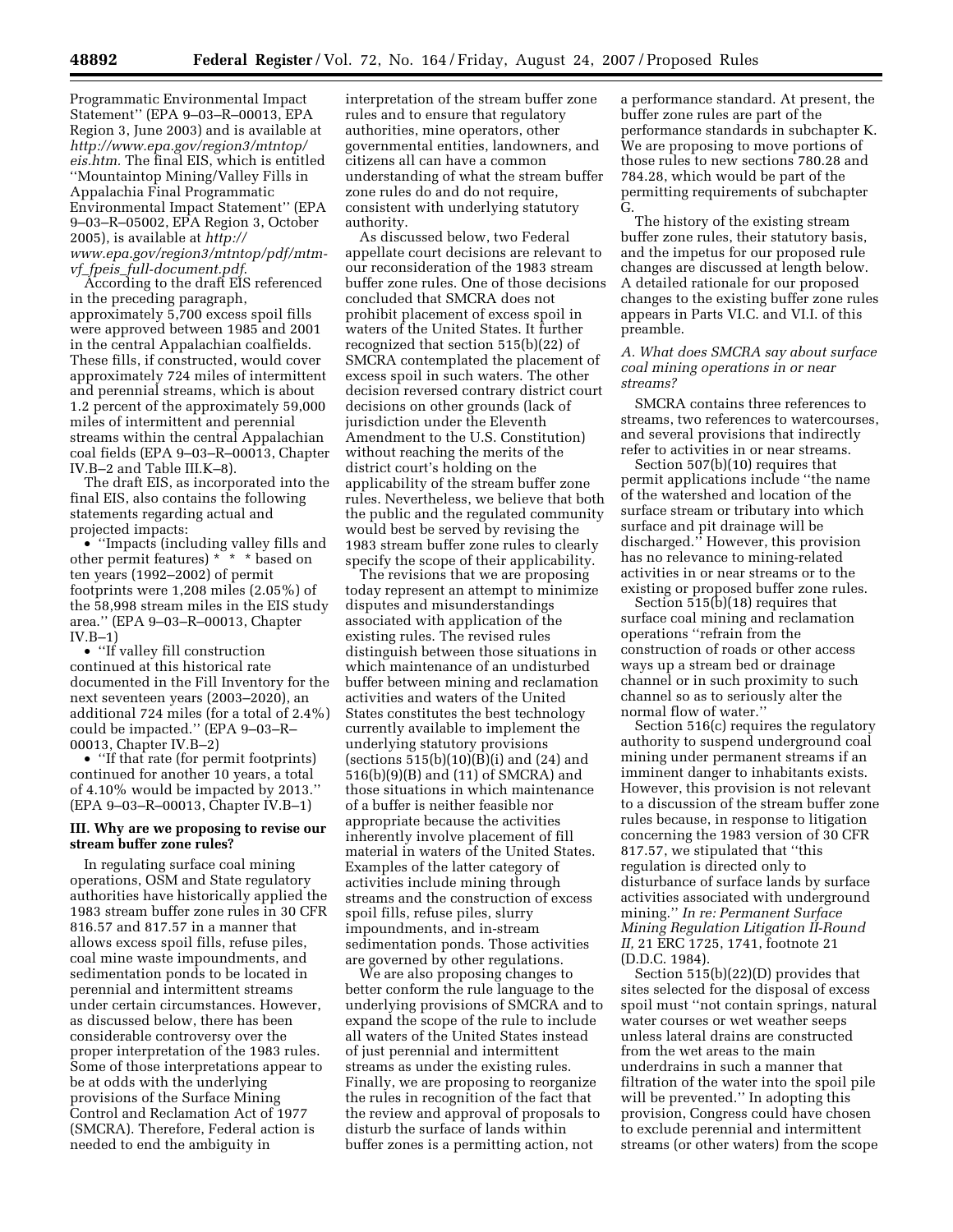of ''natural water courses,'' but it did not do so. In addition, the fact that this provision of the Act authorizes disposal of excess spoil in areas containing springs and seeps further suggests that Congress did not intend to prohibit placement of excess spoil in perennial or intermittent streams. Springs and seeps constitute groundwater discharges. To the extent that those discharges provide intermittent or continuous flow in a channel, they are included within the scope of our definitions in 30 CFR 701.5 of ''intermittent stream'' and ''perennial stream,'' respectively. The definition of ''intermittent stream,'' which is based upon technical literature, includes any ''stream or reach of a stream that is below the local water table for at least some part of the year, and obtains its flow from both surface runoff and ground water discharge.'' Furthermore, the U.S. Court of Appeals for the Fourth Circuit cited section 515(b)(22) as the basis for its statement that ''it is beyond dispute that SMCRA recognized the possibility of placing excess spoil material in waters of the United States even though those materials do not have a beneficial purpose.'' *Kentuckians for the Commonwealth, Inc.* v. *Rivenburgh,*  317 F.3d 425, 443 (4th Cir. 2003).

Section 515(c)(4)(D) provides that, in approving a permit application for a mountaintop removal operation, the regulatory authority must require that ''no damage will be done to natural watercourses.'' The regulations implementing this provision clarify that the prohibition applies only to natural watercourses ''below the lowest coal seam mined.'' See 30 CFR 824.11(a)(9). However, section 515(c)(4)(E) of the Act specifies that ''all excess spoil material not retained on the mountaintop shall be placed in accordance with the provisions of subsection (b)(22) of this section.'' By including this proviso, Congress recognized that not all excess spoil generated by mountaintop removal operations could be retained on benches or placed within the mined-out area. And by cross-referencing section 515(b)(22), Congress authorized placement of excess spoil from mountaintop removal operations in natural watercourses, provided all requirements of section 515(b)(22) are met. As discussed in Part II of this preamble, in the steep-slope terrain of central Appalachia, excess spoil typically can most feasibly be placed in valley fills.

In addition, the legislative history of section 515(f) of SMCRA indicates that Congress anticipated that coal mine waste impoundments would be

constructed in perennial and intermittent streams:

In order to assure that mine waste impoundments used for the disposal of liquid or solid waste material from coal mines are constructed or have been constructed so as to safeguard the health and welfare of *downstream* populations, H.R. 2 gives the Army Corps of Engineers a role in determining the standards for construction, modification and abandonment of these impoundments. \* \* \*

Thus, the corps' experience and expertise in the area of design, construction, maintenance, et cetera, which were utilized for carrying out the congressionally authorized surveys of mine waste embankments in West Virginia following the disastrous failure of the mine waste impoundments on *Buffalo Creek,* is to be applied in order to prevent *similar* accidents in the future.

H. Rep. No. 95–218; at 125 (April 22, 1977) (emphasis added).

Section 515(f) provides that—

The Secretary, with the written concurrence of the Chief of Engineers, shall establish within one hundred and thirty-five days from the date of enactment, standards and criteria regulating the design, location, construction, operation, maintenance, enlargement, modification, removal, and abandonment of new and existing coal mine waste piles referred to in section 515(b)(13) and section 516(b)(5).

Sections 515(b)(13) and 516(b)(5) concern ''all *existing and new* coal mine waste piles consisting of mine wastes, tailings, coal processing wastes, or other liquid and solid wastes and used either temporarily or permanently as dams or embankments.'' (Emphasis added.) Sections 515(f), 515(b)(13), and 516(b)(5) do not specifically mention streams or watercourses. However, the reference to dams and embankments, the requirement for the concurrence of the U.S. Army Corps of Engineers (for its expertise in dam construction and flood control), and the legislative history documenting that the 1972 Buffalo Creek flood was the driving force behind adoption of those SMCRA provisions demonstrate that Congress was aware that coal mine waste impoundments had been constructed in perennial and intermittent streams in the past and would be constructed there in the future. Furthermore, the fact that all three paragraphs specifically apply to both new and existing structures (rather than to just existing structures) implies that new structures would and could be built in streams under SMCRA. As mentioned in the legislative history, Congress' intent was to prevent a recurrence of the Buffalo Creek impoundment failure and to ensure that all coal mine waste impoundments either are or have been constructed in a

manner that protects the safety of downstream residents. There is no indication that Congress intended to prohibit construction of those structures in perennial or intermittent streams.

Finally, sections 515(b)(11) and 516(b)(4) of the Act govern the construction of coal refuse piles that are not used as dams or embankments. While those paragraphs do not mention constructing refuse piles in watercourses, neither do they prohibit such construction. Because of the similarity of those piles to excess spoil fills, the regulations implementing sections 515(b)(11) and 516(b)(4) incorporate language similar to that of section 515(b)(22)(D) for the construction of excess spoil disposal facilities. Specifically, the regulations at 30 CFR 816.83 (a)(1) and 817.83(a)(1) allow the construction of nonimpounding coal refuse piles on areas containing springs, natural or man-made watercourses, or wet weather seeps if the design includes diversions and underdrains. Not all areas containing springs, watercourses, or wet-weather seeps are waters of the United States, but some are, which means that refuse piles may be constructed in streams or other waters of the United States.

# *B. What provisions of SMCRA form the basis for the existing stream buffer zone rules?*

Paragraphs  $(b)(10)(B)(i)$  and  $(24)$  of section 515 of SMCRA provide the basis for the existing stream buffer zone rule at 30 CFR 816.57, which applies to surface mining activities. Section 515(b)(10)(B)(i) requires that surface coal mining operations be conducted so as to prevent the contribution of additional suspended solids to streamflow or runoff outside the permit area to the extent possible using the best technology currently available. Section 515(b)(24) requires that surface coal mining and reclamation operations be conducted to minimize disturbances to and adverse impacts on fish, wildlife, and related environmental values ''to the extent possible using the best technology currently available.''

Paragraphs (b)(9)(B) and (11) of section 516 of SMCRA form the basis for the existing stream buffer zone rule at 30 CFR 817.57, which applies to surface activities associated with underground mines. Those section 516 provisions are substantively equivalent to paragraphs  $(b)(10)(B)(i)$  and  $(24)$  of section 515 of SMCRA, respectively, except that section 516(b)(9)(B) also includes the provisions found in section 515(b)(10)(E) regarding the avoidance of channel deepening or enlargement. Therefore, in the remainder of this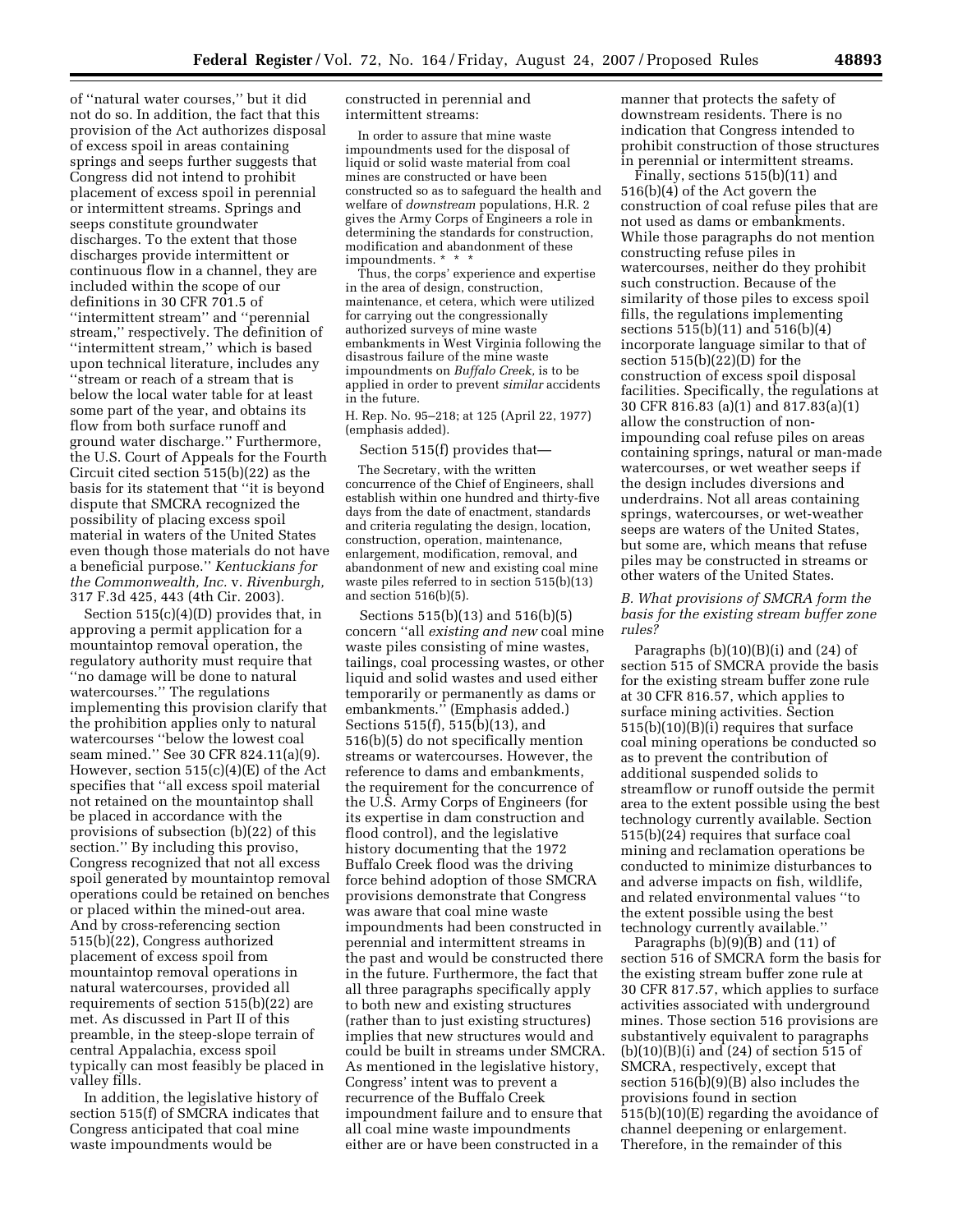preamble, we generally refer only to the section 515 paragraphs, with the understanding that, unless otherwise indicated, references to those paragraphs should be read as including their section 516 counterparts.

# *C. What is the history of the existing stream buffer zone rules?*

# SMCRA and Its Legislative History

SMCRA does not establish or require a buffer zone for streams or other waters. In 1972, the U.S. House of Representatives passed a bill (H.R. 6482) that included a flat prohibition on mining within 100 feet of any ''body of water, stream, pond, or lake to which the public enjoys use and access, or other private property.'' This prohibition appeared in the counterpart to what is now section 522(e) of the Act. However, the bill never became law and the provision did not appear in subsequent versions of SMCRA legislation.

# Initial Regulatory Program

As part of the regulations implementing the initial regulatory program under SMCRA, we adopted the concept of a 100-foot buffer zone around intermittent and perennial streams as a means ''to protect stream channels from abnormal erosion'' from nearby upslope mining activities. See 30 CFR 715.17(d)(3) and 42 FR 62652 (December 13, 1977). The regulation reads as follows:

No land within 100 feet of an intermittent or perennial stream shall be disturbed by surface coal mining and reclamation operations unless the regulatory authority specifically authorizes surface coal mining and reclamation operations through such a stream. The area not to be disturbed shall be designated a buffer zone and marked as specified in § 715.12.

The rule does not specify the conditions under which the regulatory authority may authorize operations within the buffer zone.

## Permanent Regulatory Program (1979 Rules)

The original version of the permanent program regulations, as published on March 13, 1979, included more extensive stream buffer zone rules at 30 CFR 816.57 (for surface mining operations) and 817.57 (for underground mining operations). Specifically, the 1979 version of section 816.57 reads as follows:

(a) No land within 100 feet of a perennial stream or a stream with a biological community determined according to paragraph (c) below shall be disturbed by surface mining activities, except in accordance with §§ 816.43–816.44 [the

stream diversion regulations], unless the regulatory authority specifically authorizes surface mining activities closer to or through such a stream upon finding—

(1) That the original stream channel will be restored; and

(2) During and after the mining, the water quantity and quality from the stream section within 100 feet of the surface mining activities shall not be adversely affected.

(b) The area not to be disturbed shall be designated a buffer zone and marked as specified in § 816.11.

(c) A stream with a biological community shall be determined by the existence in the stream at any time of an assemblage of two or more species of arthropods or molluscan animals which are:

(1) Adapted to flowing water for all or part of their life cycle;

(2) Dependent upon a flowing water habitat;

(3) Reproducing or can reasonably be expected to reproduce in the water body where they are found; and

(4) Longer than 2 millimeters at some stage of the part of their life cycle spent in the flowing water habitat.

The counterpart regulation for underground mining at 30 CFR 817.57 was identical except that it substituted the term ''surface operations and facilities'' for ''surface mining activities'' and clearly indicated that the restrictions were limited to ''surface areas.''

The preamble to the 1979 rules explains that the purpose of the revised rules was to implement sections 515(b)(10) and (24) of the Act. 44 FR 15176, March 13, 1979. It states that ''[b]uffer zones are required to protect streams from the adverse effects of sedimentation and from gross disturbance of stream channels,'' but that ''if operations can be conducted within 100 feet of a stream in an environmentally acceptable manner, they may be approved.'' *Id.* In addition, it states that ''[t]he 100-foot limit is based on typical distances that should be maintained to protect stream channels from sedimentation,'' but that, while the 100-foot standard provides a simple rule for enforcement purposes, ''site-specific variation should be made available when the regulatory authority has an objective basis for either increasing or decreasing the width of the buffer zone.'' *Id.* 

## Permanent Regulatory Program Revisions (1983 Rules)

In 1983, we revised the stream buffer zone rules to delete the requirement that the original stream channel be restored, to replace the biological community criterion for determining which nonperennial streams must be protected under the rule with a requirement for protection of all intermittent streams,

and to add a requirement for a finding that the proposed mining activities will not cause or contribute to a violation of applicable State or Federal water quality standards and will not adversely affect the environmental resources of the stream.

The preamble reiterates the general rationale for adoption of a stream buffer zone rule that we specified in the preamble to the 1979 rules. It identifies the reason for replacing the biological community threshold with the intermittent stream threshold as a matter of improving the ease of administration and eliminating the possibility of applying the rule to ephemeral streams and other relatively insignificant water bodies:

The biological-community standard was confusing to apply since there are areas with ephemeral surface waters of little biological or hydrologic significance which, at some time of the year, contain a biological community as defined by previous § 816.57(c). Thus, much confusion arose when operators attempted to apply the previous rule's standards to springs, seeps, ponding areas, and ephemeral streams. While some small biological communities which contribute to the overall production of downstream ecosystems will be excluded from special buffer-zone protection under final § 816.57(a), the purposes of Section 515(b)(24) of the Act will best be achieved by providing a buffer zone for those streams with more significant environmentalresource values.

48 FR 30313, June 30, 1983. The preamble further states that ''[i]t is impossible to conduct surface mining without disturbing a number of minor natural streams, including some which contain biota'' and that ''surface coal mining operations will be permissible as long as environmental protection will be afforded to those streams with more significant environmental-resource value.'' *Id.* It further provides that the revised rules ''also recognize that intermittent and perennial streams generally have environmental-resource values worthy of protection under Section 515(b)(24) of the Act.'' *Id.* at 30312. In addition, the preamble notes that ''[a]lthough final § 816.57 is intended to protect significant biological values in streams, the primary objective of the rule is to provide protection for the hydrologic balance and related environmental values of perennial and intermittent streams.'' *Id.* at 30313. It further states that ''[t]he 100-foot limit is used to protect streams from sedimentation and help preserve riparian vegetation and aquatic habitats.'' *Id.* at 30314.

We also stated that we removed the requirement to restore the original stream channel in deference to the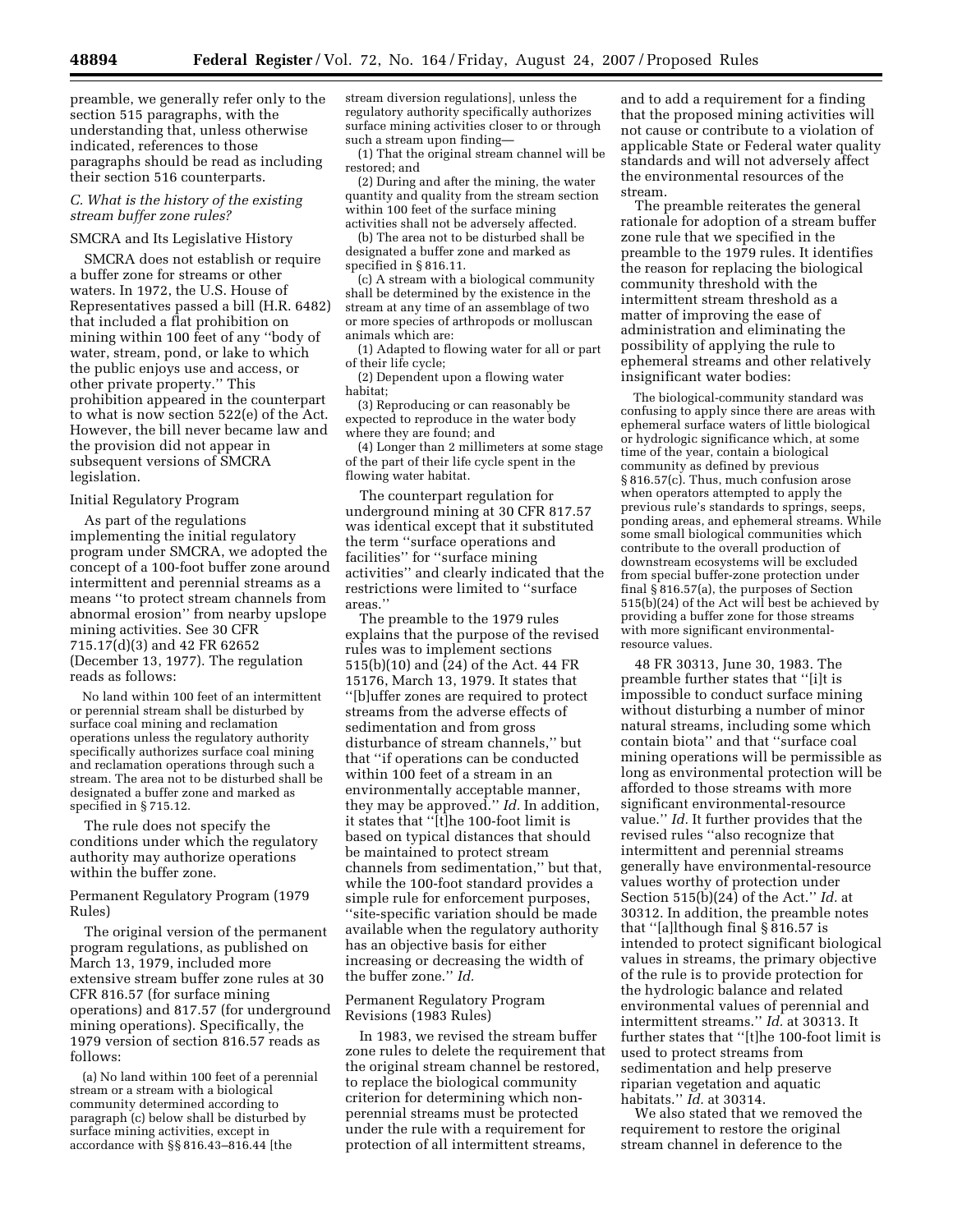stream channel diversion requirements of 30 CFR 816.43 and 817.43 and to clarify that there does not have to be a stream diversion for mining to occur inside the buffer zone. *Id.* 

Finally, the preamble states that we added the finding concerning ''other environmental resources of the stream'' to clarify ''that regulatory authorities will be allowed to consider factors other than water quantity and quality in making buffer-zone determinations'' and ''to provide a more accurate reflection of the objectives of Sections 515(b)(10) and 515(b)(24) of the Act.'' *Id.* at 30316.

Revised 30 CFR 816.57 (1983) reads as follows:

(a) No land within 100 feet of a perennial stream or an intermittent stream shall be disturbed by surface mining activities, unless the regulatory authority specifically authorizes surface mining activities closer to, or through, such a stream. The regulatory authority may authorize such activities only upon finding that—

(1) Surface mining activities will not cause or contribute to the violation of applicable State or Federal water quality standards, and will not adversely affect the water quantity and quality or other environmental resources of the stream; and

(2) If there will be a temporary or permanent stream-channel diversion, it will comply with § 816.43.

(b) The area not to be disturbed shall be designated as a buffer zone, and the operator shall mark it as specified in § 816.11.

We revised the stream buffer zone rule for underground mining at 30 CFR 817.57 in identical fashion except for substitution of the term ''underground mining activities'' for ''surface mining activities.''

The National Wildlife Federation challenged this regulation as being inconsistent with sections  $515(b)(10)$ and (24) of the Act, primarily because it deleted the biological community threshold for stream protection. However, the court rejected that challenge, finding without elaboration that the ''regulation is not in conflict with either section 515(b)(10) or 515(b)(24).'' *In re: Permanent Surface Mining Regulation Litigation II—Round II,* 21 ERC 1725, 1741–1742 (D.D.C. 1984).

The court also noted that the Secretary had properly justified the rule change on the grounds that the previous rule was confusing and difficult to apply without protecting areas of little biological significance. Unfortunately, the new criterion (intermittent streams) has proven as difficult to apply as the biological community standard that it replaced. The definition of ''intermittent stream'' in 30 CFR 701.5 has two parts, separated by an "or." The first part defines all streams with a drainage area

of one square mile as intermittent. This part of the definition is the aspect that was litigated and upheld for its clarity of application. However, the second part of the definition includes all streams and stream segments that are below the local water table for part of the year and that derive at least part of their flow from groundwater discharge. This part of the definition has been much more difficult to apply in practice. In fact, some States use biological criteria for making that determination.

Industry also challenged 30 CFR 817.57(a) to the extent that it included all underground mining activities. However, industry withdrew its challenge when the Secretary stipulated that the rule would apply only to surface lands and surface activities associated with underground mining. See footnote 21, *id.* at 1741.

# *D. How have the existing stream buffer zone rules been interpreted?*

Historically, we and the State regulatory authorities have applied the 1983 stream buffer zone rules as allowing the placement of excess spoil fills, refuse piles, slurry impoundments, and sedimentation ponds in intermittent and perennial streams. However, as discussed at length in the preamble to the January 7, 2004 proposed rule (69 FR 1038–1042), there has been considerable controversy over the proper interpretation of both the Clean Water Act and the 1983 rules as they apply to the placement of fill material in and near perennial and intermittent streams. Some interpretations of our 1983 rules appear to be at odds with the underlying provisions of SMCRA.

We first placed our interpretation of the 1983 stream buffer zone rules in writing in a document entitled ''Summary Report—West Virginia Permit Review—Vandalia Resources, Inc. Permit No. S–2007–98.'' According to our annual oversight reports for West Virginia for 1999 and 2000, that document stated that the stream buffer zone rule does not apply to the footprint of a fill placed in a perennial or intermittent stream as part of a surface coal mining operation. On June 4, 1999, in *West Virginia Highlands Conservancy*  v. *Babbitt,* Civ. No. 1:99CV01423 (D.D.C.), the plaintiffs challenged the validity of that document, alleging that it constituted rulemaking in violation of the Administrative Procedure Act. In an order filed September 23, 1999, the court approved an unopposed motion to dismiss the case as moot.

In a lawsuit filed in the U.S. District Court for the Southern District of West Virginia in July 1998, plaintiffs asserted that the stream buffer zone rule allows

mining activities through or within the buffer zone for a perennial or intermittent stream only if the activities are minor incursions. They argued that the rule did not allow substantial segments of the stream to be buried underneath excess spoil fills or other mining-related structures. On October 20, 1999, the district court ruled in favor of the plaintiffs on this point, holding that the stream buffer zone rule applies to all segments of a stream, including those segments within the footprint of an excess spoil fill, not just to the stream as a whole. The court also stated that the construction of fills in perennial or intermittent streams is inconsistent with the language of 30 CFR 816.57(a)(1), which provides that the regulatory authority may authorize surface mining activities within a stream buffer zone only after finding that the proposed activities ''will not adversely affect the water quantity and quality or other environmental resources of the stream.'' See *Bragg* v. *Robertson,* 72 F. Supp. 2d 642, 660–663 (S.D. W. Va., 1999).

The U.S. Court of Appeals for the Fourth Circuit ultimately reversed the district court on other grounds (lack of jurisdiction under the Eleventh Amendment to the U.S. Constitution) without reaching the merits of the district court's holding on the applicability of the stream buffer zone rule. *Bragg* v. *West Virginia Coal Association,* 248 F.3d 275, 296 (4th Cir. 2001), *cert. denied,* 534 U.S. 1113 (2002).

In a different case, the same district court stated that SMCRA and the stream buffer zone rule do not authorize disposal of overburden in streams: ''SMCRA contains no provision authorizing disposal of overburden waste in streams, a conclusion further supported by the buffer zone rule.'' *Kentuckians for the Commonwealth, Inc.* v. *Rivenburgh,* 204 F. Supp. 2d 927, 942 (S.D. W. Va. 2002).

The U.S. Court of Appeals for the Fourth Circuit subsequently rejected the district court's interpretation, stating that ''SMCRA does not prohibit the discharge of surface coal mining excess spoil in waters of the United States.'' *Kentuckians for the Commonwealth, Inc.* v. *Rivenburgh,* 317 F.3d 425, 442 (4th Cir. 2003). The court further stated that ''it is beyond dispute that SMCRA recognizes the possibility of placing excess spoil material in waters of the United States even though those materials do not have a beneficial purpose.'' *Id.* at 443.

The court explained the basis for its statements as follows: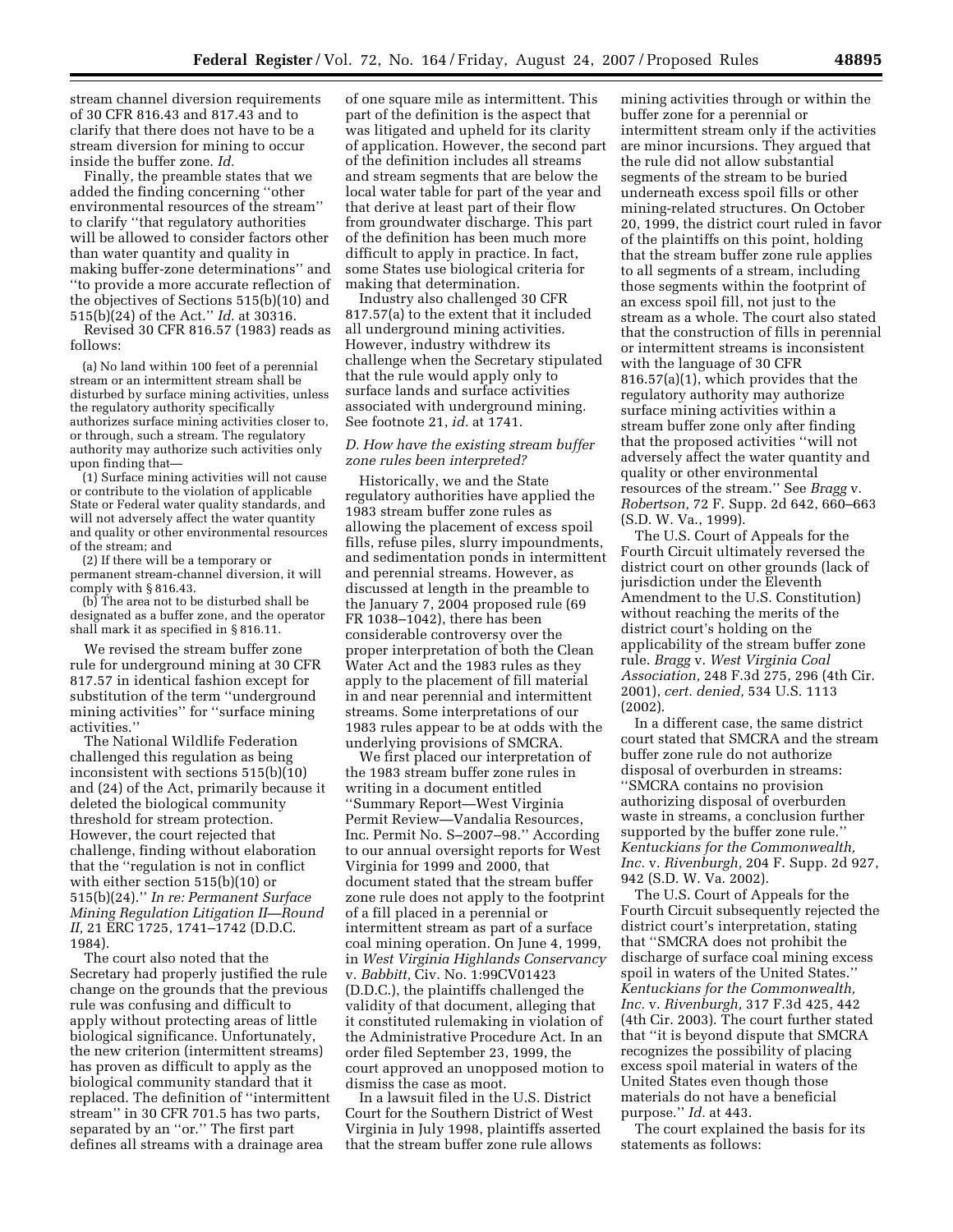Section 515(b)(22)(D) of SMCRA authorizes mine operators to place excess spoil material in ''springs, natural water courses or wet weather seeps'' so long as ''lateral drains are constructed from the wet areas to the main underdrains in such a manner that filtration of the water into the spoil pile will be prevented.'' 30 U.S.C. § 1265(b)(22)(D). In addition, § 515(b)(24) requires surface mine operators to ''minimize disturbances and adverse impacts of the operation on fish, wildlife, and related environmental values, and achieve enhancement of such resources where practicable,'' implying the placement of fill in the waters of the United States. 30 U.S.C.  $\S 1265(b)(24)$ . It is apparent that SMCRA anticipates the possibility that excess spoil material could and would be placed in waters of the United States, and this fact cannot be juxtaposed with § 404 of the Clean Water Act to provide a clear intent to limit the term ''fill material'' to material deposited for a beneficial primary purpose. *Id.* at 443.

The preamble to the proposed rule that we published on January 7, 2004, contains additional discussion of litigation and related matters arising from the 1983 stream buffer zone rules. See especially Part I.B.1. at 69 FR 1038– 1040.

## **IV. Why are we proposing to revise our rules concerning excess spoil?**

The environmental impacts of fills and other structures associated with the disposal of excess spoil from surface coal mining operations, and of coal mine waste, have been the subject of controversy, largely because they involve the filling of substantial portions of stream valleys, especially in central Appalachia. This controversy has highlighted the need to ensure that excess spoil creation is minimized to the extent possible, and that, to the extent possible, excess spoil and coal mine waste disposal facilities are located and designed to minimize adverse impacts on the hydrologic balance, streams and other aquatic resources, fish, wildlife, and related environmental values.

Our existing regulations pertaining to the disposal of excess spoil primarily focus on ensuring that fills are safe and stable. To complement the proposed rule changes concerning buffers for waters of the United States, we propose to revise our excess spoil rules by adding several requirements focused on environmental considerations, including minimization of the adverse environmental impacts of fill construction in waters of the United States. The proposed rule changes would implement, in part, the requirement at section 515(b)(24) of SMCRA that surface coal mining and reclamation operations be conducted in a manner that minimizes disturbances

to, and adverse impacts on, fish, wildlife, and related environmental values to the extent possible, using the best technology currently available. Section 515(b)(24) applies to the disposal of excess spoil both by its own terms and through section 515(b)(22)(I), which requires that the placement of excess spoil meet ''all other provisions of this Act.''

The proposed rules (see the discussion of specific rule changes in Part VI of this preamble) require that surface coal mining operations be designed to minimize the creation of excess spoil to the extent possible. They also specify that the maximum cumulative design volume of all proposed excess spoil fills within the permit area must be no larger than the capacity needed to accommodate the anticipated cumulative volume of excess spoil that the operation will generate. These requirements should reduce the adverse environmental impacts of the operation by minimizing the amount of land and waters disturbed to construct excess spoil fills. The proposed rules further require that the permit application include an analysis of the environmental impacts of a reasonable range of alternatives for disposal of excess spoil, including variations in the number, size, location, and configuration of proposed fills. The analysis must consider impacts on both terrestrial and aquatic ecosystems. To the extent possible, the applicant must select the alternative with the least overall adverse environmental impact, including adverse impacts on water quality and aquatic ecosystems. The proposed rule clarifies that an alternative is possible if it is capable of being done after consideration of cost, logistics, and available technology, and that the least costly alternative may not be selected at the expense of environmental protection solely on the basis of cost. If another alternative considered would be more environmentally protective than the alternative selected by the applicant, the application must demonstrate, to the satisfaction of the regulatory authority, that implementation of the more environmentally protective alternative is not possible. In addition, when construction of the excess spoil fill would involve placement of excess spoil in waters of the United States, the proposed rule specifies certain factors that must be considered as part of the evaluation of environmental impacts to ensure adequate assessment of impacts on water quality and aquatic ecosystems, which are among the ''related environmental values''

mentioned in sections 515(b)(24) and 516(b)(11) of SMCRA.

We are proposing these rule changes to improve the analysis of permit applications and permitting decisions under SMCRA. We recognize that SMCRA itself does not require an analysis of alternatives. However, we believe that the alternatives analysis that we propose to require is a reasonable means of implementing sections 515(b)(24) and 516(b)(11) of SMCRA. Those provisions of the law require that surface coal mining and reclamation operations be conducted in a manner that minimizes disturbances to, and adverse impacts on, fish, wildlife, and related environmental values to the extent possible, using the best technology currently available.

The addition of requirements for an alternatives analysis and selection of the alternative with the least overall adverse environmental impact (to the extent possible) also may facilitate the coordinated processing of coal mining permit applications in accordance with a memorandum of understanding entitled ''Memorandum of Understanding among the U.S. Army Corps of Engineers, the U.S. Office of Surface Mining, the U.S. Environmental Protection Agency, and the U.S. Fish and Wildlife Service for the Purpose of Providing Concurrent and Coordinated Review and Processing of Surface Coal Mining Applications Proposing Placement of Dredged and/or Fill Material in Waters of the United States,'' which took effect February 8, 2005. For example, Nationwide Permits 21, 49, and 50, which authorize placement of excess spoil and coal mine waste in waters of the United States as part of surface coal mining operations, are predicated upon issuance of a SMCRA permit or participation in an integrated permitting process. See 72 FR 11092, 11184 and 11191, March 12, 2007. A person seeking authorization under one of these nationwide permits must submit a preconstruction notification to the U.S. Army Corps of Engineers (Corps). The Corps then must review the notification and issue a decision on whether the proposed activities lie within the scope of the nationwide permit or whether an individual permit is necessary under section 404 of the Clean Water Act. While an alternatives analysis is not listed as a required element of the preconstruction notification that must be submitted to the U.S. Army Corps of Engineers under Nationwide Permits 21, 49, and 50, we believe that such an analysis may assist the Corps in evaluating preconstruction notifications that involve construction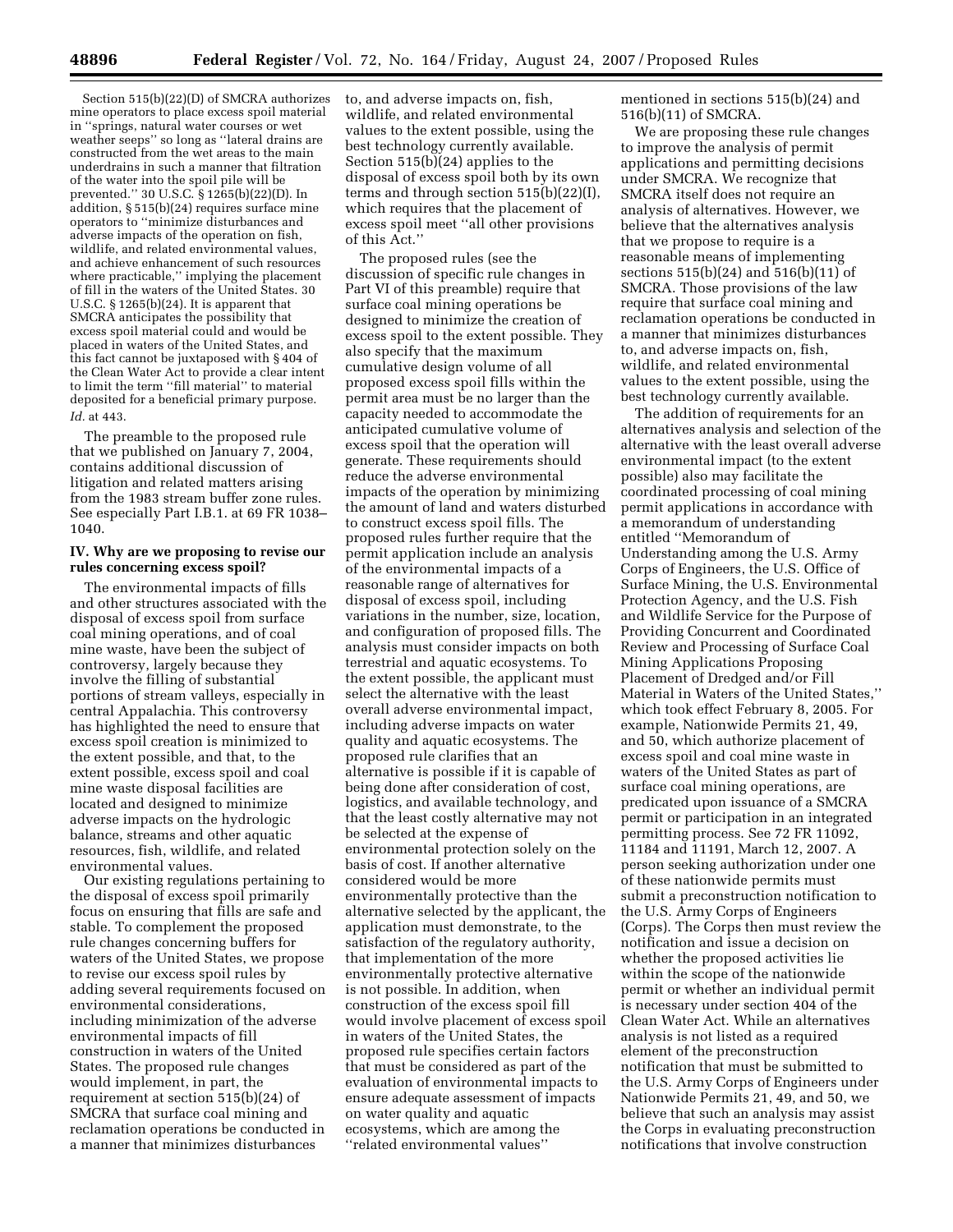of an excess spoil fill, refuse pile, or slurry impoundment.

The addition of these requirements to our rules is consistent with section 102(d) of SMCRA, which provides that one of the purposes of SMCRA is to assure that surface coal mining operations are conducted so as to protect the environment. In addition, the proposed additions are consistent with section 102(f) of SMCRA, which provides that another purpose of SMCRA is to strike a balance between protection of the environment and the Nation's need for coal as an essential energy source. The rule changes that we are proposing today would not prohibit coal production. If the creation of excess spoil as part of a surface coal mining operations is unavoidable, the proposed rules would not prevent construction of the fills needed to accommodate the excess spoil. Instead, the rules that we are proposing are intended to ensure that surface coal mining operations are planned and conducted in a manner that minimizes adverse environmental impacts from the construction of fills for the disposal of excess spoil. Section 201(c)(2) of SMCRA, 30 U.S.C. 1211(c)(2), which directs the Secretary of the Interior to publish and promulgate such rules and regulations as may be necessary to carry out the purposes and provisions of SMCRA, provides additional authority for the adoption of these rule changes.

Since the mid-1990s, the extent of excess spoil fill construction in central Appalachia has been controversial, especially when fills bury stream segments. As part of our oversight activities, we conducted studies in 1999 in Kentucky, Virginia, and West Virginia to determine how State regulatory authorities were administering SMCRA regulatory programs regarding restoration of approximate original contour. From our review of permit files and reclaimed mines, we determined that, typically, some of the spoil placed in excess spoil fills could have been retained on or returned to mined-out areas. See ''An Evaluation of Approximate Original Contour and Postmining Land Use in Kentucky'' (OSM, September 1999); ''An Evaluation of Approximate Original Contour Variances and Postmining Land Uses in Virginia'' (OSM, September 1999); and ''Final Report: An Evaluation of Approximate Original Contour and Postmining Land Use in West Virginia'' (OSM, May 1999).

In many instances, we found that the permit application overestimated the anticipated volume of excess spoil that the operation would produce. In addition, fills were designed and

constructed larger than necessary to accommodate the anticipated excess spoil, which resulted in the unnecessary disturbance of additional land. Kentucky, Virginia and West Virginia worked with us to develop enhanced guidance on material balance determinations, spoil management, and approximate original contour determinations to correct these problems to the extent feasible under the existing regulations. We also developed guidance for use under the Tennessee Federal regulatory program. In most cases, the regulatory authorities in those states have adopted policies based on that guidance for use in reviewing permit applications. Adopting regulations that clearly establish limits on excess spoil generation and fill capacity and that require an analysis of alternatives when selecting locations and designs for fills would reinforce the basis for those policies, strengthen the enforceability of decisions based on those policies, and provide national consistency by ensuring that certain basic requirements will be applied nationwide, including in those states that have not adopted policies. We also believe that the environment, the public, and the regulated community would best be served by the adoption of national regulations to clarify environmental considerations concerning the generation and disposal of excess spoil.

We also are taking this opportunity to propose to consolidate most fill design and permitting requirements in the permit application regulations at 30 CFR 780.35 and 784.19, rather than splitting them between those regulations and the performance standards at 30 CFR 816.71 and 817.71, as they are at present. In addition, we are proposing to revise those rules to be more consistent with plain language principles, to eliminate redundancies, and to remove inconsistencies between the performance standards and the permitting requirements. We invite comment on whether further changes would be useful or desirable in achieving these goals.

### **V. Why are we proposing to revise our rules concerning coal mine waste?**

As noted in the first paragraph of Part IV of this preamble, our reasons for proposing revisions to our coal mine waste disposal rules are similar to the reasons for which we are proposing changes to our excess spoil disposal rules. In steep-slope areas, coal mine waste disposal facilities are similar to excess spoil fills in that they are often placed in valleys containing perennial and intermittent streams and other

waters of ecological significance. Consequently, to minimize the environmental impacts of those structures on fish, wildlife, and related environmental values to the extent possible using the best technology currently available, as required by sections 515(b)(24) and 516(b)(11) of SMCRA, we are proposing to revise our coal mine waste disposal rules in a manner similar to the proposed changes to the excess spoil rules by requiring consideration of other methods of handling coal mine waste, an analysis of alternative locations for coal mine waste disposal facilities, and, to the extent possible, selection of the alternative with the least overall adverse environmental impact.

## *Additional Proposed Changes to Permitting Rules Concerning Coal Mine Waste*

On September 26, 1983 (48 FR 44006), we revised the definitions and performance standards in our regulations relating to coal mine waste to be more consistent with the terminology used by the Mine Safety and Health Administration (MSHA). As we stated at 48 FR 44009, col. 1, ''[i]t is undesirable to have two regulatory programs for the same subject that contain conflicting standards or which use fundamentally different terminology.''

Among other things, we adopted definitions of three new terms in 30 CFR 701.5. ''Coal mine waste'' is defined as ''coal processing waste and underground development waste.'' ''Impounding structure'' is defined as ''a dam, embankment, or other structure used to impound water, slurry, or other liquid or semi-liquid material.'' ''Refuse pile'' is defined as ''a surface deposit of coal mine waste that does not impound water, slurry, or other liquid or semiliquid material.'' The latter two terms are consistent with the terminology of MSHA's rules. ''Refuse pile'' replaces the term ''coal processing waste bank'' previously used in our rules, while ''impounding structure'' incorporates all structures that our rules previously referred to as coal processing waste dams or embankments.

In concert with the new definition of coal mine waste, we revised our performance standards at 30 CFR 817.71–817.74 to eliminate the language that combined underground development waste with excess spoil for purposes of performance standards for underground mines. Because the definition of coal mine waste includes underground development waste, we revised our rules to specify that the disposal of underground development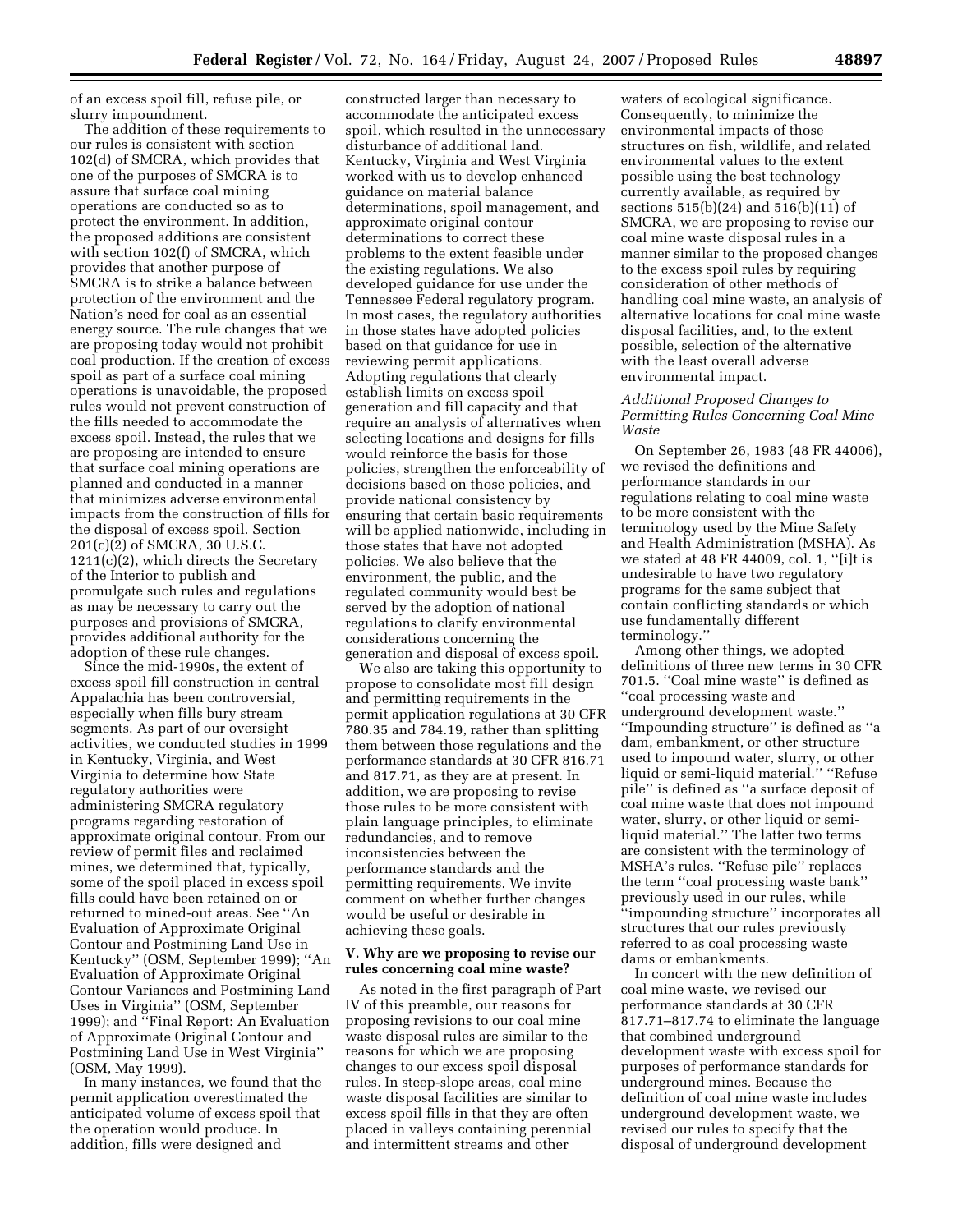waste is subject to the performance standards for refuse piles (30 CFR 817.83) rather than the performance standards for the disposal of excess spoil that applied under the old rules.

However, we did not revise our permitting requirements in a similar fashion at that time. We are taking this opportunity to propose to modify our regulations in 30 CFR parts 780 and 784 to harmonize those rules with the 1983 changes to the definitions and performance standards concerning coal mine waste. In essence, we are proposing to replace references to coal processing waste banks and coal processing waste dams and embankments with references to refuse piles and coal mine waste impounding structures, respectively.

Also, because the definition of coal mine waste, as adopted on September 26, 1983, includes both coal processing waste and underground development waste, we are proposing to restructure the permitting regulations to take this change into account. In particular, 30 CFR 784.19, which is currently entitled ''Underground Development Waste,'' even though it refers to the disposal of both underground development waste and excess spoil, would be retitled ''Disposal of Excess Spoil.'' The language of that section also would be revised to eliminate references to underground development waste, which would instead be regulated under the refuse pile provisions of revised 30 CFR 784.16, consistent with the 1983 changes to the performance standards. The new language of 30 CFR 784.19 would parallel the language of 30 CFR 780.35 (the permit application requirements for the disposal of excess spoil generated by surface mining activities), which the existing rule incorporates by reference. Adding specific language in place of the crossreference to section 780.35 would make this rule consistent with the pattern established in most of our other rules for surface and underground mines (i.e., the provisions for surface and underground mines are in separate parts, but are nearly identical except for crossreferences and the type of operation to which they apply). In addition, adding specific language in place of the crossreference to section 780.35 would allow the incorporation of cross-references to the appropriate underground mining performance standards in part 817 rather than having to use the existing cross-references in 30 CFR 780.35 to the surface mining performance standards in part 816.

We are also proposing to delete the cross-references to 30 CFR 77.216–1 in 30 CFR 780.25(e) and 784.16(e) because

30 CFR 77.216–1 consists solely of signage requirements and does not include any design requirements. Consequently, there is no purpose in cross-referencing 30 CFR 77.216–1 in our permitting rules. The crossreference to 30 CFR 77.216–2, which contains design requirements for impoundments and impounding structures, would remain.

# **VI. How are we proposing to revise our existing rules?**

## *A. Sections 780.14 and 784.23: Operation Plan: Maps and Plans*

We propose to revise 30 CFR 780.14(b)(11) and 784.23(b)(10) by replacing the terms ''coal processing waste bank'' and ''coal processing waste dam and embankment'' with ''refuse pile'' and ''coal mine waste impounding structure'' to employ terminology consistent with the definitions and performance standards that we adopted September 26, 1983. See Part V of this preamble for a more detailed explanation.

In addition, we propose to replace the references to sections 780.35(c) and 816.71(b) in existing section 780.14(c) with a reference to section 780.35 to be consistent with other changes that we are proposing to those rules, including moving the design certification requirement of existing section 816.71(b) to section 780.35(b). In similar fashion, we are proposing to delete the reference in existing section 784.23(c) to section 817.71(b) because we are proposing to move the design certification provisions of existing section 817.71(b) to section 784.19(b). There is no need for a replacement cross-reference because section 784.23(c) already cross-references section 784.19 in its entirety.

# *B. Sections 780.25 and 784.16: Reclamation Plan: Siltation Structures, Impoundments, Refuse Piles, and Coal Mine Waste Impounding Structures*

We propose to revise the heading and contents of sections 780.25 and 784.16 by replacing the terms ''coal processing waste bank'' and ''coal processing waste dam and embankment'' with ''refuse pile'' and ''coal mine waste impounding structure.'' With these changes, our permitting requirements concerning coal mine waste will employ terminology consistent with the definitions and performance standards for coal mine waste that we adopted September 26, 1983. See Part V of this preamble for a more detailed explanation.

To improve clarity, we propose to remove the last sentence of existing

paragraph (a)(2) of sections 780.25 and 784.16 and redesignate the remainder of that paragraph as paragraph (a)(2)(i). The last sentence of existing paragraph (a)(2) would be redesignated as paragraph (a)(2)(ii). Existing subparagraphs (a)(2)(i) through (iv) would be redesignated as subparagraphs (a)(2)(ii)(A) through (D). We propose to make these redesignations because the last sentence of existing paragraph (a)(2) and existing subparagraphs (i) through (iv) apply to all structures meeting the criteria of 30 CFR 77.216(a), while the remainder of existing paragraph (a)(2) applies only to those impoundments that meet the Class B or C criteria (now the Significant Hazard Class or High Hazard Class criteria, respectively) for dams in the U.S. Department of Agriculture publication Technical Release No. 60, ''Earth Dams and Reservoirs.''

We propose to revise redesignated paragraph (a)(2)(i) of these sections to update the incorporation by reference of U.S. Department of Agriculture publication ''Earth Dams and Reservoirs,'' Technical Release No. 60 (210–VI–TR60, October 1985), by replacing the reference to the October 1985 edition with a reference to the superseding July 2005 edition. Consistent with the terminology in the newer edition, we propose to replace references to Class B or C dam criteria with references to Significant Hazard Class or High Hazard Class criteria, respectively. (The actual criteria remain unchanged.) The newer publication is not available from the National Technical Information Service, but is available online from the Natural Resources Conservation Service (the successor to the Soil Conservation Service). Consequently, we propose to delete the ordering information pertinent to the National Technical Information Service and replace it with the URL (Web address) at which the publication may be reviewed and from which it may be downloaded without charge. We also propose to update the address and location of our administrative record room and to update the URL information (Web address) for the National Archives and Records Administration.

To improve clarity and consistency with other regulations, we propose to revise paragraph (c)(2) by replacing the term ''Mine Safety and Health Administration'' with a citation to 30 CFR 77.216(a), which contains the MSHA impoundment criteria to which paragraph (c)(2) refers. As revised, paragraph (c)(2) requires that plans for impoundments meeting MSHA criteria comply with MSHA's impoundment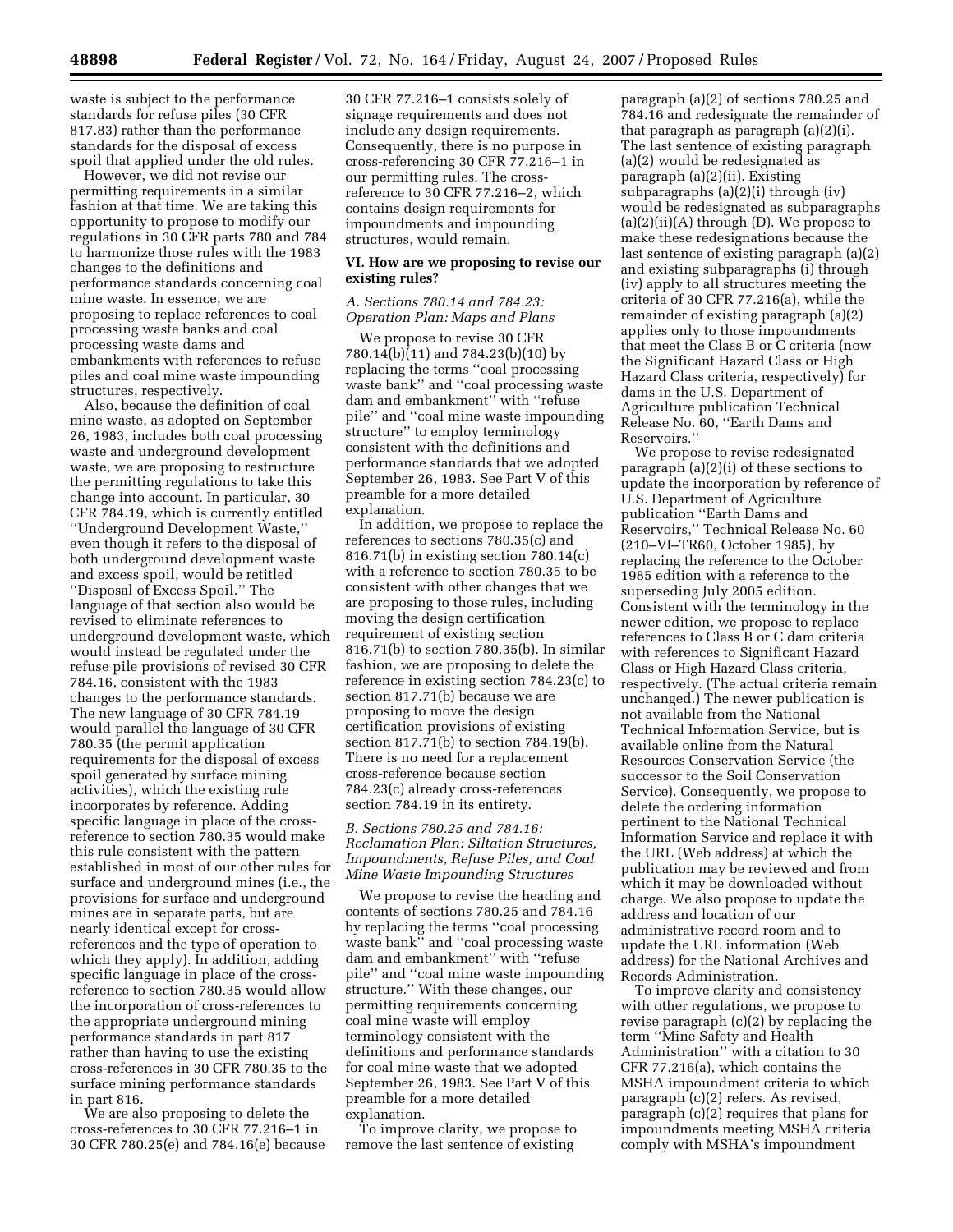design requirements at 30 CFR 77.216– 2. We are proposing to delete the existing requirement that those plans also comply with 30 CFR 77.216–1. The deleted requirement is not germane to permit applications and plans because it contains signage requirements that apply only to impoundments that already exist or are under construction.

We also propose to combine existing paragraph (d), which addresses coal processing waste banks, and existing paragraph (e), which addresses coal processing waste dams and embankments, into a substantially revised paragraph (d), and to redesignate paragraph (f) as paragraph (e). The last paragraph also would be revised to reflect plain language principles and to include classification terminology consistent with the 2005 edition of NRCS Technical Release No. 60, as discussed in the context of the proposed changes to 30 CFR 780.25(a)(2)(i).

Proposed paragraph (d)(1) contains new general requirements for all structures constructed of or impounding coal mine waste; i.e., refuse piles and slurry impoundments. Subparagraph  $(d)(1)(i)(A)$  provides that the application must identify a reasonable range of alternative disposal methods and alternative locations for any proposed refuse piles or coal mine waste impoundments and impounding structures. Subparagraph (d)(1)(i)(B) provides that the application must include an analysis of the viability and environmental impacts (both terrestrial and aquatic) of each alternative identified. Subparagraph (d)(1)(i)(C) requires that the applicant select the alternative that would have the least overall adverse environmental impact, including adverse impacts on water quality and aquatic ecosystems, to the extent possible. The proposed rule clarifies that an alternative is possible if it is capable of being done after consideration of cost, logistics, and available technology, and that the least costly alternative may not be selected at the expense of environmental protection solely on the basis of cost. If another alternative considered would be more environmentally protective than the alternative selected by the applicant, the application must demonstrate, to the satisfaction of the regulatory authority, that implementation of the more environmentally protective alternative is not possible.

When construction of the proposed refuse pile or coal mine waste impoundment would involve placement of coal mine waste in waters of the United States, proposed paragraph  $(d)(1)(ii)$  requires that the analysis

performed under paragraph (d)(1)(i)(B) include an evaluation of the short-term and long-term impacts of each alternative on the aquatic ecosystem, both individually and on a cumulative basis. The analysis also must consider impacts on the physical, chemical, and biological characteristics of downstream flows, including seasonal variations in temperature and volume, changes in stream turbidity or sedimentation, the degree to which the coal mine waste may introduce or increase contaminants, the effects on aquatic organisms, and the extent to which wildlife is dependent upon those organisms.

In addition, if the applicant must prepare an analysis of alternatives for the proposed refuse pile or coal mine waste impoundment or impounding structure under 40 CFR 230.10, which sets forth requirements for individual permits for placement of fill material in waters of the United States under section 404 of the Clean Water Act, proposed paragraph (d)(1)(ii) provides that the application may initially include a copy of that analysis in lieu of the analysis of alternatives required under proposed paragraph (d)(1)(i)(B). The regulatory authority must then determine the extent to which the Clean Water Act analysis satisfies the analytical requirements of proposed paragraph (d)(1). When OSM is the regulatory authority, we will coordinate with the Corps of Engineers in conducting any necessary analysis of alternatives under the National Environmental Policy Act.

The rationale for these new requirements is set forth in Parts III, IV, and V of this preamble. In essence, the new requirements would, in part, implement section 515(b)(24) of SMCRA, which provides that surface coal mining and reclamation operations must use the best technology currently available to minimize disturbances to and adverse impacts on fish, wildlife, and related environmental values to the extent possible. The new requirements would achieve this goal by requiring that the permit applicant demonstrate that the proposed operation has been designed to minimize adverse impacts on land and waters and that environmental factors have been taken into consideration when locating and designing the refuse pile or coal mine waste impoundment.

We are proposing these rule changes to improve the analysis of permit applications and permitting decisions under SMCRA. However, the addition of these provisions also may facilitate achieving the coordinated processing of coal mining permit applications in

accordance with a memorandum of understanding entitled ''Memorandum of Understanding among the U.S. Army Corps of Engineers, the U.S. Office of Surface Mining, the U.S. Environmental Protection Agency, and the U.S. Fish and Wildlife Service for the Purpose of Providing Concurrent and Coordinated Review and Processing of Surface Coal Mining Applications Proposing Placement of Dredged and/or Fill Material in Waters of the United States,'' which took effect February 8, 2005. For example, the information and analysis submitted under the proposed rule may assist the Corps of Engineers in its review of preconstruction notifications submitted under Nationwide Permits 21, 49, or 50, or, if an individual permit is needed under section 404 of the Clean Water Act, compliance with the Section 404(b)(1) Guidelines at 40 CFR part 230 concerning placement of dredged or fill materials in waters of the United States.

The provisions in the proposed rule that would allow the applicant to select an alternative other than the most environmentally protective alternative if implementation of the most environmentally protective alternative is not possible are consistent with paragraphs  $(b)(10)(B)(i)$  and  $(24)$  of section 515 of the Act, both of which require use of the best technology currently available to achieve the requirements of those sections ''to the extent possible.'' The proposed rule clarifies that an alternative is possible if it is capable of being done after consideration of cost, logistics, and available technology, and that the least costly alternative may not be selected at the expense of environmental protection solely on the basis of cost. See also the discussion of the meaning of ''to the extent possible'' in Part VI.K. of this preamble, as well as the meaning of ''best technology currently available'' in Part VI.L. of this preamble. We seek comment on whether this approach is an appropriate interpretation of the phrase ''to the extent possible'' in SMCRA.

Proposed paragraph (d)(2) provides that each application for an operation that will generate or dispose of coal mine waste must describe the steps to be taken to avoid or, if avoidance is not possible, to minimize the adverse environmental impacts that may result from the construction of refuse piles and coal mine waste impoundments and impounding structures. This requirement applies to construction, maintenance, and reclamation of the alternative selected under paragraph  $(d)(1)(i)(C)$ . It also would implement, in part, the sedimentation prevention requirements of sections 515(b)(10)(B)(i)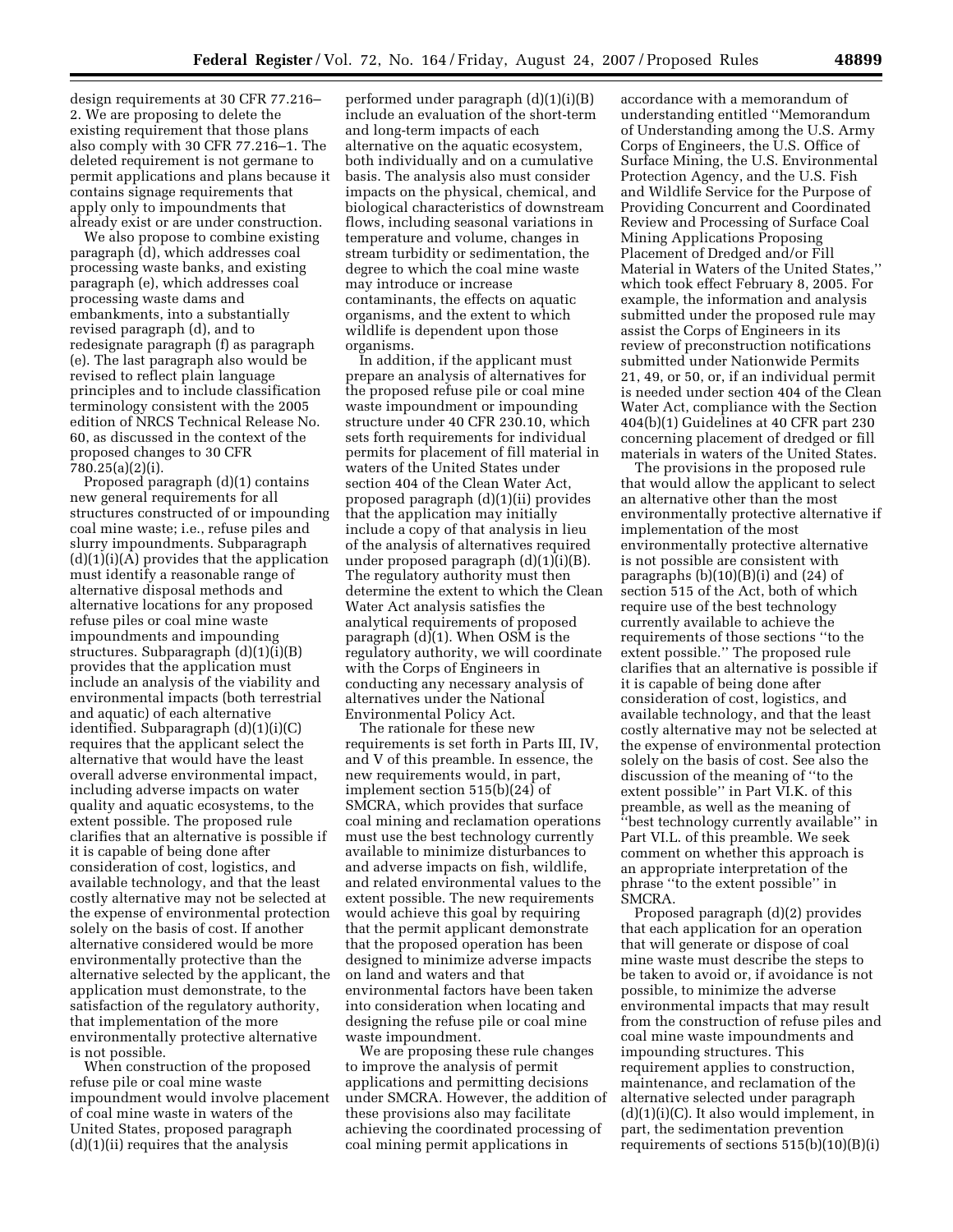and 516(b)(9)(B) of SMCRA and the fish, wildlife, and related environmental value protection requirements of sections 515(b)(24) and 516(b)(11) of SMCRA.

Proposed paragraph (d)(3) is substantively identical to existing paragraph (d). We propose to delete the cross-reference to section 816.84 in existing section 780.25(d) and the crossreference to section 817.84 in existing section 784.16(d) because proposed sections 780.25(d)(3) and 784.16(d)(3), like existing sections 780.25(d) and 784.16(d), pertain only to refuse piles, not to the coal mine waste impounding structures to which sections 816.84 and 817.84 apply.

Proposed paragraph (d)(4) is substantively identical to existing paragraph (e). We propose to delete the cross-reference to section 816.83 in existing section 780.25(e) and the crossreference to section 817.83 in existing section 784.16(e) because proposed sections 780.25(d)(4) and 784.16(d)(4), like existing sections 780.25(e) and 784.16(e), pertain only to coal mine waste impoundments and impounding structures, not to the refuse piles to which sections 816.83 and 817.83 apply. In addition, we propose to delete the requirement in existing sections 780.25(e) and 784.16(e) that each plan for an impounding structure comply with 30 CFR 77.216–1, which contains MSHA requirements for signage for existing impoundments and impoundments under construction. There is no reason to retain this crossreference because the referenced requirement is not relevant to preparation of plans or permit applications for proposed impoundments.

Proposed paragraph (e) is substantively identical to existing paragraph (f). Consistent with the terminology in the July 2005 edition of Technical Release No. 60, we propose to replace references to Class B or C dam criteria with references to Significant Hazard Class or High Hazard Class criteria, respectively. The actual criteria remain unchanged.

# *C. Sections 780.28 and 784.28: Activities in or Adjacent to Waters of the United States*

Proposed sections 780.28 and 784.28 contain permitting requirements specific to waters of the United States, as regulated under the Clean Water Act, 33 U.S.C. 1311, 1362, and activities within or adjacent to those waters. Among other things, they would replace the existing stream buffer zone rules at 30 CFR 816.57(a)(1) and 817.57(a)(1), which provide that the regulatory

authority may authorize activities on the surface of lands within 100 feet of a perennial or intermittent stream only upon finding that the activities will not cause or contribute to the violation of applicable State or Federal water quality standards and will not adversely affect the water quantity and quality or other environmental resources of the stream.

Paragraph (a) of the proposed rules provides that sections 780.28 and 784.28 apply to applications to conduct activities in waters of the United States or on the surface of lands near waters of the United States to the extent that those waters are regulated under the Clean Water Act. This paragraph reflects the fact that, under 30 CFR 816.57(a) and 817.57(a), we propose to prohibit disturbance of the surface of lands within 100 feet of all waters of the United States, not just perennial and intermittent streams as under existing 30 CFR 816.57 and 817.57. Sections 515(b)(10)(B)(i) and (24) and 516(b)(9)(B) and (11) of SMCRA, which form the basis for the existing stream buffer zone rules, are not limited to preventing or minimizing adverse impacts on perennial and intermittent streams. The change that we are proposing recognizes that waters such as lakes, ponds, and wetlands also may have value for fish, wildlife, and related environmental resources and that sedimentation and sediment-laden runoff from mine sites could degrade that value. However, we do not anticipate that this change in terminology will result in a significant expansion in the applicability of our rules because the vast majority of waters that may be affected by surface coal mining and reclamation operations are perennial and intermittent streams.

If we ultimately adopt this proposal, both the SMCRA regulatory authority and permit applicants would no longer be able to use or rely upon the definitions of ''perennial stream'' and ''intermittent stream'' in 30 CFR 701.5 to determine when the prohibitions of 30 CFR 816.57(a) and 817.57(a) apply. Permit applicants may request a jurisdictional determination from the U.S. Army Corps of Engineers before submitting a SMCRA permit application in situations in which there is a question as to whether waters within or adjacent to the proposed permit area are waters of the United States under the Clean Water Act. Similarly, we anticipate that the SMCRA regulatory authority would consult and coordinate with the Corps of Engineers in situations in which there is a question as to whether waters within or adjacent to the proposed permit area are waters of the United States under the Clean

Water Act. In effect, under the proposed rule, permit applicants must receive a jurisdictional determination from the Corps of Engineers before the SMCRA permitting process can be completed if there is any question as to whether the proposed permit area includes or is adjacent to any waters that may be waters of the United States.

We seek comment on the impact of this change on the administration of SMCRA regulatory programs and, whether the benefits (increased environmental protection and consistency with the Clean Water Act) outweigh any problems identified. We will carefully evaluate all comments received before deciding whether to adopt the rule as proposed or retain the scope of the existing rules, which apply to perennial and intermittent streams.

We are not soliciting comment on the interpretation of the term ''waters of the United States'' under the Clean Water Act. That issue lies outside the scope of this rulemaking.

Proposed section 780.28(b) specifies that the maps prepared under 30 CFR 779.25, 780.14 or 780.21(b)(2) must show all waters of the United States that are located either within the proposed permit area or within the adjacent area, as that term is defined at 30 CFR 701.5. Proposed section 784.28(b) contains identical requirements for underground mining operations, with the substitution of cross-references to 30 CFR 783.25, 784.23, and 784.14(b)(2), respectively. Both rules also require that the maps delineate all lands within the proposed permit area that are within 100 feet, measured horizontally, of any waters of the United States. This requirement is intended to ensure that the maps submitted with the permit application include sufficient detail about waters of the United States within the proposed permit area and the adjacent area to determine what lands within the proposed permit area are potentially subject to the prohibition under 30 CFR 816.57(a) or 817.57(a). The 100 feet must be measured from the ordinary high water mark of the stream or other waters of the United States, consistent with the Corps of Engineers' practices for establishing jurisdictional limits for waters of the United States. For wetlands without an ordinary high water mark, the 100 feet must be measured in a manner consistent with the Corps' practices for wetland delineations under the Clean Water Act. See the online version of the 1987 ''Corps of Engineers Wetlands Delineation Manual'' (*https:// www.nwo.usace.army.mil/html/od-rne/ 87-manual.pdf*), which includes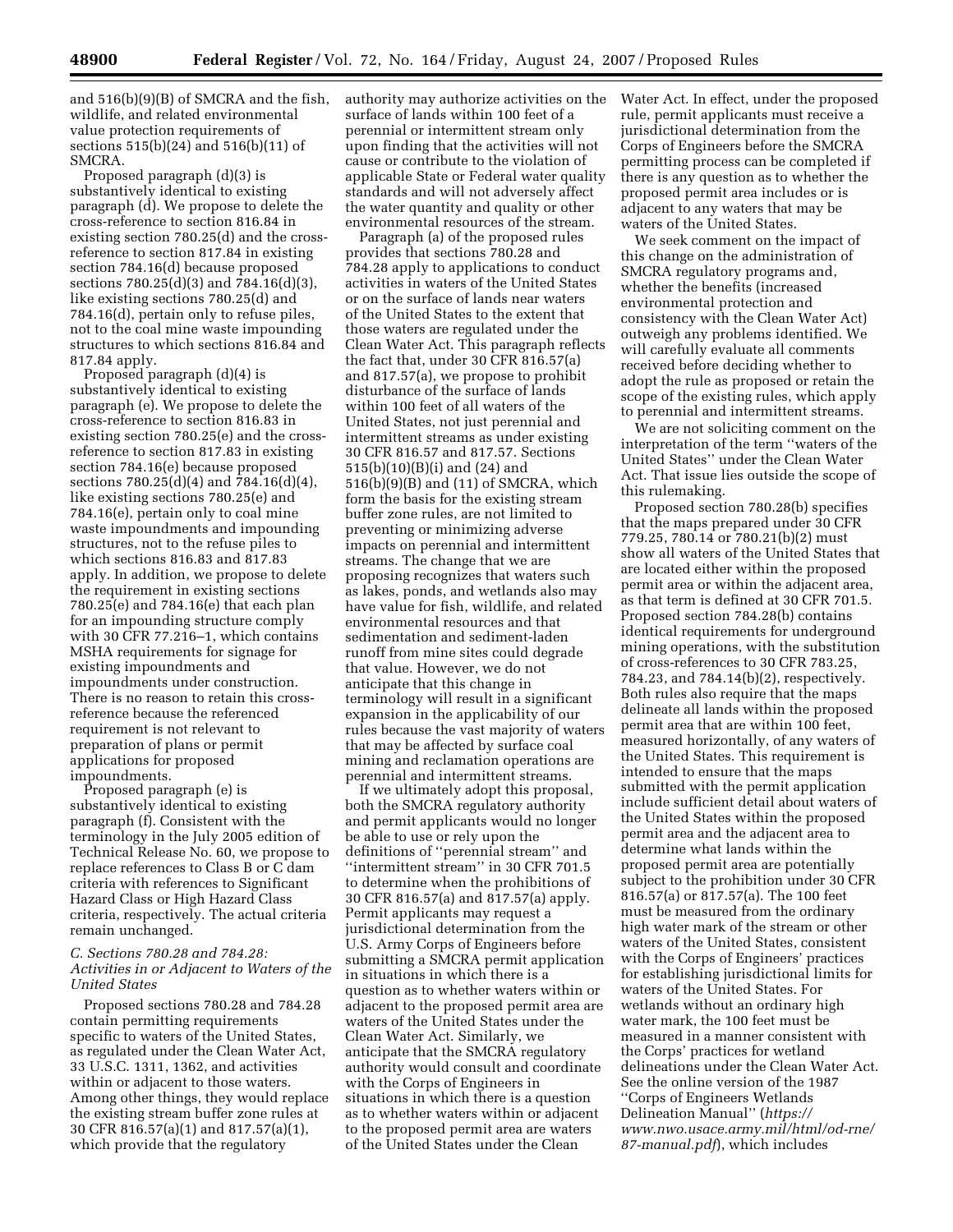updates subsequent to the original January 1987 publication date.

Paragraph (b) of proposed sections 780.28 and 784.28 establishes requirements for requesting a variance from the prohibition in 30 CFR 816.57(a) and 817.57(a) on surface activities that would disturb the surface of lands within 100 feet, measured horizontally, of any waters of the United States. Under paragraph (c), the permit application must describe any measures that would be implemented in lieu of maintaining the 100-foot buffer, including the extent of any lesser buffer to be maintained, and explain how the proposed measures constitute the best technology currently available to—

(1) Prevent the contribution of additional suspended solids to streamflow or runoff outside the permit area to the extent possible; and

(2) Minimize disturbances and adverse impacts on fish, wildlife, and related environmental values to the extent possible.

Paragraph (c) would not apply to the activities listed in proposed 30 CFR 816.57(b) and 817.57(b) because those activities are exempt from the prohibition in 30 CFR 816.57(a) and 817.57(a). Therefore, the applicant does not need a variance to conduct them in or within 100 feet of waters of the United States. However, the applicant will need to make the demonstration required under proposed paragraph (e) of 30 CFR 780.28 and 784.28 and the regulatory authority will need to make the findings required under that paragraph before approving a permit that authorizes those activities. See Part VI.I. of this preamble for a request for comment on whether the list of activities in proposed 30 CFR 816.57(b) and 817.57(b) is sufficiently comprehensive to include all activities that inherently occur in waters of the United States or whether additional rules are needed to address activities that are not included in either paragraph (a) or (b) of those sections.

Paragraph (d) of proposed sections 780.28 and 784.28 specifies that, before approving any measures proposed under paragraph (c), the regulatory authority must determine that the measures—

(1) Would be no less effective in meeting the requirements of the regulatory program than the prohibition in 30 CFR 816.57(a) or 817.57(a) on disturbance of the surface of lands within 100 feet of waters of the United States; and

(2) Constitute the best technology currently available to—

(i) Prevent the contribution of additional suspended solids to

streamflow or to runoff outside the permit area to the extent possible; and

(ii) Minimize disturbances and adverse impacts on fish, wildlife, and related environmental values to the extent possible.

Paragraph (e) of proposed sections 780.28 and 784.28 provides that, if the permit applicant proposes to conduct any surface mining activities (or, for underground mines, surface activities) that are not subject to the prohibition in 30 CFR 816.57(a) or 817.57(a), the application must demonstrate, and the regulatory authority must find, that, to the extent possible, the operation will utilize the best technology currently available in accordance with 30 CFR 816.41(d) and 816.97(a) [or, for underground mines, 30 CFR 817.41(d) and 817.97(a)], as required by 30 CFR 780.16(b) and 780.21(h) [or, for underground mines, 30 CFR 784.21(b) and 784.14(g)]. The regulations at 30 CFR 816.41(d) and 817.41(d) require, in relevant part, that mining operations prevent, to the extent possible using the best technology currently available, additional contribution of suspended solids to streamflow outside the permit area. They implement, in part, the sedimentation prevention requirements of sections 515(b)(10)(B)(i) and 516(b)(9)(B) of SMCRA, respectively. The regulations at 30 CFR 816.97(a) and 817.97(a) require, in relevant part, that, to the extent possible using the best technology currently available, mining operations minimize disturbances and adverse impacts on fish, wildlife, and related environmental values. They implement, in part, the fish and wildlife protection requirements of sections 515(b)(24) and 516(b)(11) of SMCRA, respectively. The regulations at 30 CFR 780.21(h) and 784.14(g) require that each permit application include a hydrologic reclamation plan designed to implement, among other things, the requirements of 30 CFR 816.41(d) and 817.41(d), respectively. The regulations at 30 CFR 780.16(b) and 784.21(b) require that each permit application include a fish and wildlife protection and enhancement plan designed to implement the requirements of 30 CFR 816.97(a) and 817.97(a), respectively.

Paragraph (f) of proposed sections 780.28 and 784.28 summarizes the relationship between SMCRA permitting actions and Clean Water Act requirements. Paragraph (f)(1) provides that every permit application must identify the authorizations that the applicant anticipates will be needed under sections 401, 402, and 404 of the Clean Water Act, 33 U.S.C. 1341, 1342, and 1344, and describe the steps that the permit applicant has taken or will

take to procure those authorizations. This provision would in part implement section 508(a)(9) of SMCRA, which requires that each permit application include ''the steps to be taken to comply with applicable air and water quality laws and regulations \* \* \*.'' It also is intended to facilitate coordination of permitting activities under SMCRA and the Clean Water Act.

Paragraph (f)(2) of proposed sections 780.28 and 784.28 specifies that, if the permit application meets all applicable requirements of subchapter G (the permitting regulations), the regulatory authority will process the permit application and may issue the permit before the applicant obtains all necessary authorizations under the Clean Water Act, 33 U.S.C. 1251 *et seq.*  This arrangement may facilitate the Corps of Engineers review of any preconstruction notification submitted by the permit applicant with respect to any proposed placement of fill material in waters of the United States. Nationwide Permits 21, 49, and 50, as issued by the Corps, apply only if the SMCRA permit has already been issued or if the application is being processed as part of an integrated permit processing procedure. See 72 FR 11092, 11184, and 11191, March 12, 2007.

For informational purposes, proposed paragraph (f)(2) also provides that the permittee may not initiate any activities for which Clean Water Act authorization or certification is required until that authorization or certification is obtained. We seek comment on whether this provision should remain informational or whether we should revise our rules to require inclusion of this provision as a SMCRA permit condition, which would mean that the prohibition on initiation of activities before obtaining all necessary Clean Water Act authorizations and certifications would be independently enforceable under SMCRA.

Proposed 30 CFR 780.28(c) and (d) and 784.28(c) and (d) would replace the requirement in existing 30 CFR 816.57(a) and 817.57(a) that the regulatory authority make the finding specified in paragraph (a)(1) of those rules before authorizing activities that would disturb the surface of lands within 100 feet of a perennial or intermittent stream. The rationale for this change appears in Part III of this preamble and in the following discussion of how the proposed rule changes would better implement the statutory provisions underlying the existing stream buffer zone rules.

The first SMCRA provision underlying the existing stream buffer zone rules is section  $515(b)(10)(B)(i)$ ,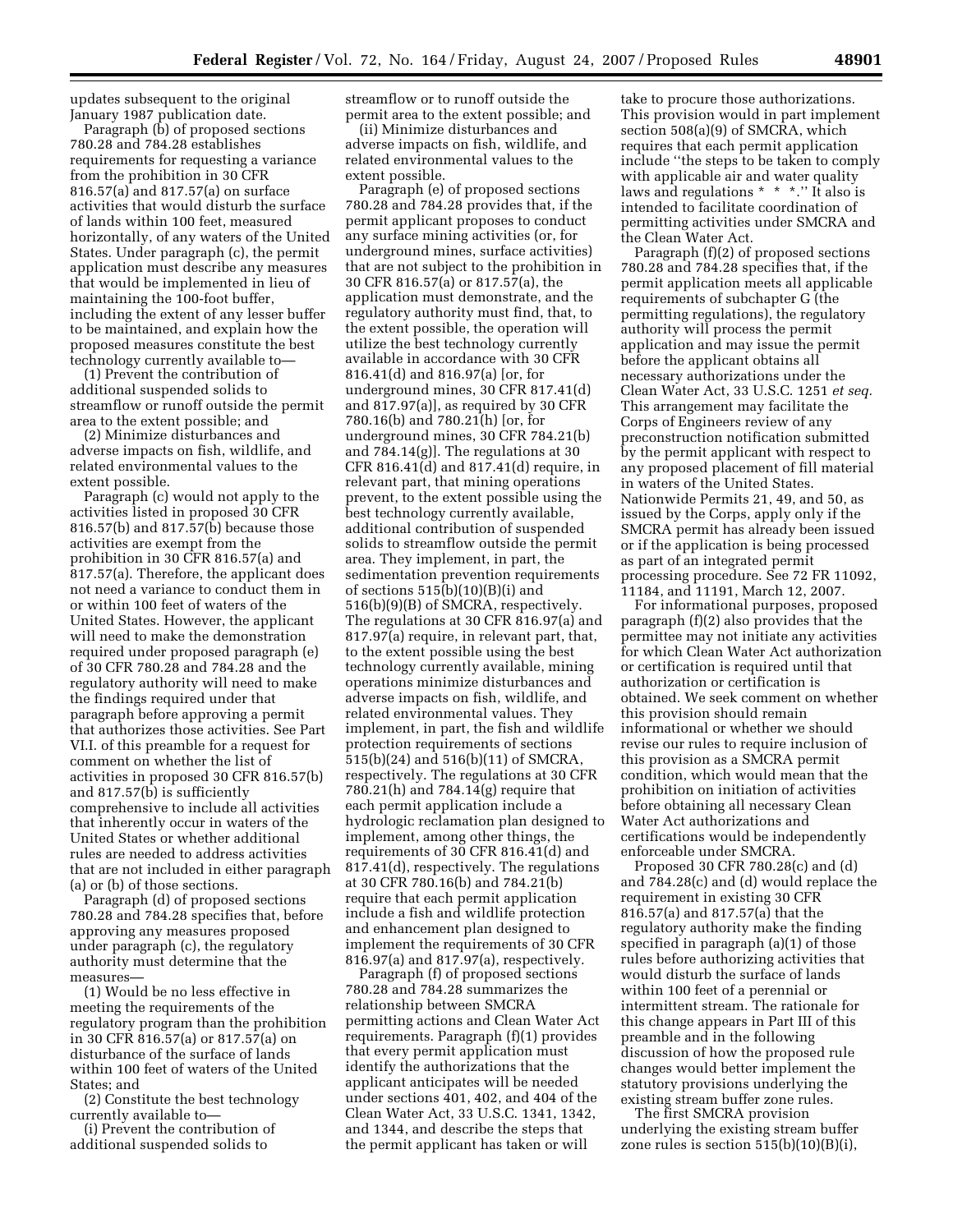which, in context, provides that the performance standards adopted under SMCRA must require that surface coal mining and reclamation operations—

(10) minimize the disturbances to the prevailing hydrologic balance at the minesite and in associated offsite areas and to the quality and quantity of water in surface and ground water systems both during and after surface coal mining operations and during reclamation by—

 $(A) * * * *$ 

(B)(i) conducting surface coal mining operations so as to prevent, to the extent possible using the best technology currently available, additional contributions of suspended solids to streamflow, or runoff outside the permit area, but in no event shall contributions be in excess of requirements set by applicable State or Federal law.

\* \* \* \* \*

The second provision, section 515(b)(24), requires that surface coal mining and reclamation operations be conducted in a manner that—

to the extent possible using the best technology currently available, minimize[s] disturbances and adverse impacts of the operation on fish, wildlife, and related environmental values, and achieve[s] enhancement of such resources where practicable.

The common thread in both provisions is the requirement for use of the *best technology currently available*  to achieve the requirements of those provisions *to the extent possible.* 

The existing stream buffer zone rules at 30 CFR 816.57 and 817.57 manifest an assumption that maintenance of an undisturbed 100-foot buffer around perennial and intermittent streams is the best technology currently available to achieve the sediment control and fish and wildlife protection requirements of sections  $515(b)(10)(B)(i)$  and  $(24)$  with respect to those streams. However, that specificity is inconsistent with the concept of best technology currently available, which is inherently flexible, as discussed below. Appropriate measures may vary from site to site and may change over time in concert with advances in technology and scientific knowledge.

Therefore, we propose to revise our rules to allow the regulatory authority to modify the prohibition on disturbances to the surface of land within 100 feet of waters of the United States. That modification would apply in situations in which the applicant proposes (and the regulatory authority approves) alternative methods of implementing the requirement to use the best technology currently available to the extent possible. Under proposed 30 CFR 780.28(c) and (d) and 784.28(c) and (d), the regulatory authority may approve a

lesser buffer, or the use of a technique that does not involve the maintenance of any buffer, whenever the permit applicant demonstrates that a lesser buffer or the use of alternative mining or reclamation techniques would constitute the best technology currently available to (1) prevent the contribution of additional suspended solids to streamflow or runoff outside the permit area to the extent possible, and (2) minimize disturbances to and adverse impacts on fish, wildlife, and related environmental values to the extent possible. The latter two requirements correspond to the two statutory requirements that have historically been described as the basis for the existing stream buffer zone rules and their predecessors. Under the proposed rules, the regulatory authority also would have to first find that the proposed techniques would be no less effective in meeting the requirements of the regulatory program than the prohibition in 30 CFR 816.57(a) or 817.57(a) on activities that would disturb the surface of lands within 100 feet of waters of the United States.

Our proposed approach also is consistent with the definition of ''best technology currently available'' at 30 CFR 701.5. In relevant part, the definition provides that, ''[w]ithin the constraints of the permanent program, the regulatory authority shall have the discretion to determine the best technology currently available on a case-by-case basis, as authorized by the Act and this chapter.''

In concert with this change, we propose to remove the provision in existing 30 CFR 816.57(a)(1) and 817.57(a)(1) that specifies that, before authorizing an activity closer than 100 feet to a perennial or intermittent stream, the regulatory authority must find that the activity will not cause or contribute to the violation of applicable State or Federal water quality standards and will not adversely affect the water quantity and quality or other environmental resources of the stream. That requirement has no direct counterpart in either section 515(b)(10)(B)(i) or section 515(b)(24) of SMCRA, which, as previously discussed, are the two provisions of SMCRA that form the basis for the buffer zone rules.

We acknowledge that the introductory language of sections 515(b)(10) and 516(b)(9) of SMCRA provides that performance standards for surface coal mining operations must include a requirement for the minimization of disturbances to the quality and quantity (or, in the case of section 516(b)(9), just the quantity) of water in surface and

ground water systems. However, that language does not stand alone as an independent requirement. Instead, when read in its entirety, section 515(b)(10) provides that the requirement for minimization of disturbances to water quality and quantity must be achieved by implementation of the measures and techniques described in subparagraphs (A) through (F) of section 515(b)(10). Similarly, section 516(b)(9) provides that the requirement for minimization of disturbances to water quantity must be achieved by implementation of subparagraphs (A) and  $(B)$  of section 516 $(b)(9)$ .

In addition, sections  $515(b)(10)(B)(i)$ and 516(b)(9)(B) refer only to the prevention of additional contributions of suspended solids. While those paragraphs provide that contributions of suspended solids to streamflow must not be in excess of requirements set by applicable State or Federal law, they do not mention any other water quality parameter. Therefore, that provision by itself does not authorize the required finding in existing 30 CFR 816.57(a)(1) and 817.57(a)(1) that we propose to remove. Furthermore, the SMCRA regulatory authority is not necessarily in the best position to determine whether a proposed activity will cause or contribute to a violation of applicable State or Federal water quality standards for any parameter. Those standards and parameters are established and implemented under the authority of the Clean Water Act (33 U.S.C. 1251 *et seq.*), not SMCRA, and are sometimes administered by an agency other than the SMCRA regulatory authority. Under 30 CFR 780.18(b)(9) and 784.13(b)(9), the SMCRA permit application must include a description of the steps to be taken to comply with the requirements of the Clean Air Act (42 U.S.C. 7401 *et seq.*), the Clean Water Act (33 U.S.C.1251 *et seq.*), and other applicable air and water quality laws and regulations, but there is no requirement that the SMCRA regulatory authority pass judgment on the adequacy of that description or on the adequacy of the steps that the applicant proposes to take.

In addition, the absolute nature of the ''will not adversely affect'' language of existing 30 CFR 816.57(a)(1) and 817.57(a)(1) is inconsistent with paragraphs  $(b)(10)(B)(i)$  and  $(24)$  of section 515 of the Act, both of which provide that surface coal mining operations must be conducted to meet the requirements of those paragraphs ''to the extent possible'' using the ''best technology currently available.'' The appropriate standard under section 515(b)(24) is *minimization* of adverse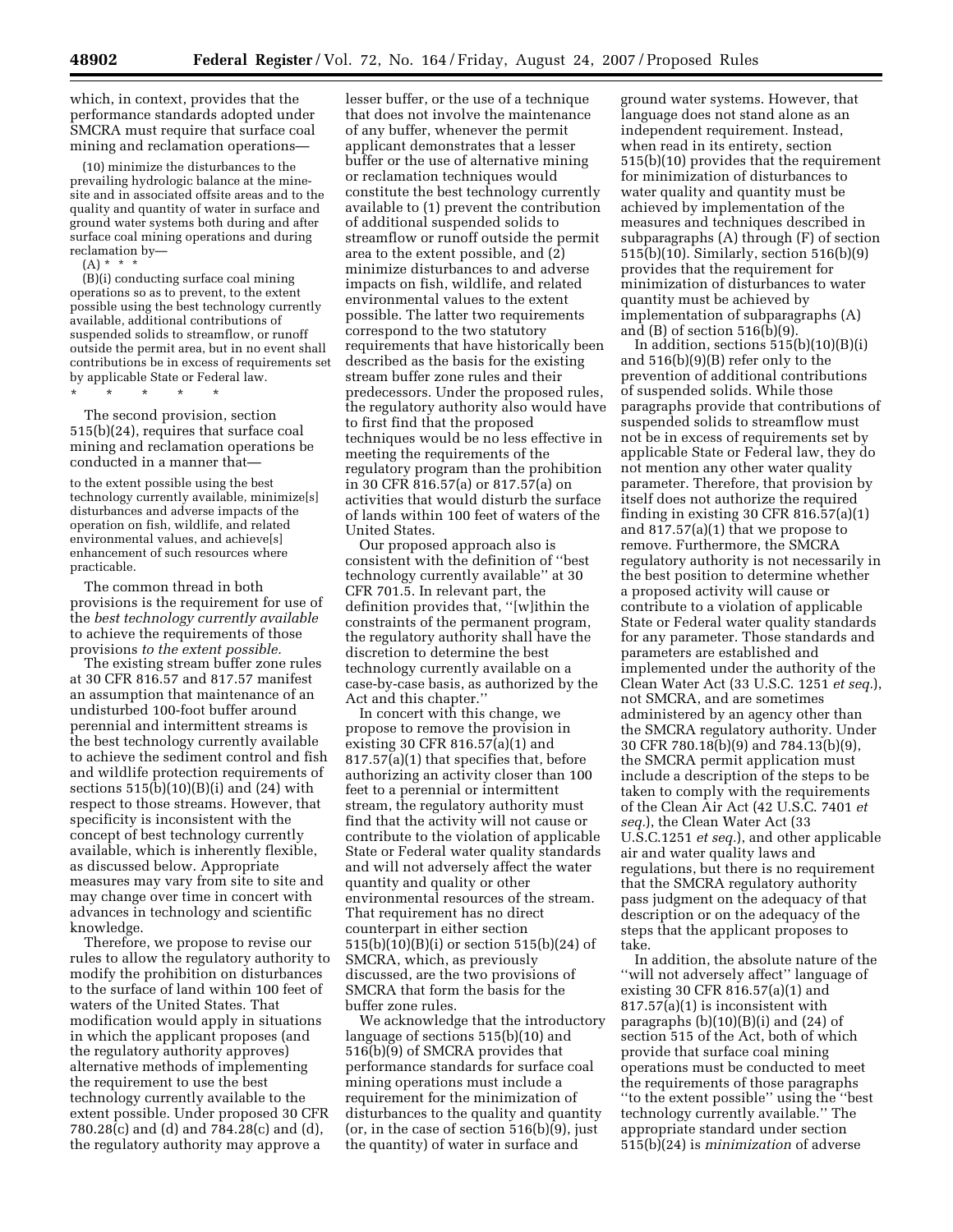impacts on fish, wildlife, and related environmental values, not absolute avoidance of all adverse effects.

As discussed more fully in Part III.C. of this preamble, the preamble to the existing stream buffer zone rules (''the 1983 preamble'') recognizes that the protection afforded by those rules need not be absolute. It acknowledges that some adverse impacts on hydrology and fish, wildlife, and related environmental values are unavoidable because of the nature of surface coal mining operations. Furthermore, the 1983 preamble states that ''OSM recognizes that some surface mining activities can be conducted within 100 feet of a perennial or an intermittent stream without causing *significant* adverse impacts on the hydrologic balance and related environmental values,'' thus implying that some adverse impacts would occur. 48 FR 30313, col. 1, June 30, 1983, emphasis added. Similarly, ''final § 816.57 is intended to protect *significant* biological values in streams.'' *Id.,* col. 3, emphasis added. And, with respect to stream diversions, the 1983 preamble specifies that—

Alteration of streams may have adverse aquatic and ecological impacts on both diverted stream reaches and other downstream areas with which they merge. However, final § 816.57(a) will *minimize*  these impacts  $* * *$ .

*Id.* at 30315, col. 1, emphasis added.

Our proposed removal of the requirement in existing 30 CFR 816.57(a)(1) and 817.57(a)(1) for a finding concerning applicable State or Federal water quality standards would not authorize activities that would constitute or result in a violation of State or Federal water quality standards. Section 702(a)(2) of SMCRA provides that nothing in SMCRA may be construed as superseding, amending, modifying, or repealing the Clean Water Act, its implementing regulations, State laws enacted pursuant to the Clean Water Act, or other Federal laws relating to preservation of water quality. In addition, our regulations at 30 CFR 816.42 and 817.42 require that discharges of water from disturbed areas ''be made in compliance with all applicable State and Federal water quality laws and regulations.'' We seek comment on whether we should amend 30 CFR 816.42 and 817.42, which currently address only discharges of water, to include a paragraph specifying, for informational purposes, that discharges of dredged or fill materials in waters of the United States must comply with all applicable State and Federal requirements.

# *D. Section 780.35: Disposal of Excess Spoil From Surface Mines*

For the reasons discussed in Part IV of this preamble, we propose to revise 30 CFR 780.35 by adding several new requirements (in paragraphs (a)(1) through (4)) for permit applications for operations that propose to generate excess spoil. First, under proposed paragraph (a)(1), each application for an operation that would generate excess spoil must include a demonstration, prepared to the satisfaction of the regulatory authority, that the operation has been designed to minimize the volume of excess spoil to the extent possible, thus ensuring that as much spoil as possible is returned to the mined-out area. The demonstration must take into consideration applicable regulations concerning restoration of the approximate original contour, safety, stability, and environmental protection and the needs of the proposed postmining land use. Some or all of those factors may limit the amount of spoil that can be returned to the minedout area, especially the requirements related to safety, stability, and postmining land use. Also, if the regulatory authority does not approve the proposed postmining land use, the applicant and the regulatory authority will need to revisit the demonstration to determine whether it must be revised to reflect the needs and attributes of the postmining land use that is finally approved.

Second, proposed paragraph (a)(2) requires that the application include a demonstration that the designed maximum cumulative volume of all proposed excess spoil fills within the permit area is no larger than the capacity needed to accommodate the anticipated cumulative volume of excess spoil that the operation will generate.

The goal of both requirements is to minimize fill footprints and thus minimize disturbances of forest, streams, and riparian vegetation, consistent with the requirement in sections 515(b)(24) and 516(b)(11) of SMCRA to minimize disturbances of and adverse impacts to fish, wildlife, and related environmental values to the extent possible using the best technology currently available.

Third, proposed paragraph (a)(3)(i) provides that each application must include a description of all excess spoil disposal alternatives considered and an analysis of the environmental impacts of those alternatives. The analysis must consider impacts to both terrestrial and aquatic ecosystems. The alternatives must vary with respect to the number,

size, location, and configuration of proposed fills to ensure consideration of a reasonable range of alternatives and potential environmental impacts. For example, depending on the topography and geology of the area, the analysis could compare the impacts of constructing a few large excess spoil fills versus a greater number of small fills. In addition, the quality of the receiving waters must be taken into consideration in that it may be environmentally preferable to concentrate fills and their impacts in watersheds with the lowest water quality, to the extent that it is possible to do so.

When the disposal method would involve placement of excess spoil in waters of the United States, proposed paragraph (a)(3)(ii) requires that the analysis performed under paragraph (a)(3)(i) include an evaluation of the short-term and long-term impacts of each alternative on the aquatic ecosystem, both individually and on a cumulative basis. The analysis must consider impacts on the physical, chemical, and biological characteristics of downstream flows, including seasonal variations in temperature and volume, changes in stream turbidity or sedimentation, the degree to which the excess spoil may introduce or increase contaminants, the effects on aquatic organisms, and the extent to which wildlife is dependent upon those organisms.

Proposed paragraph (a)(3)(ii) also provides that, if the applicant must prepare an analysis of alternatives for the proposed excess spoil fill under 40 CFR 230.10, which sets forth requirements for individual permits for placement of fill material in waters of the United States under section 404 of the Clean Water Act, 33 U.S.C. 1344, the application may initially include a copy of that analysis in lieu of the analysis of alternatives required under proposed paragraph (a)(3). The regulatory authority then must determine the extent to which the Clean Water Act analysis satisfies the requirement for an analysis of alternatives under paragraph (a)(3). When OSM is the regulatory authority, we will coordinate with the Corps of Engineers in conducting any necessary analysis of alternatives under the National Environmental Policy Act.

Proposed paragraph (a)(3)(iii) specifies that, to the extent possible, the applicant must select the alternative that would have the least overall adverse environmental impact, including adverse impacts on water quality and aquatic ecosystems. If another alternative considered would be more environmentally protective than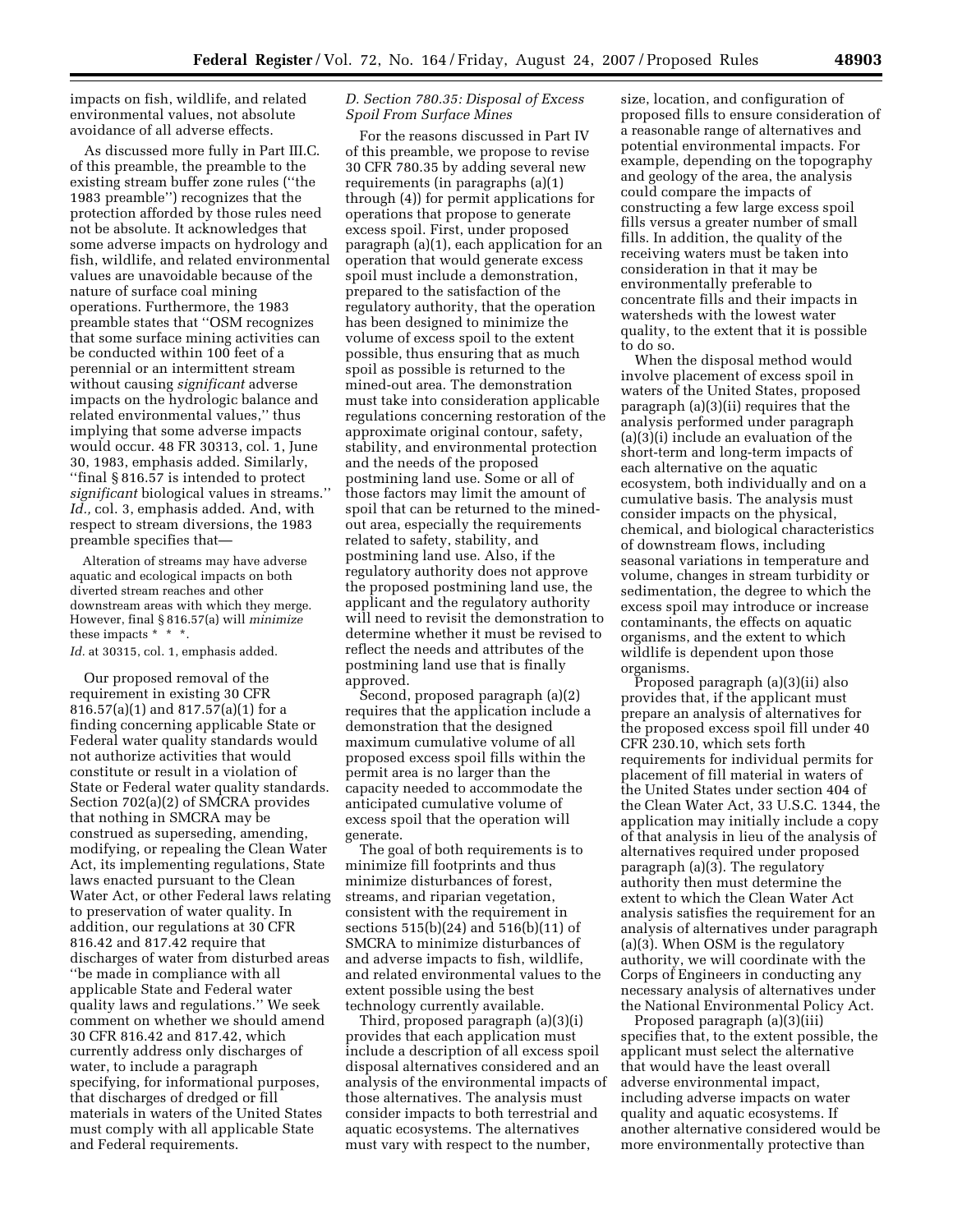the alternative selected by the applicant, the application must demonstrate, to the satisfaction of the regulatory authority, that implementation of the more environmentally protective alternative is not possible. The rule clarifies that an alternative is possible if it is capable of being done after consideration of cost, logistics, and available technology, and that the least costly alternative may not be selected at the expense of environmental protection solely on the basis of cost.

The alternative selected need not necessarily be the one with the least adverse impact to aquatic ecosystems. Under 40 CFR 230.10(a), which is part of the Clean Water Act Section 404(b)(1) Guidelines, no discharge of dredged or fill material may be permitted if there is a practicable alternative to the proposed discharge that would have less adverse impact to the aquatic ecosystem, ''so long as the alternative does not have other significant adverse environmental consequences.'' In other words, if the alternative with the least adverse impact to the aquatic ecosystem has other significant adverse environmental impacts, the Clean Water Act rules allow selection of a different alternative.

Parts III and IV of this preamble explain how the requirements that we are proposing in paragraph (a)(3) are consistent with SMCRA. In essence, the new requirements would, in part, implement sections 515(b)(24) and 516(b)(11) of SMCRA, which provide that surface coal mining and reclamation operations must use the best technology currently available to minimize disturbances to and adverse impacts on fish, wildlife, and related environmental values to the extent possible. The new requirements would achieve this goal by requiring that the permit applicant take environmental factors into consideration when locating and designing excess spoil fills and by requiring that the permit applicant demonstrate that the proposed operation has been designed using the best technology currently available to minimize adverse environmental impacts to land and waters and related environmental values to the extent possible. The phrase ''to the extent possible,'' which appears in the statutory provisions underlying these proposed rules, connotes an element of both economic and technological feasibility, although we do not interpret that phrase as authorizing selection of the least expensive alternative at the expense of environmental protection solely on the basis of cost. See Parts VI.K. and VI.L. of this preamble for further discussion of the meaning of ''to the extent possible'' and ''best

technology currently available,'' respectively. We seek comment on whether this approach is an appropriate interpretation of the phrase ''to the extent possible'' in sections 515(b)(10)(B)(i), 515(b)(24), 516(b)(9)(B), and 516(b)(11) of SMCRA.

We are proposing these rule changes to improve the analysis of permit applications and permitting decisions under SMCRA. However, these changes also may facilitate achieving the coordinated processing of coal mining permit applications in accordance with a memorandum of understanding entitled ''Memorandum of Understanding among the U.S. Army Corps of Engineers, the U.S. Office of Surface Mining, the U.S. Environmental Protection Agency, and the U.S. Fish and Wildlife Service for the Purpose of Providing Concurrent and Coordinated Review and Processing of Surface Coal Mining Applications Proposing Placement of Dredged and/or Fill Material in Waters of the United States,'' which took effect February 8, 2005. For example, the information and analysis that the permit applicant must submit under the proposed rule may assist the Corps of Engineers in its review of preconstruction notifications submitted under Nationwide Permits 21, 49, or 50, or, if an individual permit is needed under section 404 of the Clean Water Act, compliance with the Section 404(b)(1) Guidelines at 40 CFR part 230 concerning placement of dredged or fill materials in waters of the United States.

Fourth, proposed paragraph (a)(4) provides that each application must include a description of the steps that the permit applicant proposes to take to avoid adverse environmental impacts that may result from the construction of fills or, if avoidance is not possible, to minimize those impacts. This requirement applies to construction, maintenance, and reclamation of the alternative selected under proposed paragraph (a)(3). It also would implement, in part, the sedimentation prevention requirements of sections 515(b)(10)(B)(i) and 516(b)(9)(B) of SMCRA and the fish, wildlife, and related environmental value protection requirements of sections 515(b)(24) and 516(b)(11) of SMCRA. We anticipate that the steps mentioned in proposed paragraph (a)(4) would include provisions in the operation plan to require that, when consistent with prudent engineering practice and applicable regulatory requirements, excess spoil placement begin at the highest elevation of the planned fill and proceed down the valley to the toe of the fill, thus minimizing both impacts to waters of the United States and the area

affected in the event that the full design capacity of the fill is not needed because of changes in mining plans or other reasons. We seek comment on whether this approach should be incorporated into the rule language.

We also propose to substantially reorganize and revise 30 CFR 780.35 for clarity and to incorporate permitting requirements that are currently found in 30 CFR 816.71, which contains the performance standards for excess spoil disposal.

Proposed paragraph (a)(5) requires that each application for an operation that proposes to generate excess spoil include maps and cross-section drawings showing the location of all proposed disposal sites and structures. It also requires that fills be located on the most moderately sloping and naturally stable areas available, unless the regulatory authority approves a different location based upon the alternatives analysis under proposed paragraph (a)(3) or other factors, taking into account other requirements of the Act and regulations. When possible, fills must be placed upon or above a natural terrace, bench, or berm if that location would provide additional stability and prevent mass movement.

The requirement for maps and crosssection drawings currently appears in the first sentence of existing 30 CFR 780.35(a), while the fill location requirements in proposed paragraph  $(a)(5)$  are currently found in existing 30 CFR 816.71(c). We believe that those location requirements are more logically included as part of the planning and design requirements in the permitting regulations rather than as part of the performance standards. In addition, we propose to modify the requirement in the existing rule that fills be located on the most moderately sloping and naturally stable areas available. The proposed rule allows the regulatory authority to approve different locations, based upon the analysis of alternatives required under proposed paragraph (a)(3) and other relevant factors. This change is needed to ensure that the analysis of alternatives and consideration of environmental impacts are a meaningful part of the site selection process. The proposed change is consistent with section 515(b)(22)(E) of SMCRA, which requires that excess spoil be placed ''upon the most moderate slope among those upon which, in the judgment of the regulatory authority, the spoil could be placed in compliance with all the requirements of the Act.'' One of the requirements of the Act is the provision in section 515(b)(24) specifying that surface coal mining and reclamation operations must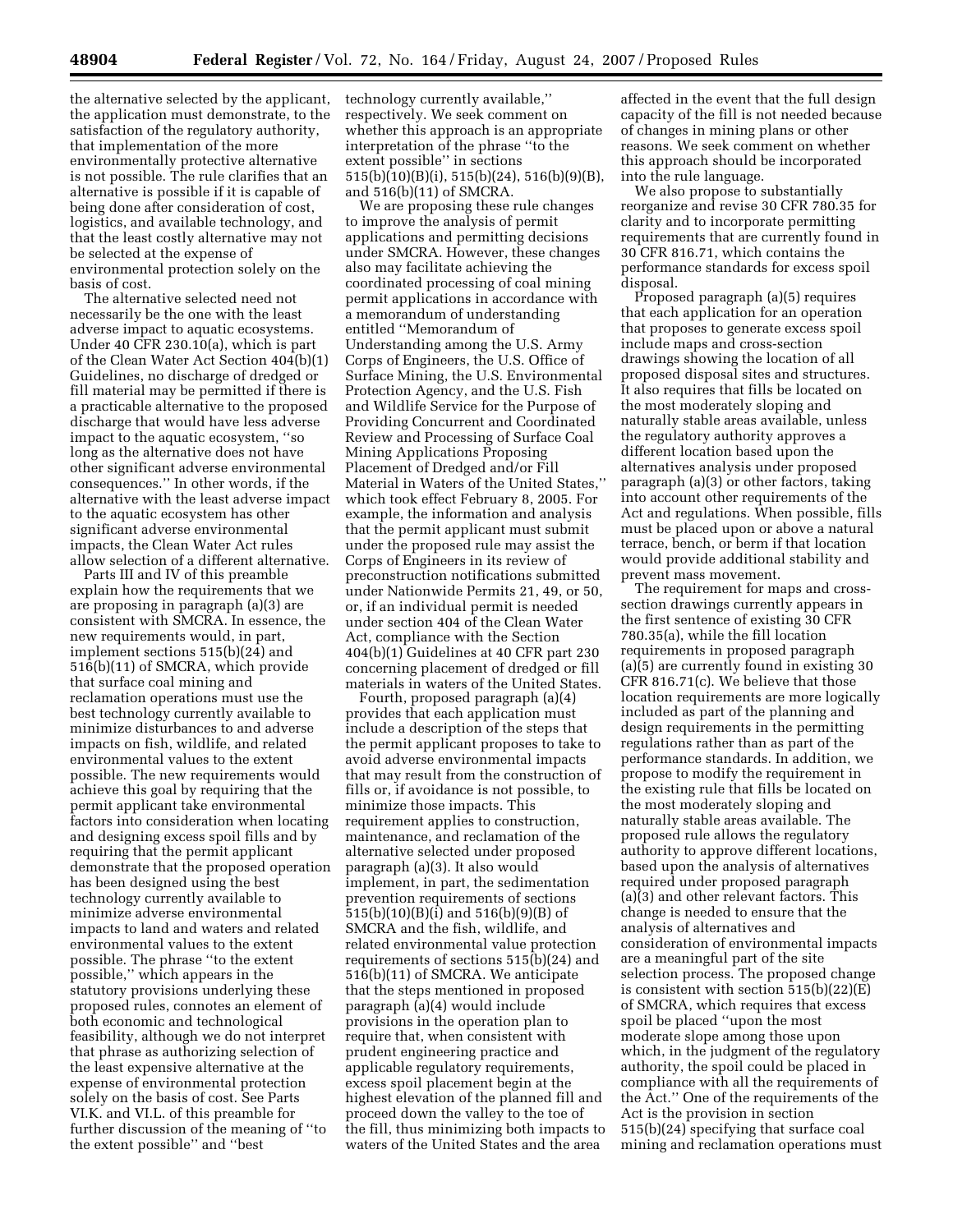be conducted so as to minimize disturbances to and adverse impacts on fish, wildlife, and related environmental values to the extent possible, using the best technology currently available. Implementation of that requirement may entail placement of spoil on slopes other than the most moderate ones available.

Proposed paragraph (a)(6) requires that an application for an operation that would generate excess spoil include detailed design plans for each excess spoil disposal structure, prepared in accordance with the requirements of sections 780.35 and 816.71 through 816.74. These requirements correspond to the first sentence of existing section 780.35(a), with the addition of a crossreference to section 780.35 in recognition of the proposed revisions to that section. The first sentence of existing section 780.35(a) also includes a requirement for appropriate maps and cross-section drawings, which we propose to move to section 780.35(a)(5). Proposed paragraph (a)(6) also includes a requirement to design the fill and appurtenant structures using current prudent engineering practices and any additional design criteria established by the regulatory authority. This requirement is not new. It currently appears in the first sentence of existing 30 CFR 816.71(b)(1). We propose to move it to 30 CFR 780.35(a)(6) because it is a design requirement, not a performance standard.

Proposed paragraph (a)(7) requires that the application include the results of a geotechnical investigation of each proposed excess spoil disposal site, with the exception of those sites at which spoil will be placed only on a pre-existing bench under 30 CFR 816.74. This requirement currently appears in existing section 780.35(b). The proposed rule retains the existing requirements for the contents of the geotechnical investigation. Currently located at 30 CFR 780.35(b)(1) through (5), these requirements appear as 30 CFR  $780.35(a)(7)(i)$  through  $(v)$  in the proposed rule. We also propose to shift the requirement to conduct sufficient foundation investigations from existing 30 CFR 816.71(d)(1) to 30 CFR 780.35(a)(7). This shift is consistent with our effort to consolidate design requirements in the permitting rules rather than splitting them between the permitting rules and the performance standards. The foundation investigation is an element of the geotechnical investigation.

Proposed paragraph (a)(8) requires that each application include plans for the construction, operation, maintenance, and reclamation of all excess spoil disposal structures (fills) in

accordance with the requirements of 30 CFR 816.71–816.74. This requirement corresponds to a similar provision in existing 30 CFR 780.35(a). However, the existing rule requires plans for the ''removal, if appropriate, of the site and structures.'' Because excess spoil fills are permanent, it is not appropriate to include plans for their removal in the application. Consequently, we propose to replace the requirement for plans for removal of the fills with a requirement for plans for their reclamation, which would consist of final site preparation and revegetation consistent with the approved postmining land use.

Proposed paragraph (a)(9) combines overlapping requirements of existing 30 CFR 780.35(c) and 816.71(d)(2) concerning application and design requirements for keyway cuts or rocktoe buttresses. We are not proposing any substantive changes.

Proposed paragraph (b) requires that the application include a certification by a qualified registered professional engineer experienced in the design of earth and rock fills that the design of all fills and appurtenant structures meets the requirements of 30 CFR 780.35. This requirement currently appears in the second sentence of existing 30 CFR 816.71(b)(1). We propose to move it to section 780.35 consistent with our effort to consolidate design requirements in the permitting rules rather than splitting them between the permitting rules and the performance standards. We are not proposing any substantive changes to this provision.

## *E. Section 784.19: Disposal of Excess Spoil From Underground Mines*

Existing 30 CFR 784.19 applies the same fill construction requirements to both underground development waste and excess spoil. However, on September 26, 1983 (48 FR 44006), we adopted rules that classify underground development waste as coal mine waste, which means that fills constructed of underground development waste must adhere to the requirements for refuse piles instead of those applicable to excess spoil fills. Consequently, we propose to revise section 784.19 to apply only to the disposal of excess spoil, consistent with the revised definitions and performance standards that we adopted on September 26, 1983. For the same reason, we propose to replace the current section title, ''Underground Development Waste,'' with ''Disposal of Excess Spoil.'' We also propose to eliminate all references to underground development waste because that waste would instead be regulated under the refuse pile provisions of revised section 784.16,

consistent with the 1983 rule changes to the definitions and performance standards relating to coal mine waste.

The new language of section 784.19 is identical to the language of proposed 30 CFR 780.35, which establishes permit application requirements for the disposal of excess spoil generated by surface mining activities, except that cross-references to the surface mining performance standards in part 816 are replaced by cross-references to the underground mining performance standards in part 817. In that respect, the proposed rule is similar to existing section 784.19, which incorporates the requirements of section 780.35 by crossreference.

## *F. Sections 816.11 and 817.11: Signs and Markers*

Existing 30 CFR 816.57(b) and 817.57(b) require that the operator mark buffer zones for perennial and intermittent streams. However, that requirement also appears in 30 CFR 816.11(e) and 817.11(e). We believe that this requirement is more logically placed in sections 816.11 and 817.11, because the title for those sections identifies them as pertaining to signs and markers. Therefore, we propose to consolidate our buffer zone marking requirements in sections 816.11(e) and 817.11(e). We also propose to revise those paragraphs to be consistent with other proposed changes to the existing stream buffer zone rules. As revised, proposed section 816.11(e) provides that the boundaries of any buffer to be maintained between surface mining activities and waters of the United States in accordance with 30 CFR 780.28 and 816.57(a) must be clearly marked to avoid disturbance by surface mining activities. Similarly, proposed section 817.11(e) provides that the boundaries of any buffer to be maintained between surface activities and waters of the United States in accordance with 30 CFR 784.28 and 817.57(a) must be clearly marked to avoid disturbance by surface operations and facilities resulting from or in connection with an underground mine. We are not proposing any substantive changes to sections 816.11(e) and 817.11(e).

# *G. Sections 816.43 and 817.43: Diversions*

Existing 30 CFR 816.43(b)(1) and 817.43(b)(1) provide that the regulatory authority may approve diversion of perennial and intermittent streams within the permit area after making the finding relating to stream buffer zones that the diversion will not adversely affect the water quantity and quality and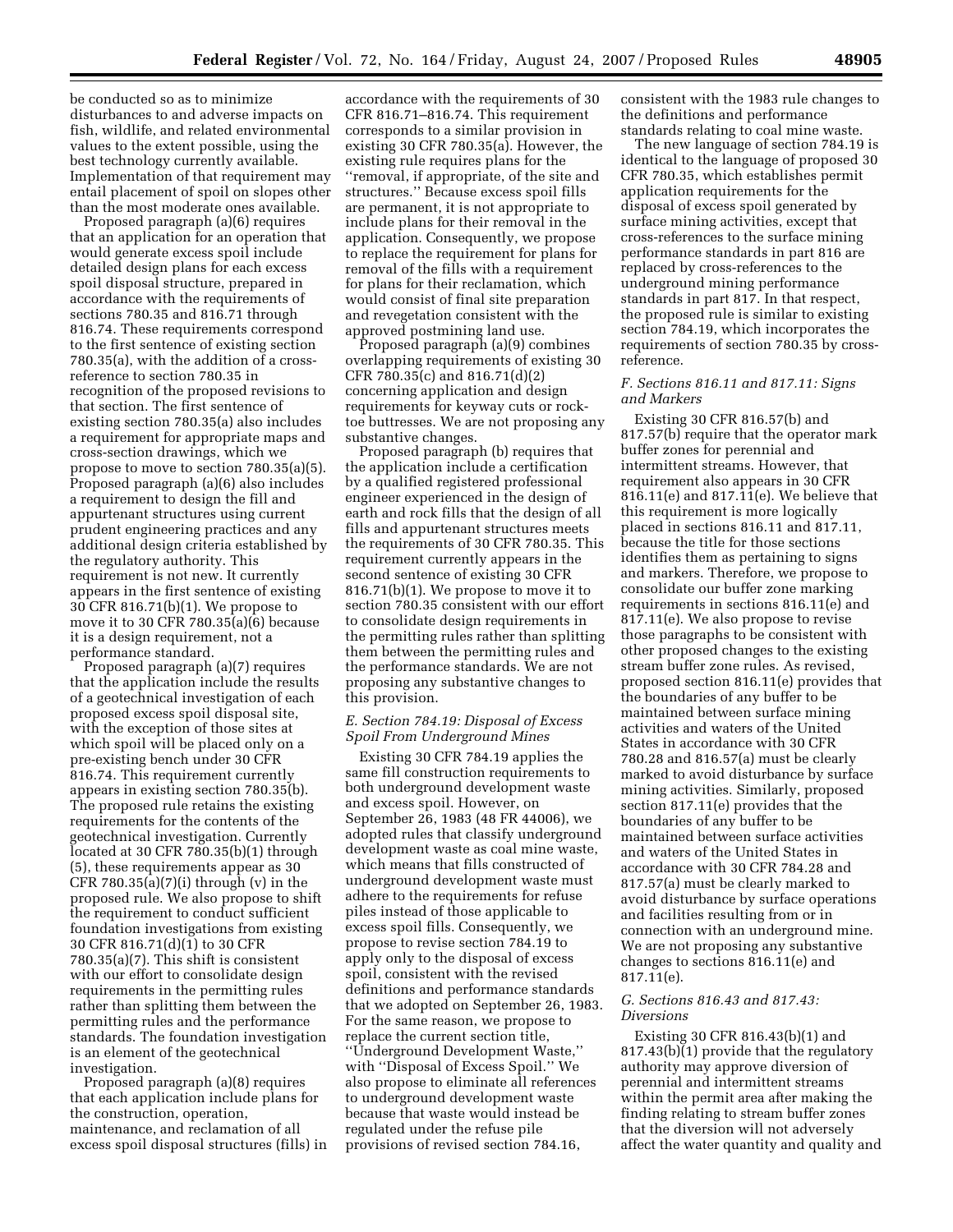related environmental resources of the stream. The referenced finding is the second part of the finding in existing 30 CFR 816.57(a)(1) and 817.57(a)(1).

We propose to replace this finding with a provision that is more consistent with the underlying provisions of SMCRA. Specifically, sections 515(b)(10), 515(b)(24), 516(b)(9), and 516(b)(11) of SMCRA do not establish a ''will not adversely affect'' standard. Section 515(b)(10) requires that surface coal mining and reclamation operations be conducted to ''minimize the disturbances to the prevailing hydrologic balance at the mine site and in associated offsite areas and to the quality and quantity of water in surface and ground water systems both during and after surface coal mining operations and during reclamation.'' Section 516(b)(9), which pertains to underground coal mining operations, contains similar language with the exception that it does not mention water quality. Sections 515(b)(24) and 516(b)(11) require that surface coal mining and reclamation operations be conducted to ''minimize disturbances and adverse impacts of the operation on fish, wildlife, and related environmental values'' ''to the extent possible using the best technology currently available.'' As demonstrated by these quotes, SMCRA establishes a minimization standard rather than an absolute ''will not adversely affect'' standard with respect to disturbance of the hydrologic balance and adverse impacts on fish, wildlife, and related environmental values.

Consequently, we propose to revise paragraph (b) of 30 CFR 816.43(b)(1) and 817.43(b)(1) to provide that the regulatory authority may approve the diversion of perennial and intermittent streams within the permit area if the diversion is located, designed, constructed, and maintained using the best technology currently available to minimize adverse impacts to fish, wildlife, and related environmental values to the extent possible. This provision is consistent with sections 515(b)(24) and 516(b)(11) of SMCRA. Nothing in this proposed rule should be construed as superseding the performance standards for the protection of fish, wildlife, and related environmental values in 30 CFR 816.97 and 817.97 or the related permitting requirements at 30 CFR 780.16 and 784.21.

No counterpart to sections 515(b)(10) or 516(b)(9) is necessary because paragraph (a)(1) of 30 CFR 816.43 and 817.43, which applies to diversions of all types, including stream-channel diversions, already provides that ''[a]ll diversions shall be designed to

minimize adverse impacts to the hydrologic balance within the permit and adjacent areas.'' Furthermore, paragraph (a)(2)(iii) requires that all diversions be designed, located, constructed, maintained, and used to prevent, to the extent possible, using the best technology currently available, additional contributions of suspended solids to streamflow outside the permit area.'' The language of that paragraph closely resembles the language of sections  $515(b)(10)(B)(i)$  and 516(b)(9)(B) of the Act, which are two of the statutory provisions underlying the existing stream buffer zone rules.

The last sentence of existing paragraph (a)(3) of 30 CFR 816.43 and 817.43 pertains only to stream-channel diversions. Therefore, we propose to move that sentence to paragraph (b) of sections 816.43 and 817.43 because those sections contain all other performance standards that pertain only to stream-channel diversions. We propose to insert the sentence as paragraph (b)(4) of sections 816.43 and 817.43 and to redesignate existing paragraph (b)(4) as paragraph (b)(5).

The last sentence in paragraph (a)(3) of the existing rules requires that a permanent stream-channel diversion or a stream channel reclaimed after the removal of a temporary diversion be designed and constructed so as to restore or approximate the premining characteristics of the original stream channel, including the natural riparian vegetation, to promote the recovery and enhancement of the aquatic habitat. In new paragraph (b)(4), we propose to revise that sentence to specify that a permanent stream-channel diversion or a stream channel reclaimed after the removal of a temporary diversion must be designed and constructed using natural channel design techniques so as to restore or approximate the premining characteristics of the original stream channel, including the natural riparian vegetation and the natural hydrological characteristics of the original stream, to promote the recovery and enhancement of the aquatic habitat and to minimize adverse alteration of stream channels on and off the site, including channel deepening or enlargement, to the extent possible.

The new language concerning natural channel design and adverse alteration of stream channels would reinforce and clarify the meaning of the existing requirement to restore or approximate the premining characteristics of the original stream. The goals of natural channel design include creating a stream channel that will maintain the equilibrium of a natural stream, neither downcutting (degrading) nor filling in

(aggrading). A natural channel is not stable in the sense that a concrete, trapezoidal channel is stable. Depending on the stream type, a natural channel may meander, eroding and depositing sediment at natural rates as part of its dynamic equilibrium. The channel must pass the water and sediment that it receives downstream, and the channel must maintain a connection to the stream's floodplain. The new provisions are consistent with sections 515(b)(24) and 516(b)(11) of SMCRA, which require use of the best technology currently available to minimize adverse impacts to fish, wildlife, and other environmental values to the extent possible.

We seek comment on whether the proposed revisions to 30 CFR 816.43(b) and 817.43(b) are sufficient to meet the requirements of SMCRA, or whether we should also revise our permitting rules to include a requirement for submission of alternatives and an analysis of the environmental impacts of each alternative whenever the applicant proposes to mine through waters of the United States or divert perennial or intermittent streams. The requirements would be similar to the corresponding requirements for excess spoil fills and coal mine waste disposal facilities in proposed 30 CFR 780.25(d)(1) and 780.35(a)(3) for surface mines or 784.16(d)(1) and 784.19(a)(3) for underground mines. We anticipate that alternatives would vary with respect to the number of stream segments diverted, the length of segments diverted, diversion design, construction technique, location of the diversion, and whether the diversion is temporary or permanent. We invite comment on whether these alternatives are consistent with SMCRA and whether there are other alternatives that should be considered.

Finally, we propose to redesignate existing paragraph (b)(4) of sections 816.43 and 817.43 as paragraph (b)(5) and revise that paragraph to require that a qualified registered professional engineer certify the design and construction of all stream-channel restorations. The existing rule applies that requirement only to diversions of perennial and intermittent streams. We are proposing the additional requirement because stream-channel restorations are equally significant in terms of stability and environmental concerns; i.e., reconstructed stream channels should be safe and stable and should approximate premining conditions regardless of whether the channel is a diversion or a restoration of the original channel.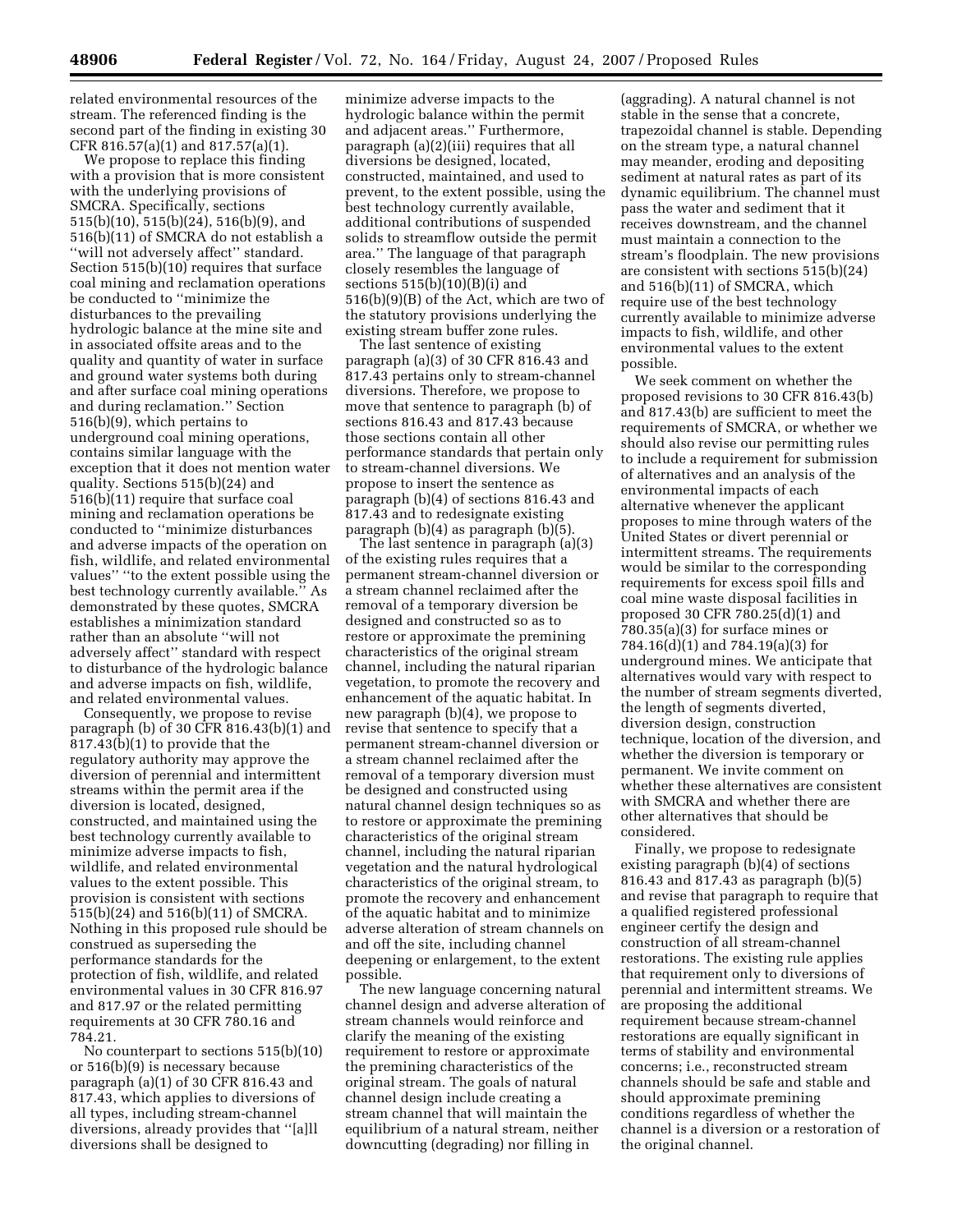# *H. Sections 816.46 and 817.46: Siltation Structures*

Paragraph (b)(2) of existing 30 CFR 816.46 and 817.46 requires that all surface drainage from the disturbed area be passed through a siltation structure before leaving the permit area. In essence, that paragraph prescribes siltation structures (sedimentation ponds and other treatment facilities with point-source discharges) as the best technology currently available for sediment control. However, existing paragraph (b)(2) was struck down upon judicial review because the court found that the preamble to the rulemaking in which it was adopted did not articulate a sufficient basis for the rule under the Administrative Procedure Act. The court stated that the preamble did not adequately discuss the benefits and drawbacks of siltation structures and alternative sediment control methods and did not enable the court ''to discern the path taken by [the Secretary] in responding to commenters' concerns'' that siltation structures in the West are not the best technology currently available. See *In re: Permanent Surface Mining Regulation Litigation II, Round III,* 620 F. Supp. 1519, 1566–1568 (D.D.C. July 15, 1985).

On November 20, 1986 (51 FR 41961), we suspended the rules struck down by the court. To avoid any confusion that may result from the continuing publication of those rules in the Code of Federal Regulations, we are proposing to remove paragraph (b)(2) of 30 CFR 816.46 and 817.46 and redesignate the remaining paragraphs of those sections accordingly. This action would supersede the 1986 suspension of paragraph (b)(2) of those regulations. Sections 816.45 and 817.45, which remain unchanged by this rule, set forth various measures and techniques that may constitute the best technology currently available for sediment control, although applicants and regulatory authorities are not limited to those measures and techniques.

## *I. Sections 816.57 and 817.57: Activities in or Adjacent to Waters of the United States*

1. General Description of Proposed Changes

We propose to extensively revise and reorganize 30 CFR 816.57 and 817.57 for the reasons discussed in Parts III and VI.C. of this preamble and further explained below. The existing stream buffer zone rules at 30 CFR 816.57(a) and 817.57(a) contain both permitting requirements and performance standards. The rules that we are proposing today would separate the two

for clarity and consistency. Revised sections 816.57 and 817.57 would include only performance standards. As discussed in Part VI.C. of this preamble, we propose to extensively revise the permitting elements of the existing stream buffer zone rules and move them to new sections 780.28 and 784.28.

We propose to delete the provision in existing 30 CFR 816.57(a)(2) and 817.57(a)(2) that requires the regulatory authority to make a finding that any proposed temporary or permanent stream-channel diversion will comply with 30 CFR 816.43 or 817.43. We find this provision to be unnecessary because the obligation to comply with the stream-channel diversion requirements of section 816.43 or 817.43 is independent of any cross-reference in section 816.57(a)(2) or 817.57(a)(2).

We also propose to delete existing paragraph (b) of sections 816.57 and 817.57, which provides that the area not to be disturbed must be designated as a buffer zone and marked as specified in 30 CFR 816.11 or 817.11. This deletion is not a substantive change because the requirement to mark the area to be left undisturbed also appears in 30 CFR 816.11(e) and  $817.11(e)$ , which we are proposing to revise for clarity and consistency as discussed in Part VI.F. of this preamble. Some commenters have requested that the language proposed for deletion be retained because it functions as a de facto definition of ''buffer zone.'' We do not see the need to do so in view of the reduced usage of the term ''buffer zone'' in the revised rules and the fact that the term ''buffer'' has a commonly understood meaning for which no regulatory definition is needed because the rules do not use the term in any manner that would deviate from the dictionary definition. However, we seek comment on whether a formal regulatory definition of buffer or buffer zone would be useful.

We propose to revise 30 CFR 780.28, 784.28, 816.57, and 817.57 to apply to all waters of the United States, not just to perennial and intermittent streams as in existing 30 CFR 816.57 and 817.57. We are proposing this change because waters other than perennial and intermittent streams may be of significant value to fish and wildlife and thus should be protected in accordance with the requirements of sections 515(b)(24) and 516(b)(11) of SMCRA. The proposed change also better harmonizes the SMCRA regulatory program with regulatory programs under the Clean Water Act, especially the section 404 regulatory program, which governs placement of dredged and fill materials into waters of the United States. For further discussion of

this change, please refer to Part VI.C. of this preamble.

#### 2. Proposed Paragraph (a)

We propose to revise paragraph (a) of 30 CFR 816.57 and 817.57 to specify that the permittee or operator may not conduct surface activities that would disturb the surface of land within 100 feet, measured horizontally, of waters of the United States unless the permit authorizes the disturbance under section 780.28 or 784.28 or unless the activities are allowed under proposed 30 CFR 816.57(b) or 30 CFR 816.57(b). We propose to retain the 100-foot buffer requirement in paragraph (a) of the existing rules, but all other provisions of existing paragraph (a) would be modified, deleted, or moved to 30 CFR 780.28 and 784.28 (see Part VI.C. of this preamble).

3. Proposed Paragraph (b)

Proposed paragraph (b) provides that the prohibition in paragraph (a) does not apply to the following activities:

(1) Mining through waters of the United States;

(2) Placement of bridge abutments, culverts, or other structures in or near waters of the United States to facilitate crossing of those waters;

(3) Construction of sedimentation pond embankments in waters of the United States; and

(4) Construction of excess spoil fills and coal mine waste disposal facilities in waters of the United States.

Proposed paragraph (b) also specifies, for purposes of clarity, that persons conducting the activities listed in paragraphs (b)(1) through (4) must comply with all other applicable requirements of the regulatory program. Paragraph (b)(1) further emphasizes that mining through waters of the United States must comply with the requirements of 30 CFR 816.43(b) or 817.43(b) if the mining involves the temporary or permanent diversion of a perennial or intermittent stream. Paragraph (b)(2) emphasizes that the placement of bridge abutments, culverts, or other structures to facilitate the crossing of waters of the United States must comply with the road design, construction, and maintenance requirements of 30 CFR 816.150 and 816.151 or, for railroad spurs, with the support facility requirements of 30 CFR 816.181. For underground mining operations, the appropriate crossreferences are 30 CFR 817.150, 817.151, and 817.181, respectively. Paragraph (b)(3) emphasizes that construction of sedimentation pond embankments in waters of the United States must comply with the requirements of 30 CFR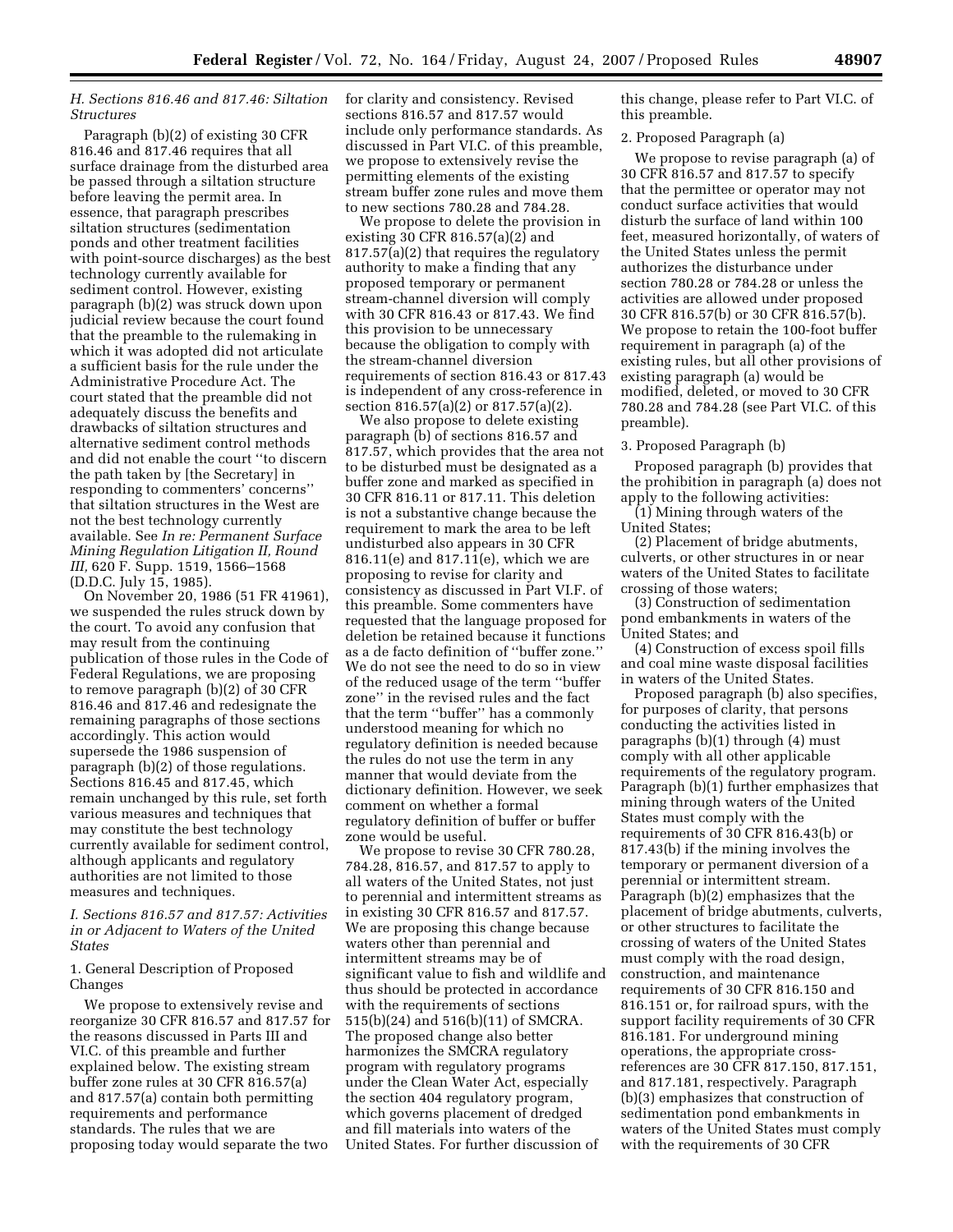816.45(a) or 817.45(a). Paragraph (b)(4) emphasizes that excess spoil fills must comply with the requirements of 30 CFR 816.71(a) and (f) or 817.71(a) and (f). It also provides a reminder that coal mine waste disposal facilities must comply with the pertinent requirements of 30 CFR 816.81(a), 816.83(a), and 816.84, or, for underground mining operations, 30 CFR 817.81(a), 817.83(a), and 817.84, respectively.

Specifying the activities to which the prohibition on disturbance does not apply should reduce the confusion that has sometimes arisen regarding implementation of the existing stream buffer zone rules (see Part III.C. of this preamble). We intend that the list of activities in paragraph (b) include, among other things, the universe of activities that inherently involve placement of fill material into waters of the United States as part of surface coal mining and reclamation operations. We invite comment on whether the list meets this goal and, if not, how any other activities that involve placement of fill material into waters of the United States as part of surface coal mining and reclamation operations should be regulated under SMCRA with respect to this rule. Paragraph (a) applies to all activities within 100 feet of waters of the United States except to the extent that those activities also appear in paragraph (b). Paragraph (b) is intended to include all activities that inherently occur in waters of the United States, as well as some that inherently occur near those waters. We seek comment on whether additional rules are needed to address activities that may not included in either paragraph (a) or (b).

Not all coal mining operations involve placement of fill material in waters of the United States or disturbance of the surface of lands within 100 feet of those waters. However, the nature of surface coal mining and reclamation operations and the topography of the areas within which those operations occur, as discussed in part below and in Part II of this preamble, mean that many operations will affect waters of the United States and adjacent areas. In general, there are five classes of activities that may take place in or near waters of the United States as part of surface coal mining and reclamation operations:

(1) Activities adjacent to, but not in, waters of the United States. Common examples of those activities include spoil and topsoil storage and the construction or use of roads or buildings.

(2) Mining through streams and other waters of the United States, with the original stream being either temporarily or permanently diverted in accordance with 30 CFR 816.43 or 817.43.

(3) Placement of bridge abutments, culverts, or other structures in or near waters of the United States to facilitate crossing those waters.

(4) Construction of sedimentation pond embankments in waters of the United States. These embankments usually provide temporary sediment control. They must be removed unless the regulatory authority approves their retention as permanent impoundments as part of the postmining land use.

(5) Activities that permanently fill portions of a stream channel or other waters of the United States; i.e., construction of excess spoil fills or coal mine waste disposal facilities in waters of the United States.

Neither SMCRA nor the Clean Water Act precludes any of the activities listed above, provided the activities comply with all applicable requirements of those laws and their implementing regulations. Part III.A. of this preamble explains the extent to which either SMCRA or its legislative history contemplates the activities listed above. Specifically, section 515(b)(22)(D) mentions the construction of excess spoil fills in areas containing natural watercourses, springs, and wet-weather seeps. In addition, the legislative history of SMCRA indicates that Congress anticipated the continued construction of coal mine waste impoundments in streams. As discussed in Part III.C. of this preamble, Congress, in developing the legislation that ultimately became SMCRA, specifically considered and rejected inclusion of an absolute prohibition on disturbance of land within 100 feet of certain waters of the United States. While we subsequently adopted stream buffer zone rules as part of our regulations implementing SMCRA, those rules did not operate as an absolute prohibition on disturbance of the buffer zone. In addition, as discussed in Part III.D. of this preamble, we and the states have historically interpreted the existing stream buffer zone rules as allowing placement of fill material in waters of the United States, subject to approval of that placement under the Clean Water Act. The rules that we are proposing today would remove any lingering ambiguity regarding this interpretation.

The existing stream buffer zone rules effectively prescribe maintenance of a 100-foot undisturbed zone between mining activities and streams as the best technology currently available to fulfill the sediment control and fish and wildlife protection requirements of sections 515(b)(10)(B)(i), 515(b)(24), 516(b)(9)(B), and 516(b)(11) of SMCRA.

However, the concept of a buffer zone as the best technology currently available is best suited to activities in the first category because those activities do not require disturbance of the streambed or other waters or immediately adjacent lands. By contrast, all activities in the other four categories necessarily occur within or immediately adjacent to the streambed or other waters, which means that an undisturbed buffer between those activities and the stream or other waters inherently cannot be maintained. Consequently, paragraphs (b)(1) through (4) of proposed 30 CFR 816.57 and 817.57 exempt those four categories of activities from the prohibition in paragraph (a) on disturbance of the buffer zone.

Instead, proposed 30 CFR 780.28(d) and 784.28(d) provide that the permit applicant must demonstrate (and the regulatory authority must find) that other measures and techniques will meet the requirement to use the best technology currently available to prevent offsite sedimentation and to minimize adverse impacts to fish, wildlife, and related environmental values. Paragraph (c) of proposed 30 CFR 816.57 and 817.57 also includes provisions reiterating that the permittee must comply with all other permitting requirements and performance standards relating to implementation of the statutory requirements underlying this proposed rule and the existing stream buffer zone rules.

SMCRA does not specifically contemplate every activity listed in paragraphs (b)(1) through (4) of the proposed rules. However, as previously noted, those activities are sometimes necessary for the conduct of certain surface coal mining operations. In those situations, the purpose of SMCRA as expressed in section 102(f) must be taken into consideration. That paragraph specifies that one of the purposes of SMCRA is to—

(f) assure that the coal supply essential to the Nation's energy requirements, and to its economic and social well-being is provided and strike a balance between protection of the environment and agricultural productivity and the Nation's need for coal as an essential source of energy.

Under section  $201(c)(2)$ , we have the authority to publish ''such rules and regulations as may be necessary to carry out the purposes and provisions of this Act<sup>"</sup>

Proposed paragraph (b) of 30 CFR 816.57 and 817.57 is intended to strike the balance to which section 102(f) refers. First, it facilitates energy production by providing an exception from the prohibition on conducting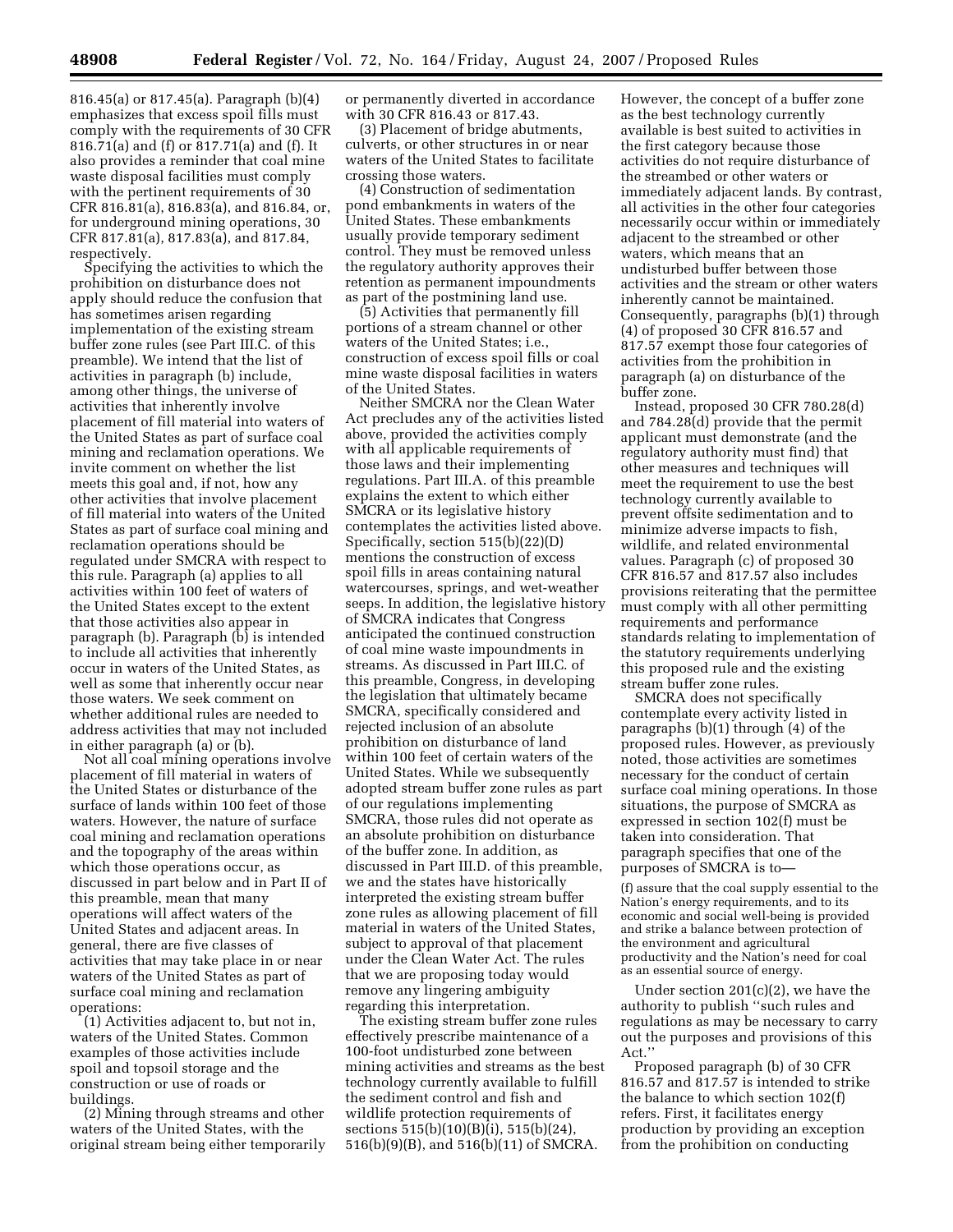activities that would disturb the surface of lands within 100 feet of waters of the United States. Second, it facilitates environmental protection by limiting the exception to those activities that are essential to the conduct of surface coal mining operations and by requiring that operations availing themselves of the exception adopt other measures to comply with the sedimentation control and fish and wildlife protection requirements of SMCRA.

The preceding paragraphs set forth the basis and purpose of proposed paragraph (b). We are providing additional descriptions and discussion of each proposed exception below. To the extent that the discussion identifies selected other SMCRA regulatory requirements that apply to those activities or structures, the listing of applicable regulatory requirements is by no means exhaustive.

## Proposed Paragraph (b)(1): Mining Through Waters of the United States

Mining through waters of the United States is an activity that we propose to categorize as exempt from the prohibition on disturbance of the surface of lands within 100 feet of waters of the United States because it is not possible to maintain an undisturbed buffer around the original waters when mining through a stream or other waters of the United States. The permittee must comply with the requirements of 30 CFR 816.43(b) or 817.43(b) if the mining involves the permanent or temporary diversion of a perennial or intermittent stream. Part VI.G. of this preamble explains how we propose to revise 30 CFR 816.43 and 817.43 to incorporate provisions corresponding to those of existing 30 CFR 816.57(a)(1) and 817.57(a)(1) and how those provisions, as revised, in combination with existing provisions of 30 CFR 816.43 and 817.43, better reflect the statutory provisions underlying the existing stream buffer zone rules.

# Proposed Paragraph (b)(2): Structures for Crossing Waters of the United States

Our existing regulations at 30 CFR 816.151(d)(6) and 817.151(d)(6) contain standards governing the types of structures that primary mine roads may use to cross perennial and intermittent streams. Any low-water crossings must be designed, constructed and maintained to prevent erosion of the structure or the streambed and additional contributions of suspended solids to streamflow. Sections 816.151(c)(2) and 817.151(c)(2) prohibit the use of stream fords for primary roads unless they are approved by the regulatory authority as temporary routes

during road construction. All mine access and haul roads, whether primary or not, must comply with 30 CFR 816.150(b) or 817.150(b). Those regulations include language similar to the sedimentation control and fish and wildlife protection requirements of sections 515(b)(10)(B)(i), 515(b)(24), 516(b)(9)(B), and 516(b)(11) of SMCRA.

Also, under our existing regulations, support facilities, which may include railroads, must comply with 30 CFR 816.181 and 817.181. Paragraph (b) of 30 CFR 816.181 and 817.181 includes language similar to the sedimentation control and fish and wildlife protection requirements of sections 515(b)(10)(B)(i), 516(b)(9)(B), 515(b)(24), and 516(b)(11) of SMCRA.

Proposed paragraph (b)(3): Sedimentation pond embankments in waters of the United States

Both the 1979 and 1983 versions of our permanent regulatory program regulations prohibit the placement of sedimentation ponds in perennial streams unless approved by the regulatory authority. See 30 CFR 816.46(a)(2) (1979) and 816.46(c)(1)(ii) (1983). However, the preamble to the 1979 rules explains that construction of sedimentation ponds in streams typically is a necessity in steep-slope mining conditions:

Sedimentation ponds must be constructed prior to any disturbance of the area to be drained into the pond and as near as possible to the area to be disturbed. [Citation omitted.] Generally, such structures should be located out of perennial streams to facilitate the clearing, removal and abandonment of the pond. Further, locating ponds out of perennial streams avoids the potential that flooding will wash away the pond. However, under design conditions, ponds may be constructed in perennial streams without harm to public safety or the environment. Therefore, the final regulations authorize the regulatory authority to approve construction of ponds in perennial streams on a sitespecific basis to take into account topographic factors. [Citation omitted.]

\* \* \* \* \* Commenters suggested allowing construction of sedimentation ponds in intermittent and perennial streams. Because of the physical, topographic, or geographical constraints in steep-slope mining areas, the valley floor is often the only possible location for a sediment pond. Since the valleys are steep and quite narrow, dams must be high and must be continuous across the entire valley in order to secure the necessary storage.

\* \* \* \* \*

The Office recognizes that mining and other forms of construction are presently undertaken in very small perennial streams. Many Soil Conservation Service (SCS) [now the Natural Resources Conservation Service] structures are also located in perennial streams. Accordingly, OSM believes these cases require thorough examination. Therefore, the regulations have been modified to permit construction of sedimentation ponds in perennial streams only with approval by the regulatory authority.

#### 44 FR 15159–60, March 13, 1979.

In short, sedimentation ponds must be constructed where there is sufficient storage capacity, which, in narrow valleys lacking natural terraces, usually means in the stream.

A letter dated March 1, 2006, from Benjamin Grumbles, Assistant Administrator of the Environmental Protection Agency, to John Paul Woodley, Assistant Secretary of the Army (Civil Works), confirms that this practice also is acceptable under the Clean Water Act for surface coal mining operations in the Appalachian Mountains. It further states that, under the Clean Water Act, the stream segment between the mining activity (the toe of the fill, in the situation addressed by the letter) and the sedimentation pond will be considered part of the treatment system, not waters of the United States. The sedimentation pond must be constructed as close to the toe of the fill as practicable to minimize temporary adverse environmental impacts associated with construction and operation of the waste treatment system. As a condition of approval, the Corps also requires that the stream segment be restored as soon as the mining operation is completed and the pond is no longer needed for treatment purposes. At that time, the stream segment will once again be classified as waters of the United States. However, under SMCRA, the pond may be retained as a permanent impoundment if approved by the regulatory authority in accordance with the criteria in 30 CFR 816.49(b) or 817.49(b).

We believe that the existing rules at 30 CFR 816.46(c)(1)(ii) and  $817.46(c)(1)(ii)$ , can be applied in a manner consistent with the March 1, 2006, letter from the Environmental Protection Agency discussed above. In particular, 30 CFR 816.46(c)(1)(ii) and 817.46(c)(1)(ii) require that all sedimentation ponds be placed as near as possible to the disturbed area that they serve. We interpret this provision as meaning that sedimentation ponds collecting runoff from excess spoil fills must be constructed as close to the toe of the fill as possible. We also believe that application of the existing rules in this manner will properly implement the intent of Congress in enacting SMCRA, as expressed in section 102(f) of the Act, which provides that one of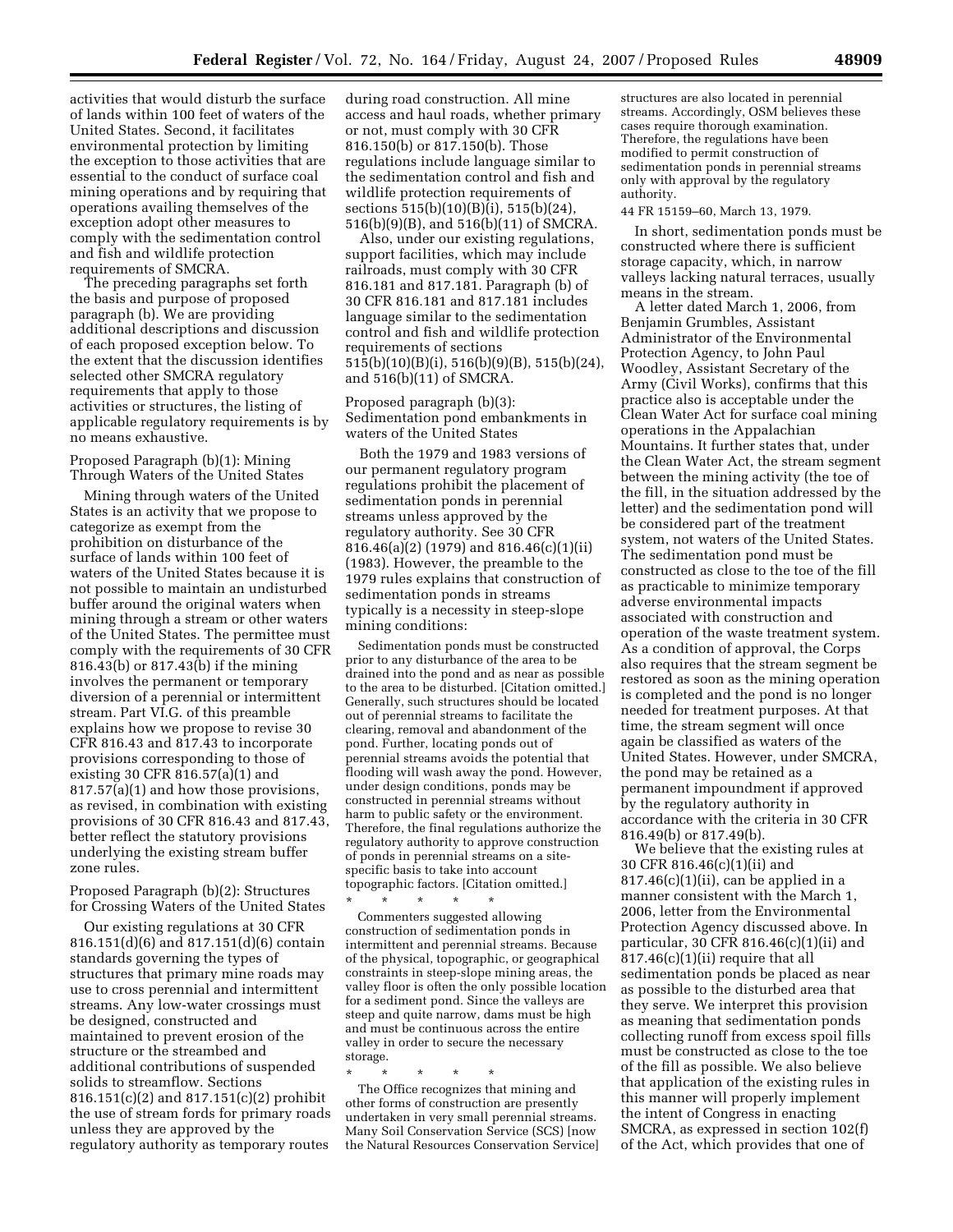the purposes of the Act is to strike a balance between energy production and environmental protection. However, we seek comment on whether it would be appropriate or helpful to revise those rules by replacing the term ''perennial streams'' with ''waters of the United States'' or whether we should more clearly specify the conditions under which the regulatory authority may approve placement of sedimentation ponds in perennial streams or other waters of the United States.

Proposed Paragraph (b)(4): Construction of Excess Spoil Fills and Coal Mine Waste Disposal Facilities in Waters of the United States

Part III of this preamble explains the rationale for this exemption. As discussed in Parts IV, VI.B., VI.D., VI.E., and VI.J., we are proposing to revise our rules to require that, to the extent possible using the best technology currently available, operations be designed and constructed to minimize both the creation of excess spoil and the adverse environmental impacts that may result from excess spoil and coal mine waste disposal facilities. Proposed 30 CFR 780.35(a) and 784.19(a) require the applicant to demonstrate to the satisfaction of the regulatory authority that the operation has been designed to minimize the generation of excess spoil to the extent possible, taking into consideration applicable regulations concerning approximate original contour restoration, safety, stability, and environmental protection and the needs of the proposed postmining land use. Under the proposed rules, the applicant also must demonstrate that the designed maximum cumulative volume of all excess spoil fills proposed for the operation is no larger than needed to accommodate the anticipated volume of excess spoil that the operation will generate. In addition, the proposed rules require that the applicant analyze the environmental impacts of a reasonable range of alternatives for excess spoil disposal facilities, including varying the size, number, configuration, and location of fills. The applicant must select the alternative with the least overall adverse environmental impact or demonstrate, to the satisfaction of the regulatory authority, why implementation of that alternative is not possible.

With respect to coal mine waste, proposed 30 CFR 780.25(d) and 784.16(d) require that the applicant consider and evaluate the viability and environmental impacts of a reasonable range of disposal methods and alternative locations for refuse piles and coal mine waste impoundments. The

applicant must select the alternative with the fewest overall adverse environmental impacts or demonstrate, to the satisfaction of the regulatory authority, why implementation of that alternative is not possible.

## 4. Proposed Paragraph (c)

Proposed paragraph (c) of 30 CFR 816.57 provides that the activities listed in paragraph (b); i.e., activities exempt from the prohibition on disturbance of the surface of lands within 100 feet of waters of the United States, must comply with paragraphs  $(b)(10)(B)(i)$ and (b)(24) of section 515 of the Act and the regulations implementing those provisions of the Act. Those regulations include the requirement in 30 CFR 816.41(d)(1) that surface mining activities be conducted according to the plan approved under 30 CFR 780.21(h) and that earth materials, ground-water discharges, and runoff be handled in a manner that prevents, to the extent possible using the best technology currently available, additional contributions of suspended solids to streamflow outside the permit area; and otherwise prevents water pollution. They also include the requirement in 30 CFR 816.45(a) that appropriate sediment control measures be designed, constructed, and maintained using the best technology currently available to prevent, to the extent possible, additional contributions of sediment to streamflow or to runoff outside the permit area. And they include the requirement in 30 CFR 816.97(a) that the operator must, to the extent possible using the best technology currently available, minimize disturbances and adverse impacts on fish and wildlife and related environmental values and achieve enhancement of those resources where practicable. Proposed paragraph (c) of 30 CFR 817.57 includes virtually identical requirements with the exception that it refers to paragraphs (b)(9) and (11) of section 516 of SMCRA in place of the references to section 515, and it replaces references to the surface mining regulations in parts 780 and 816 with references to the corresponding underground mining regulations in parts 784 and 817.

Proposed paragraph (c) does not impose any new requirements. We are including it to reiterate for informational purposes that an activity that is exempt from the prohibition on disturbance of the surface of lands within 100 feet of waters of the United States is not exempt from other requirements of the regulatory program.

# 5. Proposed Paragraph (d)

Proposed paragraph (d) of 30 CFR 816.57 and 817.57 provides that a permittee may not initiate any activities under paragraph (b); *i.e.*, activities exempt from the prohibition on disturbance of the surface of lands within 100 feet of waters of the United States, until the permittee obtains all necessary certifications and authorizations under sections 401, 402, and 404 of the Clean Water Act, 33 U.S.C. 1341, 1342, and 1344. As with proposed paragraph (c), proposed paragraph (d) does not impose any new requirements. We are including it as a reminder that, under paragraphs (a) and (a)(2) of section 702 of SMCRA, nothing in SMCRA (and, by extension, regulations adopted under SMCRA) may be construed as superseding, amending, modifying, or repealing the Clean Water Act or any state or federal rules adopted under the Clean Water Act.

As discussed in Part VI.C. of this preamble, we seek comment on whether a similar provision in proposed 30 CFR 780.28(f) and 784.28(f) should remain informational or whether we should revise our rules to require inclusion of this provision as a SMCRA permit condition, which would mean that the prohibition on initiation of activities before obtaining all necessary Clean Water Act authorizations and certifications would be independently enforceable under SMCRA.

## *J. Sections 816.71 and 817.71: General Requirements for Disposal of Excess Spoil*

We propose to revise paragraph (a) of 30 CFR 816.71 and 817.71 by adding subparagraph (a)(4) to implement, in part, the requirements of sections 515(b)(24) and 516(b)(11) of the Act. Sections 515(b)(24) and 516(b)(11) require that surface coal mining and reclamation operations be conducted to ''minimize disturbances and adverse impacts of the operation on fish, wildlife, and related environmental values'' ''to the extent possible using the best technology currently available.'' The new subparagraph requires that excess spoil be placed in designated disposal areas within the permit area in a controlled manner to minimize disturbances to and adverse impacts on fish, wildlife, and related environmental values to the extent possible using the best technology currently available. We seek comment on whether the addition of this performance standard would be a meaningful addition to our rules or whether its requirements are effectively subsumed within the permitting requirements in proposed 30 CFR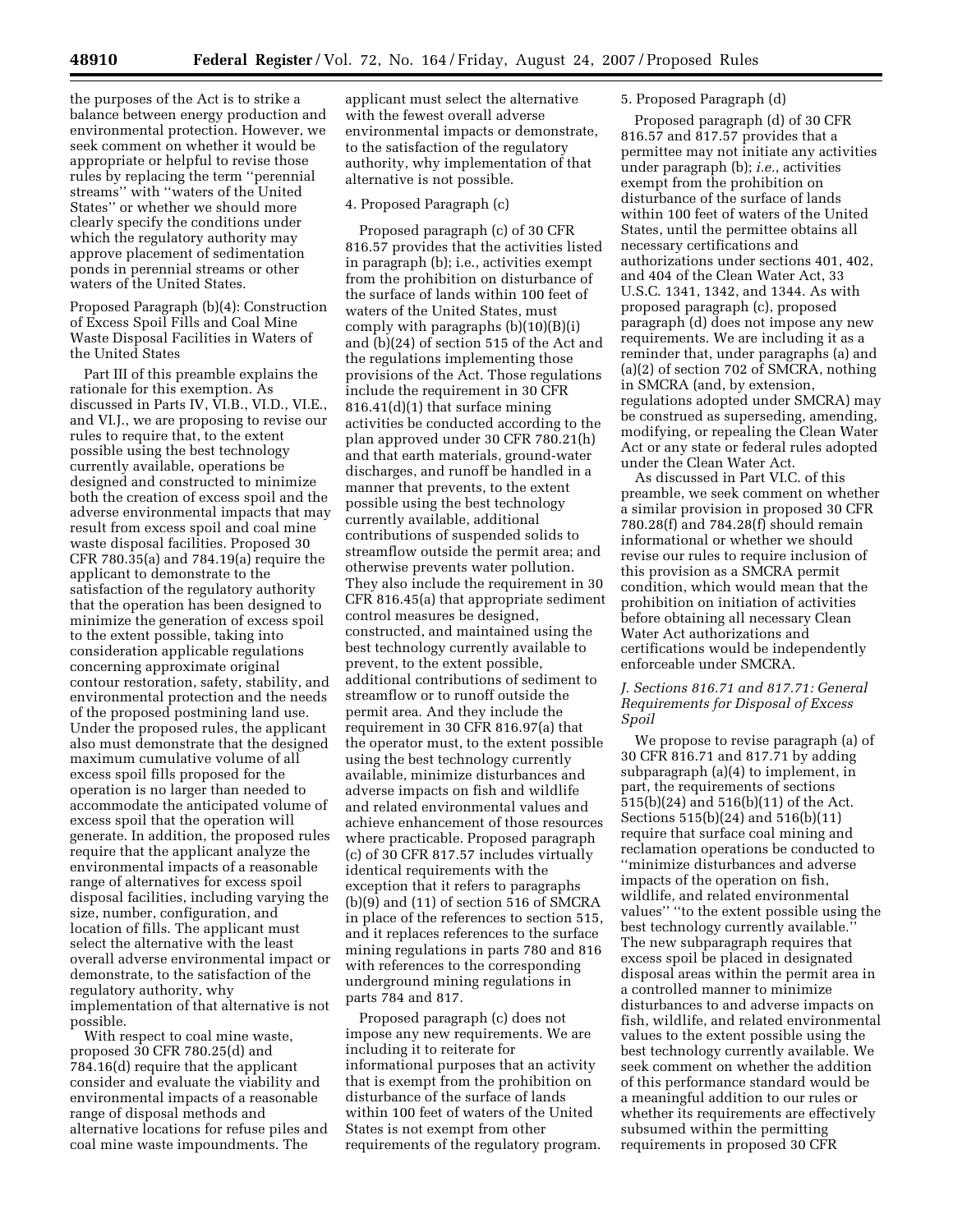780.35 and 784.19 and the provisions of proposed 30 CFR 816.71(c) and 817.71(c).

We are not proposing any changes to subparagraph (a)(1) of existing 30 CFR 816.71 and 817.71. That subparagraph is the counterpart to sections 515(b)(10) and 516(b)(9) of SMCRA, which require in relevant part that surface coal mining and reclamation operations be conducted to minimize disturbances to the prevailing hydrologic balance at the minesite and in associated offsite areas.

As previously discussed in Parts VI.D. and VI.E. of this preamble, we propose to move paragraphs (b)(1) (design certification), (c) (location), and (d)(1) (foundation investigations) of existing 30 CFR 816.71 and 817.71 to 30 CFR 780.35 and 784.19 as part of our effort to place provisions that are solely design considerations and requirements in our permitting regulations rather than in the performance standards. We also propose to delete the last sentence of paragraph (d)(2) of existing 30 CFR 816.71 and 817.71, which requires a stability analysis for rock toe buttresses and keyway cuts, because it duplicates requirements included in both existing and proposed 30 CFR 780.35 and 784.19. Consequently, proposed 30 CFR 816.71(d) and 817.71(d) would consist only of the first sentence of existing paragraph (d)(2); i.e., it would require that keyway cuts or rock-toe buttresses be constructed to ensure fill stability when the slope in the disposal area exceeds either 2.8h:1v (36 percent) or any lesser slope designated by the regulatory authority based on local conditions.

We propose to redesignate paragraph (b)(2) of existing 30 CFR 816.71 and 817.71 as paragraph (b) of those sections and to expand its provisions to require that the fill not only be designed to attain a minimum static safety factor of 1.5 as the existing rules require, but that the fill actually be constructed to attain that safety factor. This change is consistent with section 515(b)(22)(A) of the Act, which requires that all excess spoil be placed in a way that ensures mass stability and prevents mass movement.

We propose to add a new paragraph (c) to 30 CFR 816.71 and 817.71 to require that the permittee construct the fill in accordance with the design and plans submitted under 30 CFR 780.35 or 784.19 and approved as part of the permit. This provision would emphasize that fills must be built on the sites selected under section 780.35 or 784.19 in a manner consistent with the designs submitted under those sections and approved as part of the permit.

Finally, we propose to remove 30 CFR 817.71(k), which provides that spoil resulting from face-up operations for underground coal mine development may be placed at drift entries as part of a cut-and-fill structure if that structure is less than 400 feet in length and is designed in accordance with 30 CFR 817.71. We propose to remove this paragraph because most spoil excavated as part of face-up operations and used to construct a mine bench is not excess spoil. As defined in 30 CFR 701.5, excess spoil consists of spoil material disposed of in a location outside the mined-out area, but it does not include spoil needed to achieve restoration of the approximate original contour. In most cases, spoil used to construct the bench for an underground mine will later be used to reclaim the face-up area when the underground mine is finished. That is, the bench will be regraded to cover the mine entry and eliminate any highwall once mining is completed and the bench is no longer needed for mine offices, parking lots, equipment storage, conveyor belts, and other mining-related purposes. Consequently, this paragraph of the regulations does not belong in a section devoted to disposal of excess spoil.

We are not proposing to move these requirements to another part of our rules because we do not find it necessary to impose the design requirements for excess spoil fills (which are permanent structures) on temporary spoil storage structures and support facilities, such as the benches to which 30 CFR 817.71(k) applies. Nor do we find it necessary or appropriate to limit these benches to 400 feet in length. Bench length and configuration are more appropriately determined by operational, topographic, geologic, and other site-specific considerations. However, the regulatory authority has the right to impose design and construction requirements on a case-by-case basis when it determines that those requirements are a necessary prerequisite to making the permit application approval findings specified in 30 CFR 773.15. We seek comment on (1) whether this approach is adequate to accomplish the purposes and requirements of SMCRA, (2) whether we should codify the preceding sentence concerning the right of the regulatory authority to impose requirements, or (3) whether more specific rules are needed or appropriate.

# *K. What does the phrase ''to the extent possible'' mean in these rules?*

The requirements of sections 515(b)(10)(B)(i), 515(b)(24), 516(b)(9)(B), and 516(b)(11) of SMCRA apply ''to the extent possible.'' Most of the rules that

we are proposing today include similar language because they are based upon those provisions of the Act. Given the wide array of circumstances to which these requirements apply and the paucity of legislative history, we have elected not to propose a definition of the phrase ''to the extent possible'' as part of this rulemaking (although, as discussed below, we propose to clarify that in the context of the analysis of alternatives for excess spoil fills, refuse piles, and coal mine waste impoundments, the term requires consideration of cost, logistics, and technology). Instead, we and the State regulatory authorities will continue to determine the meaning of that phrase on a case-by-case basis in a manner consistent with section 102(f) of SMCRA. That section of the Act provides that one of the purposes of SMCRA is to ''assure that the coal supply essential to the Nation's energy requirements and to its economic and social well-being is provided and strike a balance between protection of the environment and agricultural productivity and the Nation's need for coal as an essential source of energy.''

In addition, section 515(b)(1) of SMCRA requires that surface coal mining operations be conducted ''so as to maximize the utilization and conservation of the solid fuel resource being recovered so that reaffecting the land in the future through surface coal mining can be minimized.'' We believe that the ''to the extent possible'' clause in paragraphs  $(b)(10)(B)(i)$  and  $(24)$  of section 515 of SMCRA serves in part to allow balancing the environmental protection requirements of those paragraphs with the maximum coal recovery performance standard in section 515(b)(1).

Nothing in this discussion should be construed as meaning that the regulatory authority may approve use of a less environmentally protective technique or alternative solely because an applicant pleads poverty or argues that use of a less environmentally damaging technique or alternative would be more costly. To do so would be inconsistent with both the language and purpose of sections 515(b)(10)(B)(i), 515(b)(24), 516(b)(9)(B), and 516(b)(11) of SMCRA, all of which also require use of the ''best technology currently available.'' Specifically, those provisions of the Act specify that their requirements must be achieved ''to the extent possible using the best technology currently available.'' Persons considering a potential coal mining operation may include the costs of adopting particular technologies as one factor in determining what is possible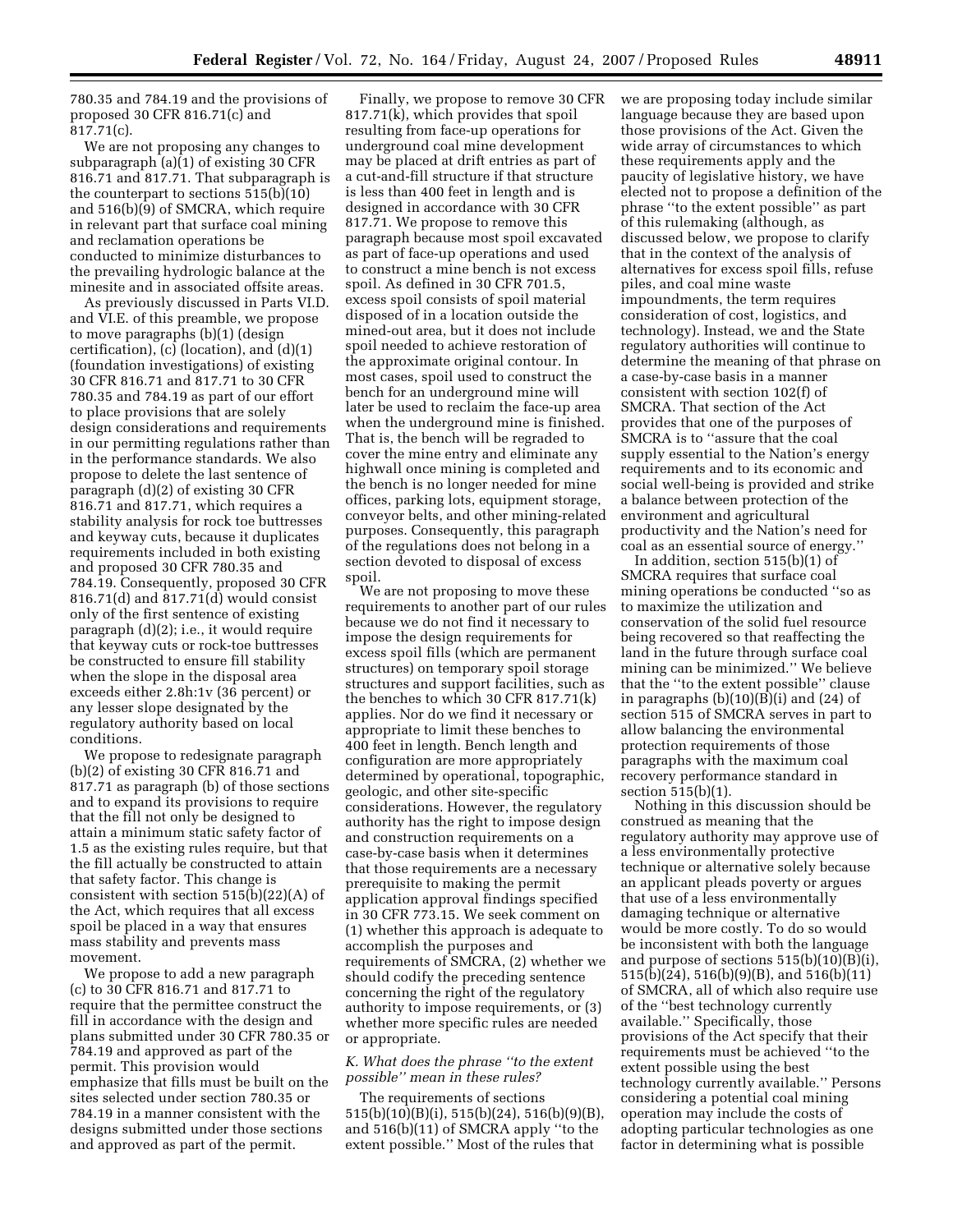although they may not reject an environmentally protective alternative solely on the basis of cost. Similarly, as part of its responsibility to balance coal production with environmental protection, the regulatory authority should not rely solely upon cost considerations in determining the meaning of ''to the extent possible.''

Proposed 30 CFR 780.25(d)(1), 780.35(a)(3), 780.16(d)(1), and 784.19(a)(3), require that permit applicants conduct an analysis of alternatives for excess spoil fills and coal mine waste disposal structures. Those rules provide that, to the extent possible, permit applicants must select the alternative that would have the least overall adverse environmental impact. The interpretation of ''possible'' required under those proposed rules is similar to the way that the term ''practicable'' is applied under 40 CFR 230.10(a)(2) for purposes of section 404 of the Clean Water Act. That is, the proposed rules state that an alternative is possible if it is capable of being done after consideration of cost, logistics, and available technology. The rules further clarify that the least costly alternative may not be selected under this standard at the expense of environmental protection solely on the basis of cost. We recognize that the proposed clarification is subjective and we invite comment on whether it could or should be made more objective.

On January 7, 2004, 69 FR 1036, 1047, we proposed to adopt a similar phrase (''to the maximum extent possible'') as part of 30 CFR 780.18(b)(3). Several commenters suggested that we replace ''possible'' with ''practicable'' or ''technologically and economically feasible.'' Other commenters stated that the proposed language was too vague, but they did not provide suggested replacement language.

In this proposed rule, we are not proposing any of the previous commenters' suggestions for several reasons. First, ''possible'' is the term used in the pertinent sections of SMCRA. Therefore, it is the term that should be used in the regulations implementing those sections of the Act. Second, the replacement language suggested by several commenters is no less vague or more specific than ''possible.'' However, we acknowledge that a more specific approach might be desirable and we welcome additional suggestions on how we could define the phrase ''to the extent possible.''

We also received a comment suggesting that, to reduce ambiguity, we propose to incorporate 40 CFR 230.70 through 230.75 (part of the Clean Water Act Section 404(b)(1) Guidelines) as part

of our rules. Our review indicates that 40 CFR 230.70 through 230.75 would have relatively little relevance to surface coal mining and reclamation operations, but we invite comment on whether incorporation of those Clean Water Act rules would be appropriate.

*L. What does the phrase ''best technology currently available'' mean in these rules?* 

Our regulations at 30 CFR 701.5 define ''best technology currently available'' to mean—

equipment, devices, systems, methods, or techniques which will (a) prevent, to the extent possible, additional contributions of suspended solids to stream flow or runoff outside the permit area, but in no event result in contributions of suspended solids in excess of requirements set by applicable State or Federal laws; and (b) minimize, to the extent possible, disturbances and adverse impacts on fish, wildlife and related environmental values, and achieve enhancement of those resources where practicable. The term includes equipment, devices, systems, methods, or techniques which are currently available anywhere as determined by the Director, even if they are not in routine use. The term includes, but is not limited to, construction practices, siting requirements, vegetative selection and planting requirements, animal stocking requirements, scheduling of activities and design of sedimentation ponds in accordance with 30 CFR parts 816 and 817. Within the constraints of the permanent program, the regulatory authority shall have the discretion to determine the best technology currently available on a case-by-case basis, as authorized by the Act and this chapter.

We are not proposing to revise that definition. It is a definition that clearly embraces a wide range of activities, including those that may not be in routine use, if the regulatory authority determines they are currently available and will work. As such, it is sufficiently flexible to include new techniques developed over time that were not contemplated or in use at the time the definition was promulgated. Similarly, it is sufficiently flexible to include techniques that are not contemplated or in use today. Consequently, we cannot state with specificity what measures would constitute the best technology currently available in all situations.

Our regulations at 30 CFR 816.45 and 817.45 address sediment control measures and requirements for all surface coal mining and reclamation operations. Paragraph (a)(1) of those sections reiterates the requirements of sections  $515(b)(10)(B)(i)$  and 516(b)(9)(B) of SMCRA concerning prevention of additional contributions of suspended solids to streamflow or runoff outside the permit area. Paragraph (b) of those rules lists various

measures that may be employed to accomplish the sediment control requirements of paragraph (a).

At one time, paragraph (b)(2) of 30 CFR 816.46 and 817.46 prescribed siltation structures (sedimentation ponds and other treatment facilities with point-source discharges) as the best technology currently available for sediment control. However, that paragraph was struck down upon judicial review because the court found that we did not articulate a sufficient basis for the rule under the Administrative Procedure Act. In particular, the court held that the preamble to the rulemaking did not adequately discuss the benefits and drawbacks of siltation structures and alternative sediment control methods and did not enable the court ''to discern the path taken by [the Secretary] in responding to commenters'' concerns'' that siltation structures in the West are not the best technology currently available. See *In re: Permanent Surface Mining Regulation Litigation II, Round III,* 620 F. Supp. 1519, 1566–1568 (D.D.C. July 15, 1985). Consequently, on November 20, 1986 (51 FR 41961), we suspended the regulations that the court struck down.

On November 13, 1990 (55 FR 47430– 47435), we proposed to revise 30 CFR 816.45, 817.45, 816.46(b)(2), and 817.46(b)(2) to reestablish siltation structures as the best technology currently available for sediment control on surface coal mining and reclamation operations in areas receiving more than 26 inches of average annual precipitation. Regulatory authorities in areas with less than that amount of precipitation would have been able to specify alternative sediment control measures as the best technology currently available through the program amendment process. Most commenters opposed that approach and we never adopted the proposed rule, in part because it could have inhibited the development and implementation of new and innovative practices to control sediment. We decided that the regulatory authority should retain the discretion to determine what sediment control practices constitute the best technology currently available. Our decision not to adopt the 1990 proposed rule meant that the 1986 suspension remained in place. As part of this proposed rule, we are proposing to remove the suspended rules to minimize the potential for confusion on the part of persons reading the Code of Federal Regulations.

In addition to the definition of best technology currently available in 30 CFR 701.5 and the sediment control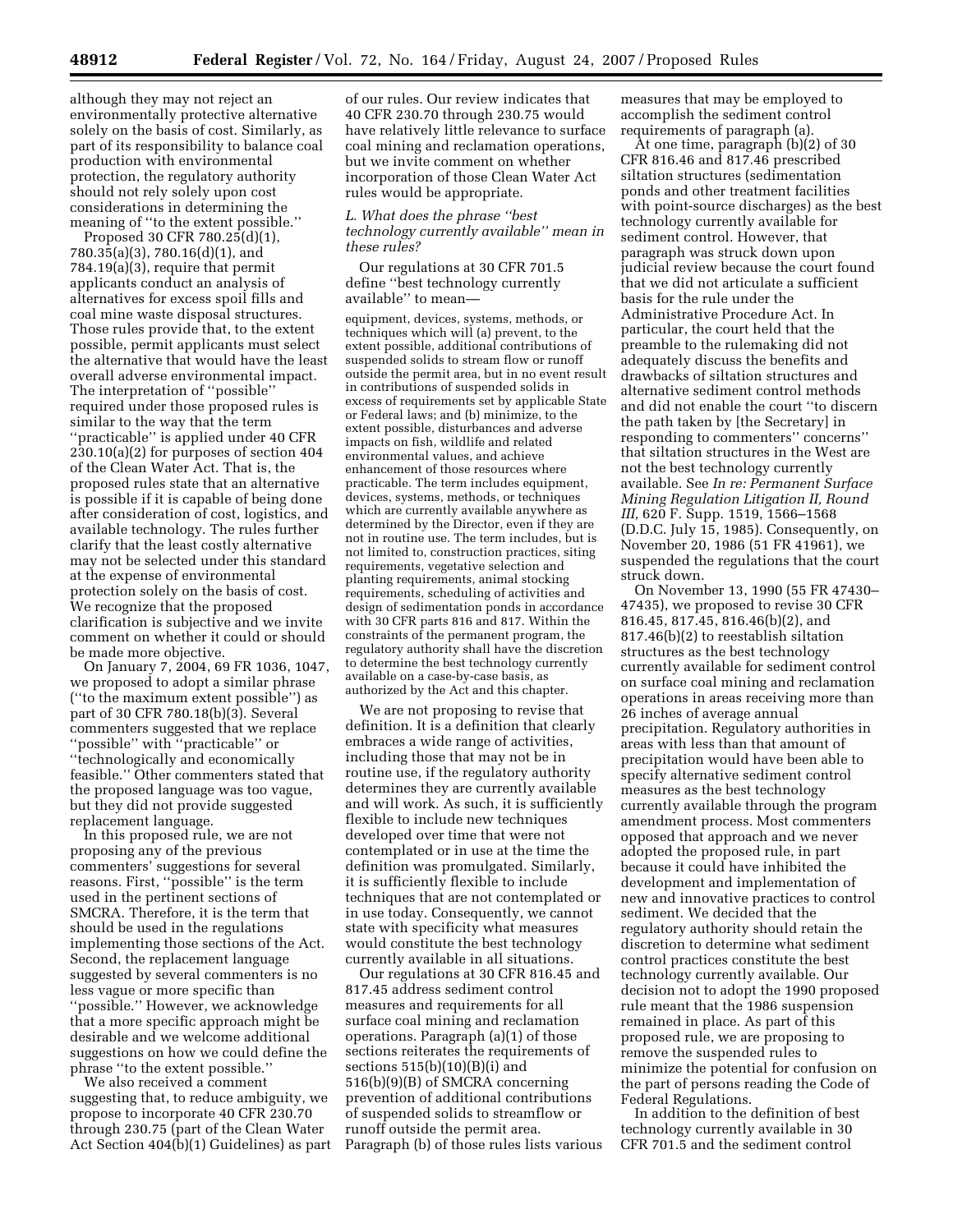regulations at 30 CFR 816.45 and 817.45 discussed above, the legislative history of section 515(b)(15)(B)(i) of SMCRA provides some guidance as to what measures Congress considered to be the best technology currently available at that time to control sedimentation from minesites:

Similarly, technology exists to prevent increased sediment loads resulting from mining from reaching streams outside the permit area. Sediment or siltation control systems are generally designed on a mine-bymine basis which could involve several drainage areas or on a small-drainage-area basis which may serve several mines. There are a number of different measures that when applied singly or in combination can remove virtually all sediment or silt resulting from the mining operation. A range of individual siltation control measures includes: erosion and sediment control structures, chemical soil stabilizers, mulches, mulch blankets, and special control practices such as adjusting the timing and sequencing of earth movement, pumping drainage, and establishing vegetative filter strips. H.R. Rep. No. 95–218 at 114 (April 22, 1977).

Furthermore, in Directive TSR–3, ''Sediment Control Using the Best Technology Currently Available,'' dated November 2, 1987, we state that we anticipate ''that in most cases sedimentation ponds or some other siltation structure will be BTCA [the best technology currently available]'' for sedimentation control. Finally, the preamble to the 1990 proposed rule lists numerous literature resources concerning the best technology currently available for sedimentation control. See the footnotes at 55 FR 47431–47433, November 13, 1990. The preamble notes that ''[t]he effectiveness of specific practices may be restricted to specific areas and be dependent upon variables such as geomorphology, hydrology, climate and engineering design.'' *Id.* at 47342, col. 1.

As previously noted, SMCRA does not limit use of the term ''best technology currently available'' to the sediment control requirements of sections  $515(b)(10)(B)(i)$  and  $516(b)(9)(B)$ . Sections 515(b)(24) and 516(b)(11) of SMCRA also require use of the best technology currently available to minimize disturbances and adverse impacts on fish, wildlife, and related environmental values. Sections 515(b)(24) and 516(b)(11) are primarily implemented by 30 CFR 816.97 and 817.97, which reiterate and expand upon the statutory requirement to use the best technology currently available to protect and enhance (where practicable) fish, wildlife, and related environmental values. Like the other regulations discussed in this part of the preamble, those requirements and the

related permitting requirements at 30 CFR 780.16 and 784.21 apply to all aspects of surface coal mining and reclamation operations, including those activities that would not be subject to the prohibition on disturbance of the surface of lands within 100 feet of waters of the United States under our proposed revisions to 30 CFR 816.57 and 817.57.

The preamble to 30 CFR 816.97(a) and 817.97(a) states that those rules ''allow an operator to consult any technical authorities on conservation methods to assure their compliance with the statutory requirement for use of the best technology currently available.'' 48 FR 30317, June 30, 1983. We anticipate that State and Federal fish and wildlife, land management, and conservation agencies will be a useful resource in assisting the permittee and the regulatory authority in determining the best technology currently available under 30 CFR 780.16, 784.21, 816.97(a), and 817.97(a). For example, the Bureau of Land Management within the U.S. Department of the Interior has developed best management practices relating to stream crossings (see *http:// www.blm.gov/wo/st/en/prog/energy/ oil*\_*and*\_*gas/* 

*best*\_*management*\_*practices/ technical*\_*information.html*) and the Utah Division of Oil, Gas and Mining has published ''The Practical Guide to Reclamation in Utah'' (see *https:// fs.ogm.utah.gov/PUB/MINES/ Coal*\_*Related/RecMan/ Reclamation*\_*Manual.pdf*). Chapter 2 of the latter document discusses stream restoration and streambank bioengineering.

Other measures that might constitute best technology currently available for both sedimentation control and minimization of adverse impacts to fish, wildlife, and related environmental values include analysis of alternatives during the mine planning process; mining and reclamation techniques, and facility construction and operational considerations. In some cases, the best technology currently available may consist primarily of minimizing the amount of land and waters affected. We anticipate that the analysis of alternatives and site selection requirements of 30 CFR 780.25(d), 784.16(d), 780.35(a), and 784.19(a) would be the primary means of demonstrating use of the best technology currently available for disposal of excess spoil and coal mine waste, although construction methodology and mining and reclamation techniques also may be significant, as discussed in Part VI.D. of

this preamble with respect to proposed 30 CFR 780.35(a)(4), for example.

# **VII. Are we considering any alternatives to this proposed rule?**

Yes. The draft environmental impact statement for this proposed rule includes an analysis of five rulemaking alternatives, which are summarized below. The proposed rule that we are publishing today reflects Alternative 1, which is our preferred alternative. However, we invite comment on whether we should adopt all or part of the other alternatives or variants thereof in lieu of all or part of the proposed rule.

## *A. No Action Alternative*

Under this alternative, we would not adopt any new or revised rules. The current regulations applicable to excess spoil generation, coal mine waste disposal, fill construction, and stream buffer zones would remain unchanged.

#### *B. Alternative 1: Preferred Alternative*

This is the alternative that we are proposing to adopt in this proposed rule. In short, under this alternative, we would revise our rules to—

• Require the permit applicant to demonstrate that the operation has been designed to minimize the volume of excess spoil to the extent possible.

• Require that excess spoil fills be designed and constructed to be no larger than needed to accommodate the anticipated volume of excess spoil that the proposed operation will generate.

• Require that permit applicants for operations that would generate excess spoil develop various alternative excess spoil disposal plans in which the size, numbers, configuration, and locations of the fills vary; submit an analysis of the environmental impacts of those alternatives; and select the alternative with the least overall adverse environmental impact or demonstrate to the satisfaction of the regulatory authority why implementation of that alternative is not possible.

• Require that excess spoil fills be constructed in accordance with the plans approved in the permit and in a manner that minimizes disturbances to and adverse impacts on fish, wildlife, and related environmental values to the extent possible, using the best technology currently available.

• Require that permit applicants for operations that would include coal mine waste disposal structures identify alternative disposal methods and alternative locations for any disposal structures; analyze the viability and environmental impacts of each alternative; and select the alternative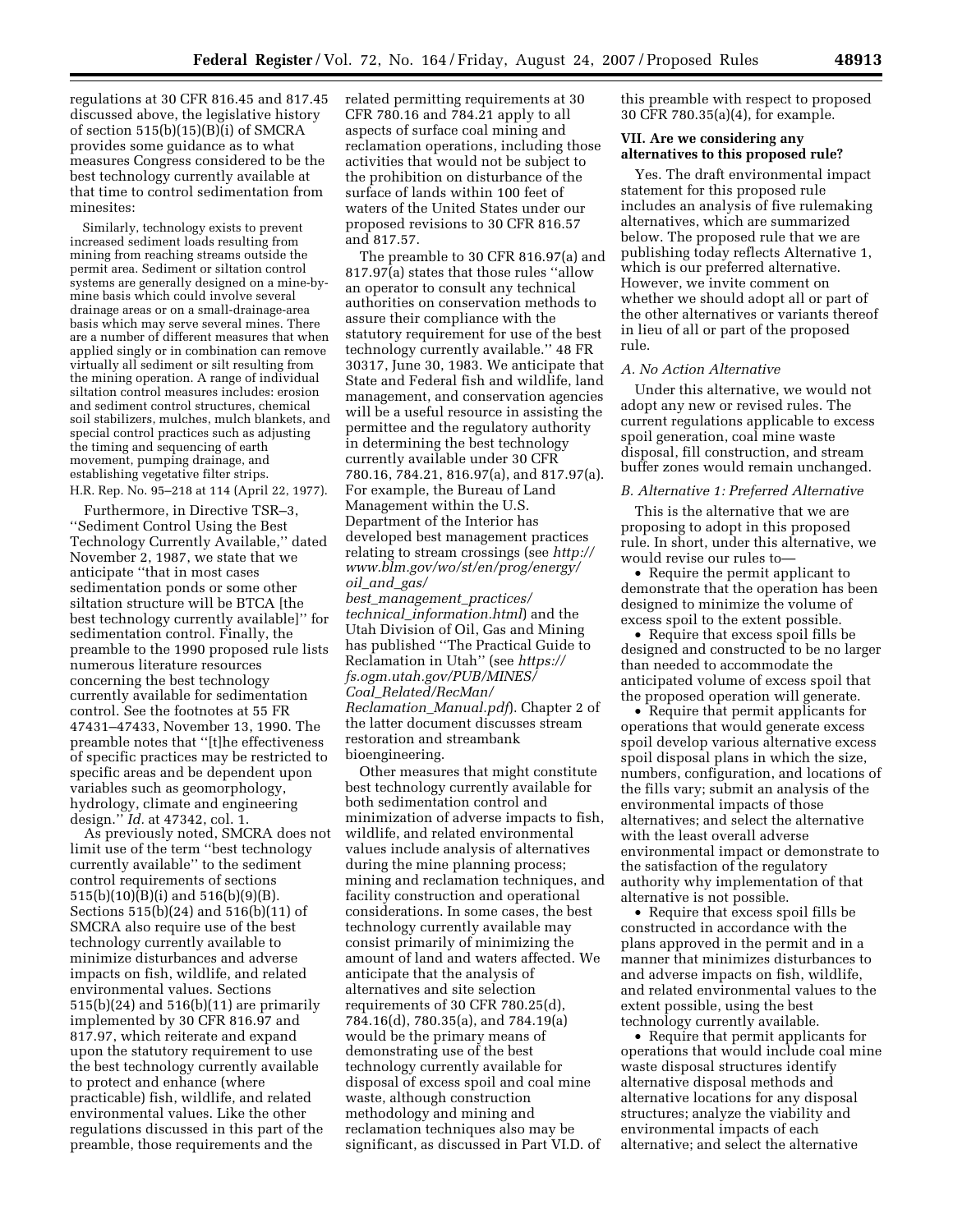with the least overall adverse environmental impact or demonstrate to the satisfaction of the regulatory authority why implementation of that alternative is not possible.

• Revise the stream buffer zone rules to apply to all waters of the United States and modify the permit application requirements accordingly; identify those activities that are not subject to the prohibition on conducting mining and reclamation activities on the surface of lands within 100 feet of waters of the United States; consolidate and revise requirements for streamchannel diversions in 30 CFR 816.43 and 817.43, and replace the existing findings regarding stream water quantity and quality and State and Federal water quality standards with language that better correlates with the underlying provisions of SMCRA (paragraphs  $(b)(10)(B)(i)$  and  $(24)$  of section 515 and paragraphs (b)(9)(B) and (11) of section 516).

At the suggestion of one of the agencies with which we consulted in developing our proposed rule, we also seek comment on a variant of this alternative, which, like the proposed rule, would revise the buffer zone rule to apply to all waters of the United States, not just to perennial and intermittent streams. Like the proposed rule, it would eliminate paragraph (a)(2) of existing 30 CFR 816.57 and 817.57, which contains a requirement for a finding that stream-channel diversions will comply with 30 CFR 816.43 or 817.43. This finding is unnecessary because the referenced rules already apply to all diversions, not just to stream-channel diversions. Also, as in the proposed rule, paragraph (b) of existing 30 CFR 816.57 and 817.57, which requires that buffer zones be marked, would be deleted and merged with our other signs and markers requirements at 30 CFR 816.11(e) and 817.11(e).

However, the variant otherwise would retain much of the existing stream buffer zone rule language at 30 CFR 816.57(a) and 817.57(a), with several modifications. The first modification would revise paragraph (a)(1), which currently requires that the regulatory authority find that the ''mining activities will not cause or contribute to the violation of applicable State or Federal water quality standards, and will not adversely affect the water quantity and quality or other environmental resources of the stream,'' by inserting the clause ''as indicated by issuance of a certification under section 401 of the Clean Water Act or a permit under section 402 or 404 of the Clean Water Act'' after ''State or Federal water

quality standards,'' by replacing the phrase ''adversely affect'' with 'significantly degrade,'' and by replacing the phrase ''of the stream'' with ''of the waters outside the permit area.'' In addition, this variant would add a new finding that would require minimization of disturbances and adverse impacts on fish, wildlife, and other related environmental values of the waters to the extent possible using the best technology currently available.

Under the variant, the revised rule at 30 CFR 816.57 would read as follows:

(a) Except as provided in paragraph (b) of this section, no land within 100 feet of waters of the United States may be disturbed by surface mining activities.

(b) The regulatory authority may specifically authorize surface mining activities closer to, or through, waters of the United States only upon finding that those activities—

(1) Would not cause or contribute to the violation of applicable State or Federal water quality standards, as indicated by issuance of a certification under section 401 of the Clean Water Act or a permit under section 402 or 404 of the Clean Water Act;

(2) Would not significantly degrade the water quantity or quality or other environmental resources of the waters outside the permit area; and

(3) Would minimize disturbances and adverse impacts on fish, wildlife, and other related environmental values of the waters to the extent possible using the best technology currently available.

Apart from its expansion to include all waters of the United States, this variant would largely preserve the status quo in terms of application of the existing stream buffer zone rules. The revised rule language would be more consistent than the existing rule language with the historical application of the 1983 stream buffer zone rules and related appellate court decisions, which we discussed earlier in Part III.D. of this preamble. The change from ''adversely affect'' to ''significantly degrade'' would replace language of uncertain provenance with language similar to that found in the regulations at 40 CFR 230.10(c) implementing section 404 of the Clean Water Act, which pertains to placement of dredged or fill materials in waters of the United States. The proposed new finding in paragraph  $(a)(3)$  would reiterate the requirements of section 515(b)(24) of SMCRA.

This variant would include numerous references to Clean Water Act-related procedures and terminology. It would not as closely reflect the language and requirements of the underlying provisions of SMCRA as would the proposed rule. We seek comment on the benefits and drawbacks of this variant as contrasted with the buffer zone rule

changes that we are proposing. In particular, we invite comment on the extent to which our rules can or should incorporate broad references to Clean Water Act requirements and use Clean Water Act terminology in place of SMCRA terminology. We also invite comment on whether and how our preferred alternative and this variant differ in terms of impact on the ability of proposed surface coal mining and reclamation operations to qualify for a nationwide permit under section 404 of the Clean Water Act.

## *C. Alternative 2: January 7, 2004, Proposed Rule*

Under this alternative, we would revise our regulations in a manner similar to that set forth in our January 7, 2004, proposed rule (69 FR 1036). In essence, the changes to our excess spoil regulations would be generally analogous to the changes described in Alternative 1, but we would not make similar changes to our coal mine waste disposal rules. With respect to the stream buffer zone rules, we would retain the prohibition on disturbance of land within 100 feet of a perennial or intermittent stream, but alter the findings that the regulatory authority must make before granting a variance to this requirement. The revised rule would replace the Clean Water Actoriented findings in the existing rule with a requirement that the regulatory authority find in writing that the activities will, to the extent possible, use the best technology currently available to prevent additional contributions of suspended solids to the section of stream within 100 feet downstream of the mining activities, and outside the area affected by mining activities; and minimize disturbances and adverse impacts on fish, wildlife, and other related environmental values of the stream.

Under this alternative, the revised rule would apply to all activities. Persons seeking to conduct surface mining activities (or, for underground mines, surface activities) on the surface of lands within the buffer of protected waters would have to seek and obtain a variance from the regulatory authority in all cases. There would be no categorical exceptions for certain activities as there are under Alternative 1.

# *D. Alternative 3: Change Only the Excess Spoil Regulations*

Under this alternative, we would revise our excess spoil regulations as described in Alternative 1. We would not revise our coal mine waste disposal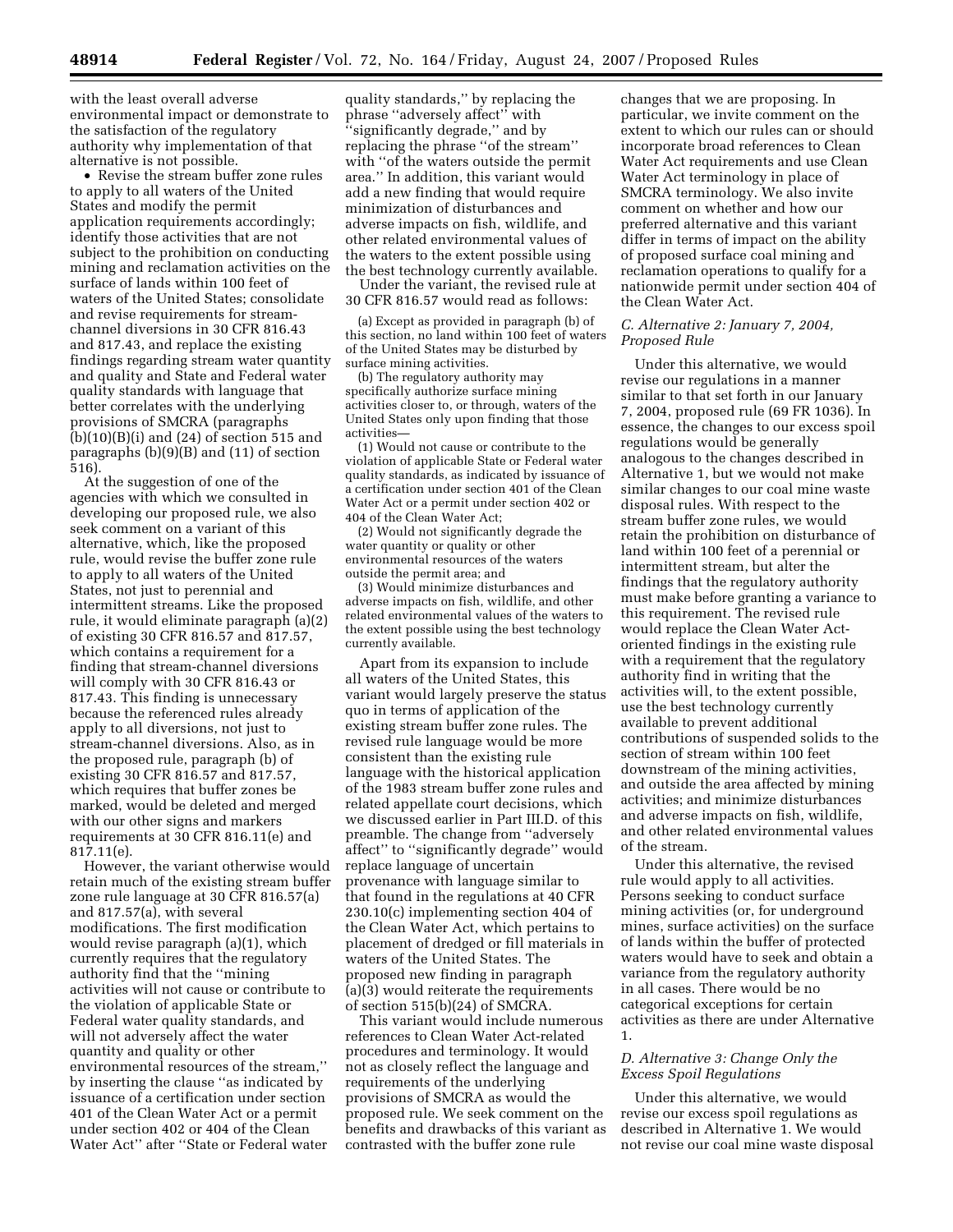rules or the stream buffer zone regulations.

## *E. Alternative 4: Change Only the Stream Buffer Zone Regulations*

Under this alternative, we would revise our stream buffer zone regulations as described in Alternative 1. We would not revise our excess spoil or coal mine waste disposal regulations.

## **VIII. How do I submit comments on the proposed rule?**

### *General Guidance*

We will review and consider all comments that we receive, but the most helpful comments and the ones most likely to influence the final rule are those that include citations to and analyses of SMCRA, its legislative history, its implementing regulations, case law, other pertinent Federal laws or regulations, technical literature, or other relevant publications or that involve personal experience. Your comments should reference a specific portion of the proposed rule or preamble, be confined to issues pertinent to the proposed rule, explain the reason for any recommended change or objection, and include supporting data when appropriate.

Please include the rule identification number ''RIN 1029–AC04'' at the beginning of all written comments. We will log all comments that are received prior to the close of the comment period into the docket for this rulemaking; however, we cannot ensure that comments received after the close of the comment period (see **DATES**) or at locations other than those listed above (see **ADDRESSES**) will be included in the docket for this rulemaking or considered in the development of a final rule.

## *Public Availability of Comments*

Before including your address, phone number, or other personal identifying information in your comment, you should be aware that your entire comment—including your personal identifying information—may be made publicly available at any time. While you can ask us in your comment to withhold your personal identifying information from public review, we cannot guarantee that we will be able to do so.

#### *Public Hearings*

We will hold a public hearing on the proposed rule only if we receive a request to do so from more than one person. We will announce the time, date, and address for any hearing in the **Federal Register** at least 7 days before the hearing.

If you wish to testify at a hearing please contact the person listed in **FOR FURTHER INFORMATION CONTACT**, either orally or in writing, by 4:30 p.m., Eastern time, on September 24, 2007. If no one expresses an interest in testifying at a hearing by that date, we will not hold a hearing. If only one person expresses an interest, we will hold a public meeting rather than a hearing. We will place a summary of the public meeting in the docket for this rulemaking.

The public hearing will continue on the specified date until all persons scheduled to speak have been heard. If you are in the audience and have not been scheduled to speak but wish to do so, you will be allowed to testify after the scheduled speakers. We will end the hearing after all persons scheduled to speak and persons present in the audience who wish to speak have been heard. To assist the transcriber and ensure an accurate record, we request, if possible, that each person who testifies at a public hearing provide us with a written copy of his or her testimony.

*Public meeting:* We may hold a public meeting in place of a public hearing if there is only limited interest in a hearing. If you wish to meet with us to discuss the proposed rule, you may request a meeting by contacting the person listed under **FOR FURTHER INFORMATION CONTACT**. All meetings will be open to the public and, if appropriate, we will post notice of the meetings. We will include a written summary of the meeting in the docket for this rulemaking.

## **IX. Procedural Matters and Required Determinations**

## *A. Executive Order 12866—Regulatory Planning and Review*

This proposed rule is considered a ''significant regulatory action'' under Executive Order 12866 and is subject to review by the Office of Management and Budget (OMB) because it may raise novel legal or policy issues, as discussed in the preamble.

With respect to other determinations required under Executive Order 12866—

a. This rule would not have an annual effect of \$100 million or more on the economy. It would not adversely affect in a material way the economy, productivity, competition, jobs, the environment, public health or safety, or state, local, or tribal governments or communities. The revisions contained in the rule are intended to (1) minimize the adverse environmental impacts stemming from the construction of excess spoil fills and coal mine waste impoundments and fills, and (2) clarify

the circumstances in which the prohibition in the buffer zone rule applies. The revisions are not expected to have an adverse economic impact on states and Indian tribes or the regulated industry.

Some of the regulatory changes will result in an increase in the costs and burdens placed on coal operators and primacy states. We preliminarily estimate that the total annual cost increase for operators would be approximately \$240,500, while the total annual cost increase for primacy states would be approximately \$24,200. These increases are a result of the requirement to document the analyses and findings required by the revised rules. The cost increases will principally affect those coal operators and states (Kentucky, Virginia, and West Virginia) located in the steep-slope terrain of the central Appalachian coalfields, where the bulk of excess spoil is generated. Because all regulatory authorities in the Appalachian coalfields have implemented policies to minimize the volume of excess spoil disposed of outside the mined-out area, we expect no significant additional costs of implementing these regulatory changes other than those associated with the alternatives analysis required for the disposal of excess spoil and coal mine waste. Because of the preliminary nature of this assessment, the agency will conduct a more comprehensive analysis to assess the effect of this rule for the final rule stage. We request comments, specifically studies or data, that would inform the agency on the effects of this rule.

b. This rule would not create a serious inconsistency or otherwise interfere with an action taken or planned by another agency.

c. This rule would not alter the budgetary effects of entitlements, grants, user fees, or loan programs or the rights or obligations of their recipients.

# *B. Executive Order 13211—Actions Concerning Regulations That Significantly Affect Energy Supply, Distribution, or Use*

This proposed rule is not considered a significant energy action under Executive Order 13211. The revisions contained in this proposed rule would not have a significant effect on the supply, distribution, or use of energy.

#### *C. Regulatory Flexibility Act*

The Department of the Interior certifies that this proposed rule would not have a significant economic impact on a substantial number of small entities under the Regulatory Flexibility Act (5 U.S.C. 601 *et seq.*). For the reasons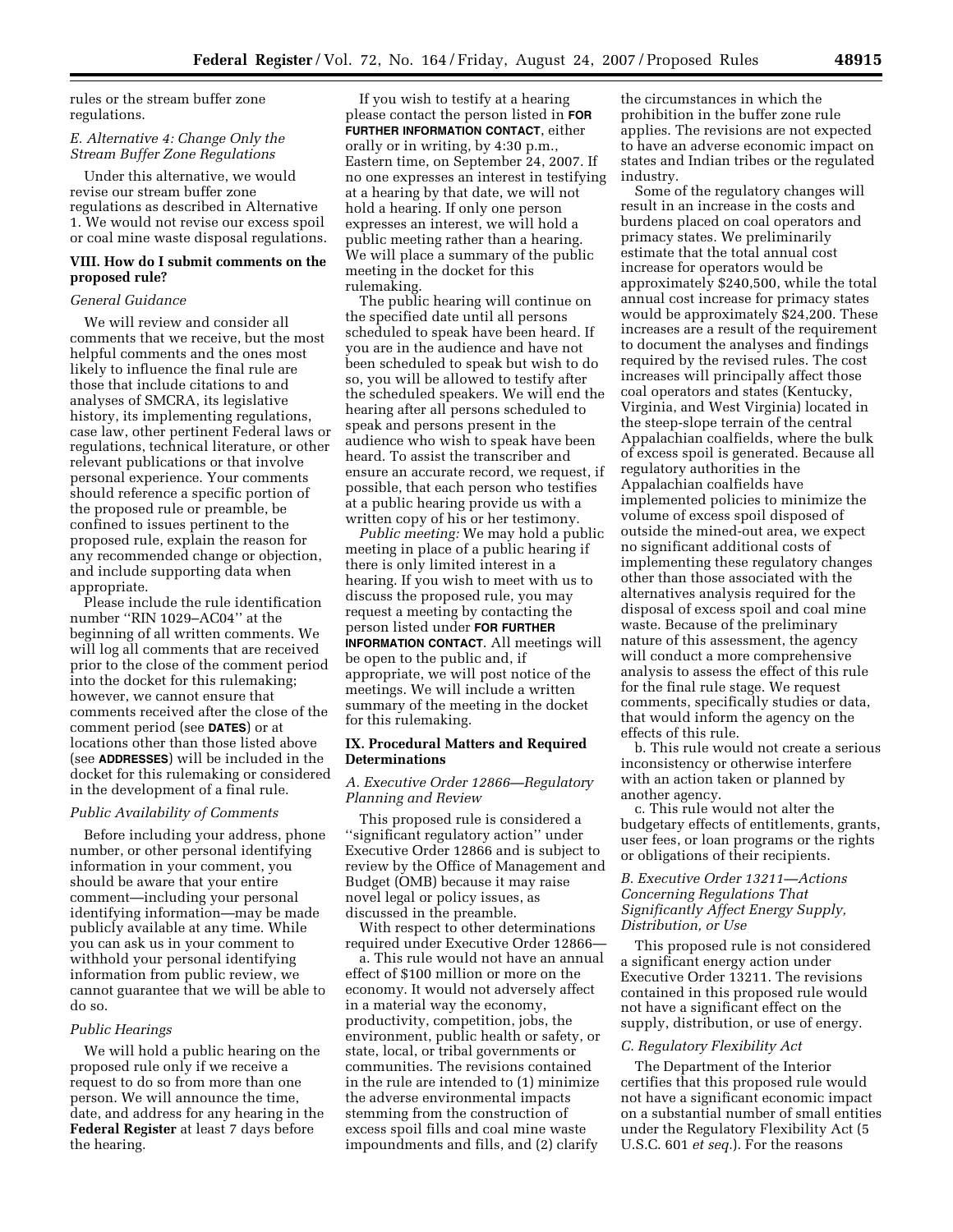previously stated, the revisions would not be expected to have an adverse economic impact on the regulated industry including small entities. Further, the rule would produce no adverse effects on competition, employment, investment, productivity, innovation, or the ability of United States enterprises to compete with foreign-based enterprises in domestic or export markets.

# *D. Small Business Regulatory Enforcement Fairness Act*

This proposed rule is not a major rule under 5 U.S.C. 804(2), the Small Business Regulatory Enforcement Fairness Act. For the reasons stated above, the proposed rule would not—

a. Have an annual effect on the economy of \$100 million or more.

b. Cause a major increase in costs or prices for consumers, individual industries, Federal, state, or local government agencies, or geographic regions.

c. Have significant adverse effects on competition, employment, investment, productivity, innovation, or the ability of U.S.-based enterprises to compete with foreign-based enterprises.

## *E. Unfunded Mandates*

This proposed rule would not impose an unfunded mandate on state, local, or tribal governments or the private sector of more than \$100 million per year. The rule would not have a significant or unique effect on state, tribal, or local governments or the private sector. A statement containing the information required by the Unfunded Mandates Reform Act (2 U.S.C. 1534) is not required.

## *F. Executive Order 12630—Takings*

Because of the nature of the rules that would be revised, the proposed rule would not have significant takings implications.

# *G. Executive Order 13132—Federalism*

For the reasons discussed above, the proposed rule would not have significant federalism implications. Consequently, there is no need to prepare a federalism assessment.

# *H. Executive Order 12988—Civil Justice Reform*

The Office of the Solicitor for the Department of the Interior has determined that this proposed rule would not unduly burden the judicial system and that it meets the requirements of sections 3(a) and 3(b)(2) of the Executive Order.

## *I. Executive Order 13175—Consultation and Coordination With Indian Tribal Governments*

We have evaluated the potential effects of this proposed rule on federally recognized Indian tribes and have determined that its provisions would not have substantial direct effects on the relationship between the Federal Government and Indian tribes or on the distribution of power and responsibilities between the Federal Government and Indian tribes.

## *J. Paperwork Reduction Act*

In accordance with 44 U.S.C. 3507(d), we have submitted the information collection and recordkeeping requirements of 30 CFR parts 780, 784, 816, and 817 to OMB for review and approval.

### 30 CFR Part 780

*Title:* Surface Mining Permit Applications—Minimum Requirements for Reclamation and Operation Plan.

*OMB Control Number:* 1029–0036. *Summary:* Sections 507 and 508 of the Act contain permit application requirements for surface coal mining activities, including a requirement that the application include an operation and reclamation plan. The regulatory authority uses this information to determine whether the proposed surface coal mining operation will achieve the environmental protection requirements of the Act and regulatory program. Without this information, OSM and state regulatory authorities could not approve permit applications for surface coal mines and related facilities.

*Bureau Form Number:* None. *Frequency of Collection:* Once.

*Description of Respondents:*  Applicants for surface coal mining permits and state regulatory authorities.

*Total Annual Respondents:* 232 applicants and 24 state regulatory authorities.

*Total Annual Burden Hours:* 168,871. *Non-Labor Cost Burden:* \$2,424,900.

#### 30 CFR Part 784

*Title:* Underground Mining Permit Applications—Minimum Requirements for Reclamation and Operation Plan.

*OMB Control Number:* 1029–0039.

*Summary:* Among other things, section 516(d) of SMCRA, 30 U.S.C. 1266(d), in effect requires applicants for permits for underground coal mines to prepare and submit an operation and reclamation plan for coal mining activities as part of the application. The regulatory authority uses this information to determine whether the plan will achieve the reclamation and environmental protection requirements

of the Act and regulatory program. Without this information, OSM and state regulatory authorities could not approve permit applications for underground coal mines and related facilities.

*Bureau Form Number:* None. *Frequency of Collection:* Once. *Description of Respondents:* 

Applicants for underground coal mine permits and state regulatory authorities.

*Total Annual Respondents:* 62 applicants and 24 state regulatory

authorities.

*Total Annual Burden Hours:* 21,761. *Non-Labor Cost Burden:* \$612,106.

30 CFR Parts 816 and 817

*Title:* Permanent Program Performance Standards—Surface and Underground Mining Activities.

*OMB Control Number:* 1029–0047. *Summary:* Sections 515 and 516 of the Surface Mining Control and Reclamation Act of 1977 provides that permittees conducting coal mining and reclamation operations shall meet all applicable performance standards of the regulatory program approved under the Act. The information collected is used by the regulatory authority in monitoring and inspecting surface coal mining activities to ensure that they are conducted in compliance with the requirements of the Act.

*Bureau Form Number:* None. *Frequency of Collection:* Once, on

occasion, quarterly and annually. *Description of Respondents:* Coal mine operators, permittees, permit applicants, and state regulatory authorities.

*Total Annual Respondents:* 4,764 permittees and 24 state regulatory authorities.

*Total Annual Burden Hours:*  1,039,351.

*Non-Labor Cost Burden:* \$371,046. Comments are invited on:

(a) Whether the proposed collection of information is necessary for SMCRA regulatory authorities to implement their responsibilities, including whether the information will have practical utility.

(b) The accuracy of our estimate of the burden of the proposed collection of information.

(c) Ways to enhance the quality, utility, and clarity of the information to be collected.

(d) Ways to minimize the burden of collection on the respondents.

Under the Paperwork Reduction Act, we must obtain OMB approval of all information and recordkeeping requirements. No person is required to respond to an information collection request unless the form or regulation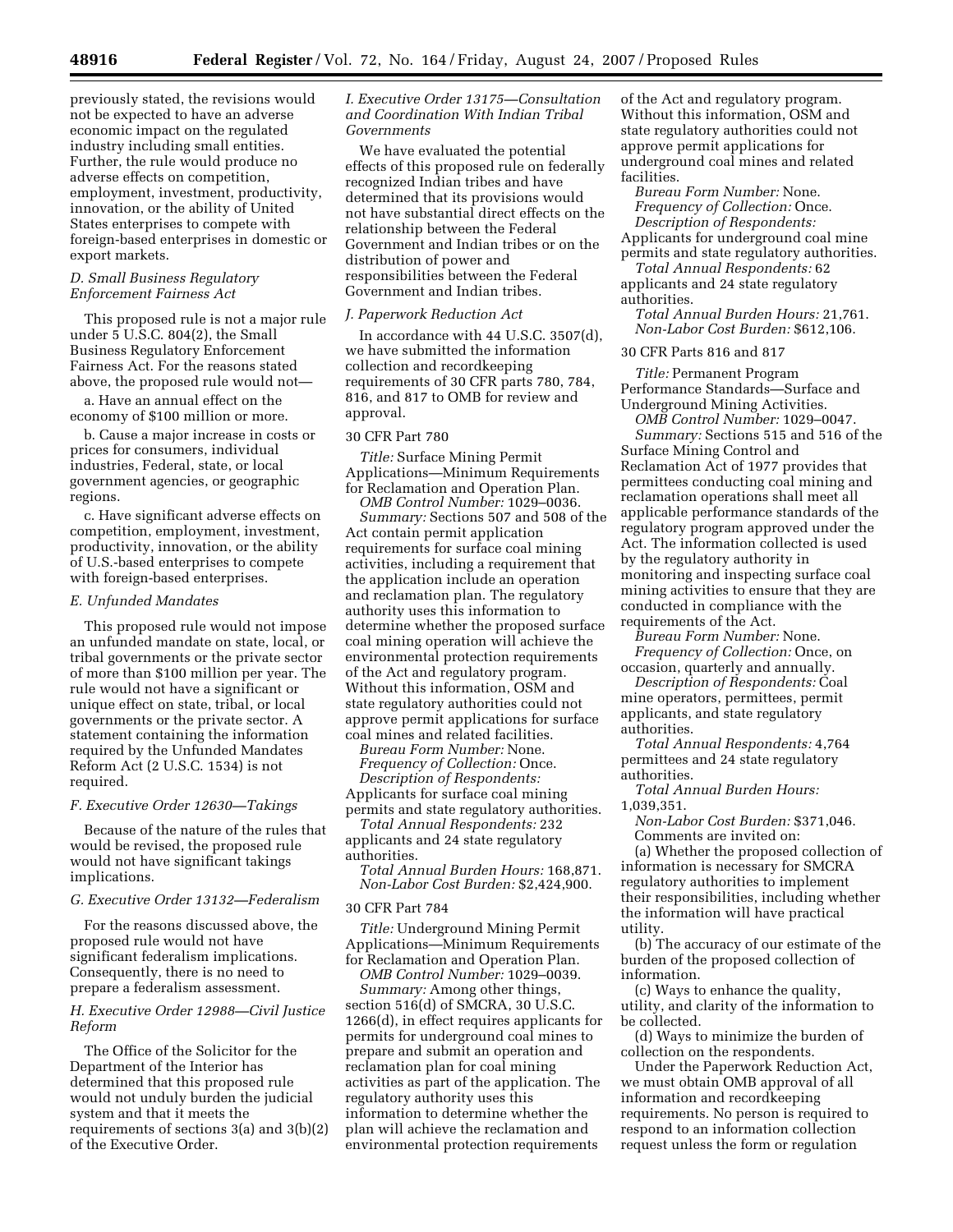requesting the information has a currently valid OMB control (clearance) number. These numbers appear in sections 780.10, 784.10, 816.10, and 817.10 of 30 CFR parts 780, 784, 816, and 817, respectively. To obtain a copy of our information collection clearance requests, contact John A. Trelease at (202) 208–2783 or by e-mail at *jtrelease@osmre.gov.* 

By law, OMB must respond to us within 60 days of publication of this proposed rule, but it may respond as soon as 30 days after publication. Therefore, to ensure consideration by OMB, you must send comments regarding these burden estimates or any other aspect of these information collection and recordkeeping requirements by September 24, 2007 to the Office of Management and Budget, Office of Information and Regulatory Affairs, Attention: Interior Desk Officer, via e-mail to

*OIRA*\_*DOCKET@omb.eop.gov*, or via facsimile to (202) 395–6566. Also, send a copy of your comments to John A. Trelease, Office of Surface Mining Reclamation and Enforcement, 1951 Constitution Ave., NW., Room 202 SIB, Washington, DC 20240, or electronically to *jtrelease@osmre.gov.* You may still send comments on the proposed rulemaking to us until 4:30 p.m., Eastern time, on October 23, 2007.

## *K. National Environmental Policy Act*

We have prepared a draft environmental impact statement (DEIS) for the proposed rule in accordance with the National Environmental Policy Act. You may review the DEIS for this proposed rule online at *http:// www.regulations.gov.* At that internet address, the document is listed under ''Office of Surface Mining Reclamation and Enforcement.'' A notice announcing the availabiltiy of the DEIS was published in this edition of the **Federal Register**. That notice also lists OSM offices and public libraries in Kentucky, Tennessee, Virginia, and West Virginia where you may review the DEIS. We will complete a final environmental impact statement and make a finding on the significance of any potential impacts before we publish a final rule.

#### *L. Clarity of This Regulation*

Executive Order 12866 requires each agency to write regulations that are easy to understand. We invite your comments on how to make this proposed rule easier to understand, including answers to questions such as the following:

(1) Are the requirements in the proposed rule clearly stated?

(2) Does the proposed rule contain technical language or jargon that interferes with its clarity?

(3) Does the format of the proposed rule (grouping and order of sections, use of headings, paragraphing, etc.) aid or reduce its clarity?

(4) Would the rule be easier to understand if it were divided into more but shorter sections (a ''section'' appears in bold type and is preceded by the symbol "§" and a numbered heading; for example, ''§ 780.14 Operation plan: Maps and plans.'')?

(5) Is the description of the proposed rule in the **SUPPLEMENTARY INFORMATION** part of this preamble helpful in understanding the proposed rule?

(6) What else could we do to make the proposed rule easier to understand?

Send a copy of any comments that concern how we could make this proposed rule easier to understand to: Office of Information and Regulatory Affairs, Department of the Interior, Room 7229, 1849 C Street, NW., Washington, DC 20240. You may also e-mail the comments to this address: *Exsec@ios.doi.gov.* 

### **List of Subjects**

#### *30 CFR Part 780*

Reporting and recordkeeping requirements, Surface mining.

#### *30 CFR Part 784*

Reporting and recordkeeping requirements, Underground mining.

#### *30 CFR Part 816*

Environmental protection, Reporting and recordkeeping requirements, Surface mining.

#### *30 CFR Part 817*

Environmental protection, Reporting and recordkeeping requirements, Underground mining.

Dated: August 3, 2007.

# **C. Stephen Allred,**

*Assistant Secretary, Land and Minerals Management.* 

For the reasons set forth in the preamble, the Department proposes to amend 30 CFR parts 780, 784, 816, and 817 as set forth below.

# **PART 780—SURFACE MINING PERMIT APPLICATIONS—MINIMUM REQUIREMENTS FOR RECLAMATION AND OPERATION PLAN**

1. The authority citation for part 780 continues to read as follows:

**Authority:** 30 U.S.C. 1201 *et seq.* and 16 U.S.C. 470 *et seq.* 

2. The part heading is revised to read as set forth above.

3. Section 780.10 is revised to read as follows:

# **§ 780.10 Information collection.**

In accordance with 44 U.S.C. 3501 *et seq.*, the Office of Management and Budget (OMB) has approved the information collection requirements of this part and assigned clearance number 1029–0036. Sections 507 and 508 of SMCRA contain permit application requirements for surface coal mining activities, including a requirement that the application include an operation and reclamation plan. The regulatory authority uses this information to determine whether the proposed surface coal mining operation will achieve the environmental protection requirements of the Act and regulatory program. Without this information OSM and state regulatory authorities could not approve permit applications for surface coal mines and related facilities. Persons intending to conduct such operations must respond to obtain a benefit. A Federal agency may not conduct or sponsor, and you are not required to respond to, a collection of information unless it displays a currently valid OMB control number.

4. Amend § 780.14 by revising paragraphs (b)(11) and (c) to read as follows:

### **§ 780.14 Operation plan: Maps and plans.**

\* \* \* \* \*

(b) \* \* \*

(11) Locations of each siltation structure, permanent water impoundment, refuse pile, and coal mine waste impoundment for which plans are required by § 780.25 of this part, and the location of each fill for the disposal of excess spoil for which plans are required under § 780.35 of this part.

(c) Except as provided in §§ 780.25(a)(2), 780.25(a)(3), 780.35, 816.73(c), 816.74(c), and 816.81(c) of this chapter, cross-sections, maps, and plans required under paragraphs (b)(4), (5), (6), (10), and (11) of this section must be prepared by, or under the direction of, and certified by a qualified registered professional engineer, a professional geologist, or, in any state that authorizes land surveyors to prepare and certify cross-sections, maps, and plans, a qualified, registered, professional land surveyor, with assistance from experts in related fields such as landscape architecture.

5. Amend § 780.25 as follows:

A. Revise the section heading, paragraph (a) introductory text, paragraph (a)(1) introductory text, and paragraph (a)(2);

B. In paragraph (c)(2), remove the words ''the size or other criteria of the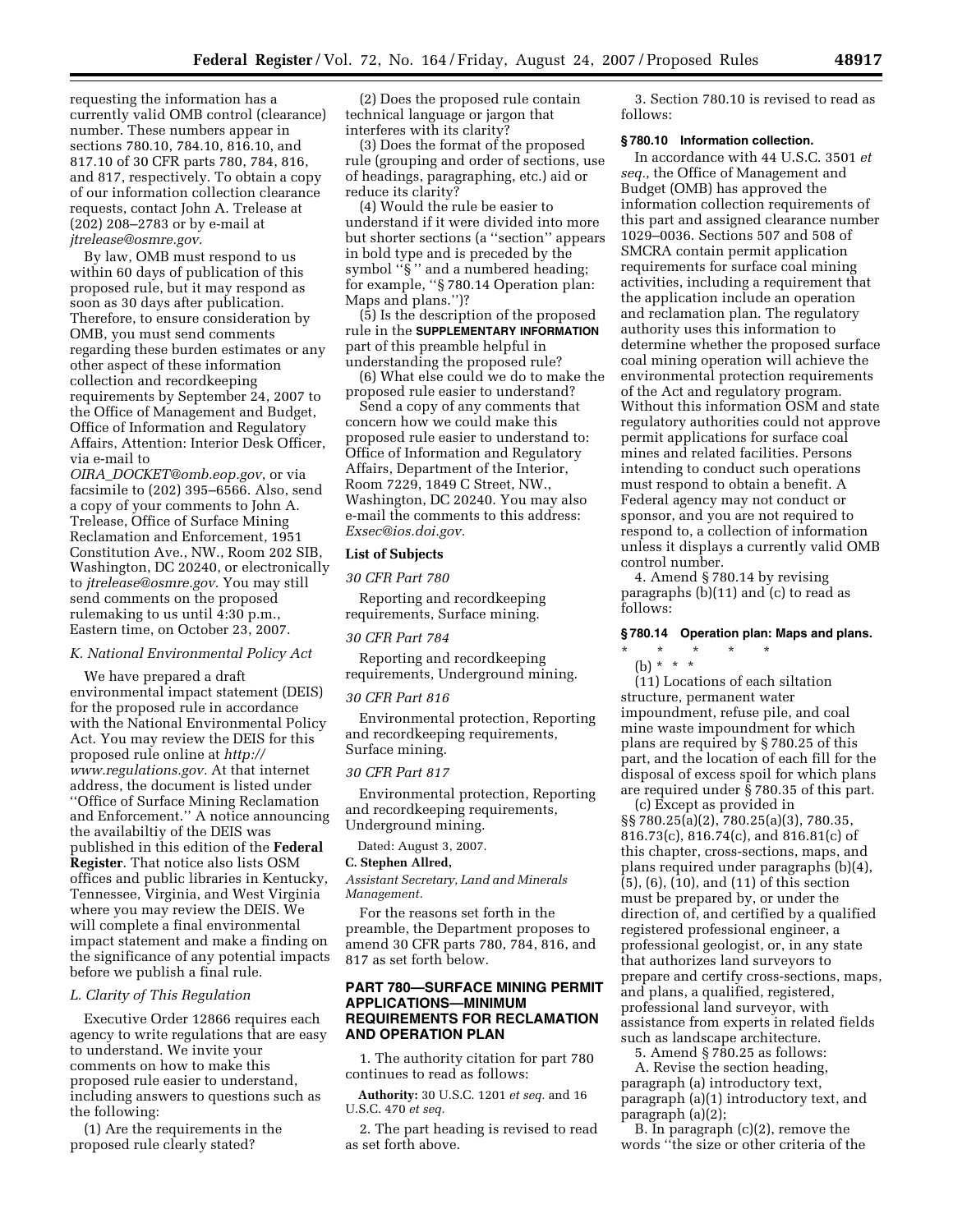Mine Safety and Health Administration'' and add in their place the words ''the criteria in § 77.216(a) of this title'', and remove the citation ''§§ 77.216–1 and 77.216–2'' and add in its place ''§ 77.216–2'';

C. Revise paragraph (d);

D. Remove paragraph (e), redesignate paragraph (f) as paragraph (e), and revise paragraph (e).

The revisions to paragraphs (a), (d), and (e) read as follows:

### **§ 780.25 Reclamation plan: Siltation structures, impoundments, and refuse piles.**

(a) *General.* Each application must include a general plan and a detailed design plan for each proposed siltation structure, impoundment, and refuse pile within the proposed permit area.

(1) Each general plan must—

\* \* \* \* \* (2)(i) Impoundments meeting the criteria for Significant Hazard Class or High Hazard Class (formerly Class B or C) dams in ''Earth Dams and Reservoirs,'' Technical Release No. 60 (210–VI–TR60, July 2005), published by the U.S. Department of Agriculture, Natural Resources Conservation Service, must comply with the requirements of this section for structures that meet the criteria in § 77.216(a) of this title. Technical Release No.60 (TR–60) is hereby incorporated by reference. The Director of the Federal Register approves this incorporation by reference in accordance with 5 U.S.C. 552(a) and 1 CFR part 51. You may review and download the incorporated document from the Natural Resources Conservation Service's Web site at *http://www.info.usda.gov/scripts/ lpsiis.dll/TR/TR*\_*210*\_*60.htm*. You may inspect a copy of this document as part of the docket that we, the Office of Surface Mining Reclamation and Enforcement, maintain at 1951 Constitution Avenue, NW., Washington, DC 20240. You also may inspect a copy of this document at the National Archives and Records Administration (NARA). For information on the availability of this material at NARA, call 202–741–6030 or go to *http:// www.archives.gov/federal-register/cfr/ ibr-locations.html.* 

(ii) Each detailed design plan for a structure that meets the criteria in § 77.216(a) of this title must—

(A) Be prepared by, or under the direction of, and certified by a qualified registered professional engineer with assistance from experts in related fields such as geology, land surveying, and landscape architecture;

(B) Include any geotechnical investigation, design, and construction requirements for the structure;

(C) Describe the operation and maintenance requirements for each structure; and

(D) Describe the timetable and plans to remove each structure, if appropriate. \* \* \* \* \*

(d) *Coal mine waste impoundments and refuse piles—*(1) *Analysis of alternatives and environmental impacts.*  (i) If you, the permit applicant, propose to generate or dispose of coal mine waste as part of your operation, you must—

(A) Identify a reasonable range of alternative disposal methods and alternative locations for any proposed refuse piles or coal mine waste impoundments.

(B) Include an analysis of the viability and environmental impacts of each alternative identified. You must consider impacts on both terrestrial and aquatic ecosystems.

(C) To the extent possible, select the alternative with the least overall adverse environmental impact, including adverse impacts on water quality and aquatic ecosystems. An alternative is possible if it is capable of being done after consideration of cost, logistics, and available technology. This provision does not authorize selection of the least costly alternative at the expense of environmental protection solely on the basis of cost. If you propose to select an alternative other than the one that provides the most environmental protection, you must demonstrate, to the satisfaction of the regulatory authority, why implementation of the more environmentally protective alternative is not possible.

(ii) For every alternative under paragraph  $(d)(1)(i)(A)$  of this section that would involve placement of coal mine waste in waters of the United States, the analysis required under paragraph  $(d)(1)(i)(B)$  of this section must include an evaluation of the short-term and long-term impacts on the aquatic ecosystem, both individually and on a cumulative basis. In evaluating alternatives subject to this paragraph, you must consider impacts on the physical, chemical, and biological characteristics of downstream flows, including seasonal variations in temperature and volume, changes in stream turbidity or sedimentation, the degree to which the coal mine waste may introduce or increase contaminants, the effects on aquatic organisms, and the extent to which wildlife is dependent upon those organisms. If you have prepared an

analysis of alternatives for the proposed impoundment or refuse pile under 40 CFR 230.10, you may initially include a copy of that analysis in lieu of the analysis of alternatives required under paragraph  $(d)(1)(i)(B)$  of this section. The regulatory authority will determine the extent to which that analysis satisfies the requirements of paragraph (d)(1) of this section.

(2) *Avoidance and minimization of adverse environmental impacts.*  Describe the steps that you will take to avoid the adverse environmental impacts that may result from the construction of refuse piles or coal mine waste impoundments or, if avoidance is not possible, the steps that you will take to minimize those impacts.

(3) *Design requirements for refuse piles.* Refuse piles must be designed to comply with the requirements of §§ 816.81 and 816.83 of this chapter.

(4) *Design requirements for impoundments and impounding structures.* (i) Impounding structures constructed of or intended to impound coal mine waste must be designed to comply with the requirements of §§ 816.81 and 816.84 of this chapter.

(ii) The plan for each structure that meets the criteria of § 77.216(a) of this title must comply with the requirements of § 77.216–2 of this title.

(iii) Each plan for a coal mine waste impoundment must contain the results of a geotechnical investigation to determine the structural competence of the foundation that will support the proposed impounding structure and the impounded material. An engineer or engineering geologist must plan and supervise the geotechnical investigation. In planning the investigation, the engineer or geologist must—

(A) Determine the number, location, and depth of borings and test pits using current prudent engineering practice for the size of the impoundment and the impounding structure, the quantity of material to be impounded, and subsurface conditions.

(B) Consider the character of the overburden and bedrock, the proposed abutment sites for the impounding structure, and any adverse geotechnical conditions that may affect the particular impoundment.

(C) Identify all springs, seepage, and groundwater flow observed or anticipated during wet periods in the area of the proposed impoundment.

(D) Consider the possibility of mudflows, rock-debris falls, or other landslides into the impoundment or impounded material.

(e) If the structure meets the Significant Hazard Class or High Hazard Class criteria for dams in TR–60 or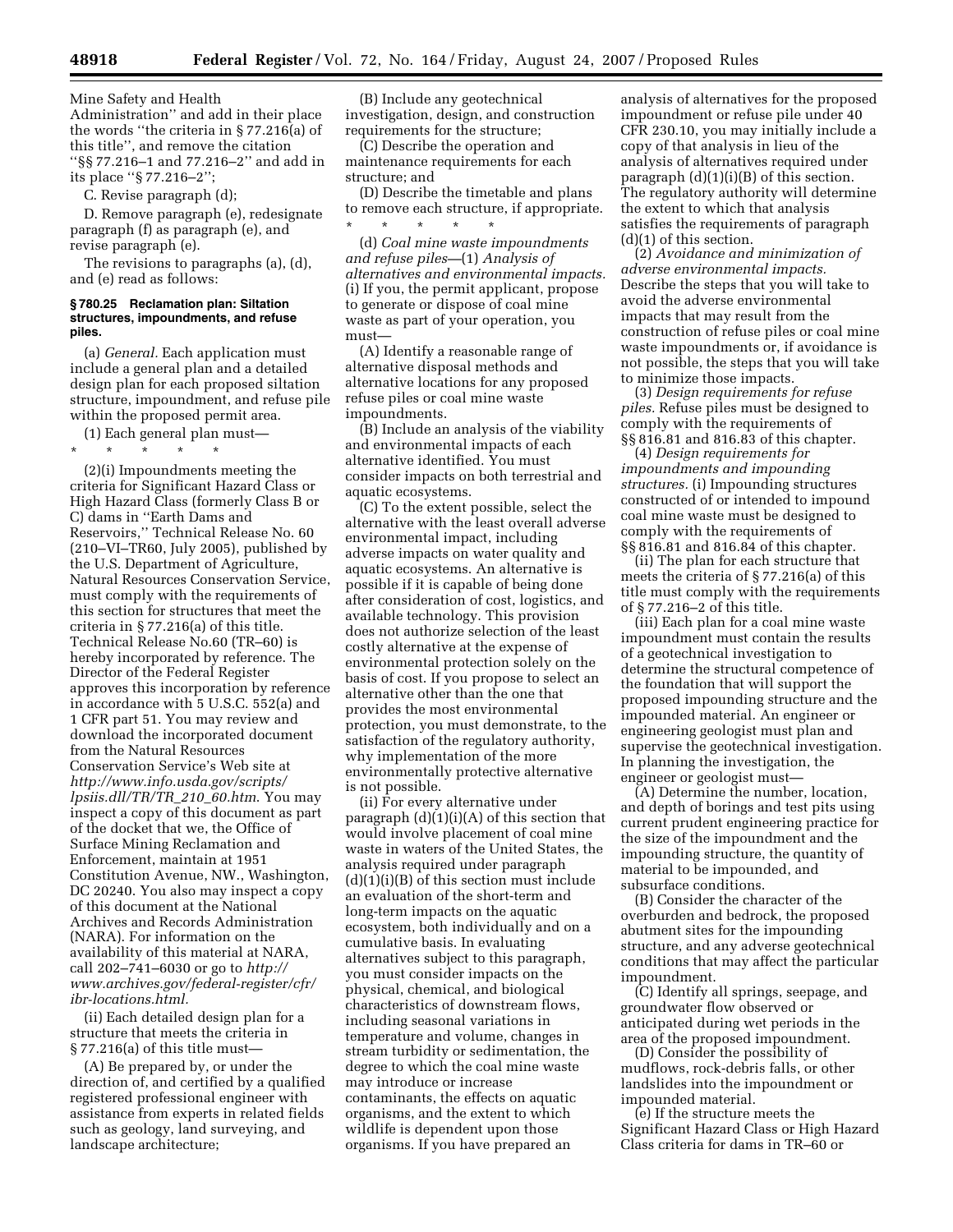meets the criteria of § 77.216(a) of this title, each plan under paragraphs (b), (c), and (d) of this section must include a stability analysis of the structure. The stability analysis must include, but not be limited to, strength parameters, pore pressures, and long-term seepage conditions. The plan also must contain a description of each engineering design assumption and calculation with a discussion of each alternative considered in selecting the specific design parameters and construction methods.

6. Add § 780.28 to read as follows:

### **§ 780.28 Activities in or adjacent to waters of the United States.**

(a) *Applicability.* This section applies to applications to conduct activities in waters of the United States or on the surface of lands within 100 feet of waters of the United States to the extent that those waters are regulated under the Clean Water Act, 33 U.S.C. 1311, 1362.

(b) *Mapping requirements.* Maps prepared under §§ 779.25, 780.14, or 780.21(b)(2) of this chapter must identify and delineate all—

(1) Waters of the United States within the proposed permit area.

(2) Waters of the United States within the adjacent area, as that term is defined in § 701.5 of this chapter.

(3) Lands within the proposed permit area that lie within 100 feet, measured horizontally, of any waters of the United States.

(c) *Application requirements for variance from prohibition on disturbance.* If you propose to conduct an activity that is subject to the prohibition of § 816.57(a) of this chapter on the surface of any lands delineated under paragraph (b)(3) of this section, your application must describe any measures that you propose to implement in lieu of maintaining a 100 foot undisturbed buffer between surface mining activities and waters of the United States, including the extent of any lesser buffer that you propose to maintain between surface mining activities and waters of the United States, and explain how the proposed measures constitute the best technology currently available to—

(1) Prevent the contribution of additional suspended solids to streamflow or runoff outside the permit area to the extent possible; and

(2) Minimize disturbances and adverse impacts on fish, wildlife, and related environmental values to the extent possible.

(d) *Approval requirements for variance from prohibition on disturbance.* Before approving any

measures proposed under paragraph (c) of this section, the regulatory authority must determine that those measures—

(1) Would be no less effective in meeting the requirements of the regulatory program than the prohibition in § 816.57(a) of this chapter on disturbance of the surface of lands within 100 feet of waters of the United States; and

(2) Constitute the best technology currently available to—

(i) Prevent the contribution of additional suspended solids to streamflow or runoff outside the permit area to the extent possible; and

(ii) Minimize disturbances and adverse impacts on fish, wildlife, and related environmental values to the extent possible.

(e) *Requirements for activities not subject to prohibition on disturbance.*  For activities not subject to the prohibition in § 816.57(a) of this chapter, if you propose to conduct any surface mining activities in waters of the United States or that would disturb the surface of lands within 100 feet of waters of the United States, your application must demonstrate, and the regulatory authority must find, that, to the extent possible, you will utilize the best technology currently available in accordance with §§ 816.41(d) and 816.97(a) of this chapter, as required by §§ 780.16(b) and 780.21(h) of this part.

(f) *Relationship to the Clean Water*  Act. (1) In all cases, your application must identify the authorizations and certifications that you anticipate will be needed under sections 401, 402, and 404 of the Clean Water Act, 33 U.S.C. 1341, 1342, and 1344, and describe the steps that you have taken or will take to procure those authorizations and certifications.

(2) The regulatory authority will process your application and may issue the permit before you obtain all necessary authorizations and certifications under the Clean Water Act, 33 U.S.C. 1251 *et seq.*, provided your application meets all applicable requirements of subchapter G of this chapter. However, you may not initiate any activities for which Clean Water Act authorization or certification is required until you obtain all necessary authorizations and certifications.

7. Revise § 780.35 to read as follows:

### **§ 780.35 Disposal of excess spoil.**

(a) If you, the permit applicant, propose to generate excess spoil as part of your operation, your application must include the following items—

(1) *Demonstration of minimization of excess spoil.* A demonstration, prepared to the satisfaction of the regulatory

authority, that the operation has been designed to minimize, to the extent possible, the volume of excess spoil that the operation will generate, thus ensuring that spoil is returned to the mined-out area to the extent possible, taking into consideration applicable regulations concerning restoration of the approximate original contour, safety, stability, and environmental protection and the needs of the proposed postmining land use.

(2) *Capacity demonstration.* A demonstration that the designed maximum cumulative volume of all proposed excess spoil fills within the permit area is no larger than the capacity needed to accommodate the anticipated cumulative volume of excess spoil that the operation will generate, as approved by the regulatory authority under paragraph (a)(1) of this section.

(3) *Analysis of alternatives and environmental impacts.* (i) A description of all alternatives considered for disposal of the amount of excess spoil determined under paragraphs (a)(1) and (2) of this section and an analysis of the environmental impacts of those alternatives. You must consider impacts on both terrestrial and aquatic ecosystems. The alternatives must vary with respect to the number, size, location, and configuration of proposed fills to ensure consideration of a reasonable range of alternatives and potential environmental impacts.

(ii) For every alternative under paragraph (a)(3)(i) of this section that would involve placement of excess spoil in waters of the United States, the analysis required under that paragraph must include an evaluation of the shortterm and long-term impacts on the aquatic ecosystem, both individually and on a cumulative basis. In evaluating alternatives subject to this paragraph, you must consider impacts on the physical, chemical, and biological characteristics of downstream flows, including seasonal variations in temperature and volume, changes in stream turbidity or sedimentation, the degree to which the excess spoil may introduce or increase contaminants, the effects on aquatic organisms, and the extent to which wildlife is dependent upon those organisms. If you have prepared an analysis of alternatives under 40 CFR 230.10, you may initially submit a copy of that analysis with your application in lieu of the analysis of alternatives required by paragraph (a)(3)(i) of this section. The regulatory authority will determine the extent to which that analysis satisfies the analytical requirements of paragraph (a)(3)(i) of this section.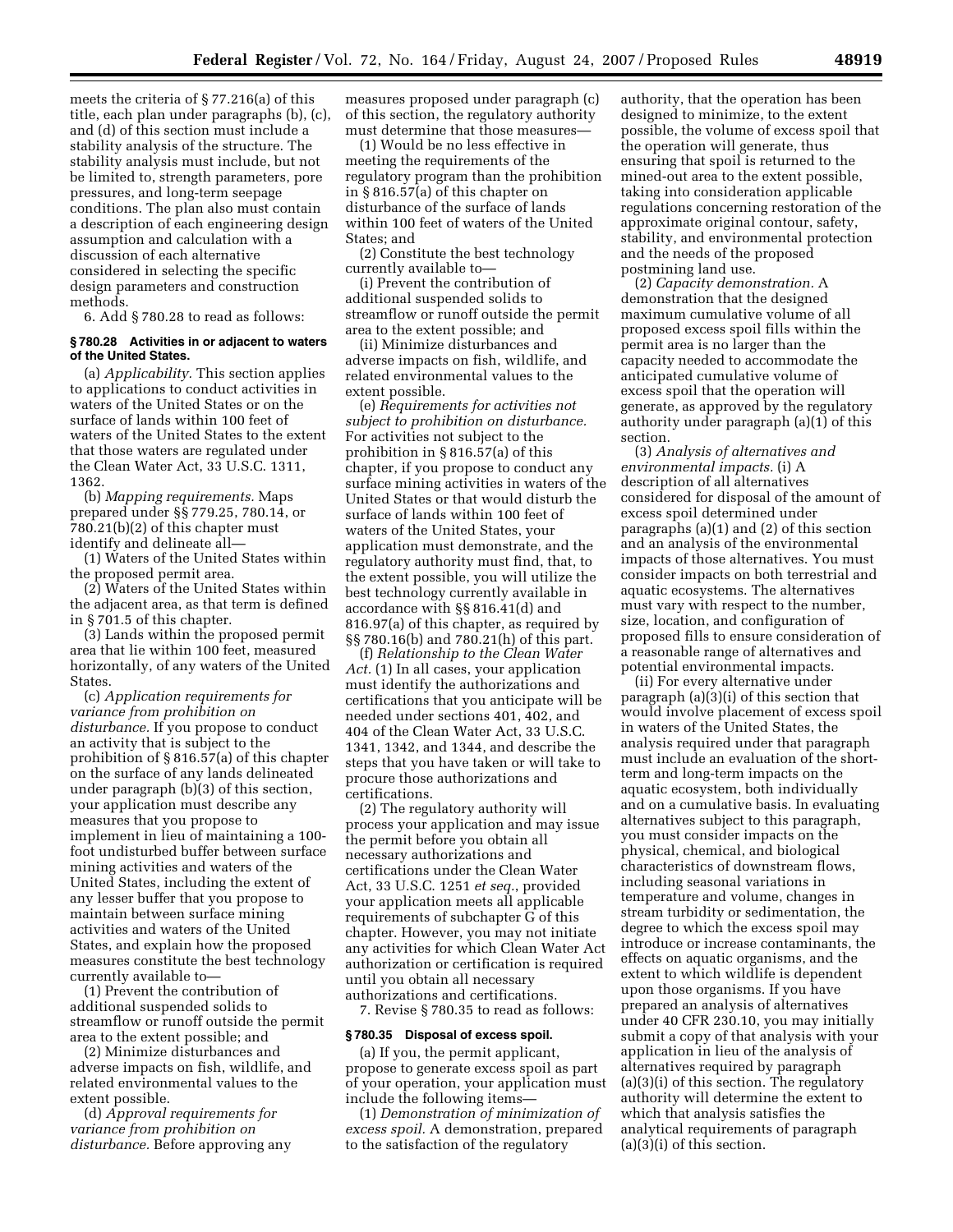(iii) To the extent possible, you must select the alternative with the least overall adverse environmental impact, including adverse impacts on water quality and aquatic ecosystems. An alternative is possible if it is capable of being done after consideration of cost, logistics, and available technology. This provision does not authorize selection of the least costly alternative at the expense of environmental protection solely on the basis of cost. If another alternative considered under paragraph (a)(3)(i) of this section would be more environmentally protective than the alternative you selected, you must demonstrate, to the satisfaction of the regulatory authority, that implementation of the more environmentally protective alternative is not possible.

(4) *Avoidance and minimization of adverse environmental impacts.* A description of the steps that you will take to avoid the adverse environmental impacts that may result from the construction of fills or, if avoidance is not possible, the steps that you will take to minimize those impacts.

(5) *Location.* Maps and cross-section drawings showing the location of all proposed disposal sites and structures. You must locate fills on the most moderately sloping and naturally stable areas available, unless the regulatory authority approves a different location based upon the alternatives analysis under paragraph (a)(3) of this section or other factors, taking into account other requirements of the Act and this chapter. When possible, you must place fills upon or above a natural terrace, bench, or berm if that location would provide additional stability and prevent mass movement.

(6) *Design plans.* Detailed design plans for each structure, prepared in accordance with the requirements of this section and §§ 816.71 through 816.74 of this chapter. You must design the fill and appurtenant structures using current prudent engineering practices and any additional design criteria established by the regulatory authority.

(7) *Geotechnical investigation.* The results of a geotechnical investigation of each proposed disposal site, with the exception of those sites at which spoil will be placed only on a pre-existing bench under § 816.74 of this chapter. You must conduct sufficient foundation investigations, as well as any necessary laboratory testing of foundation material, to determine the design requirements for foundation stability for each site. The analyses of foundation conditions must take into consideration the effect of underground mine workings, if any, upon the stability of

the fill and appurtenant structures. The information submitted must include—

(i) The character of the bedrock and any adverse geologic conditions in the proposed disposal area.

(ii) A survey identifying all springs, seepage, and groundwater flow observed or anticipated during wet periods in the area of the proposed disposal site.

(iii) A survey of the potential effects of subsidence of subsurface strata as a result of past and future mining operations.

(iv) A technical description of the rock materials to be utilized in the construction of disposal structures containing rock chimney cores or underlain by a rock drainage blanket.

(v) A stability analysis including, but not limited to, strength parameters, pore pressures, and long-term seepage conditions. This analysis must be accompanied by a description of all engineering design assumptions and calculations and the alternatives considered in selecting the design specifications and methods.

(8) *Operation and reclamation plans.*  Plans for the construction, operation, maintenance, and reclamation of all excess spoil disposal structures in accordance with the requirements of §§ 816.71 through 816.74 of this chapter.

(9) *Additional requirements for keyway cuts or rock-toe buttresses*. If keyway cuts or rock-toe buttresses are required under § 816.71(d) of this chapter, the number, location, and depth of borings or test pits, which must be determined according to the size of the spoil disposal structure and subsurface conditions. You also must provide the engineering specifications used to design the keyway cuts or rocktoe buttresses. Those specifications must be based upon the stability analysis required under paragraph  $(a)(7)(v)$  of this section.

(b) *Design certification.* A qualified registered professional engineer experienced in the design of earth and rock fills must certify that the design of all fills and appurtenant structures meets the requirements of this section.

# **PART 784—UNDERGROUND MINING PERMIT APPLICATIONS—MINIMUM REQUIREMENTS FOR RECLAMATION AND OPERATION PLAN**

8. The authority citation for part 784 continues to read as follows:

**Authority:** 30 U.S.C. 1201 *et seq.* and 16 U.S.C. 470 *et seq.* 

9. Section 784.10 is revised to read as follows:

### **§ 784.10 Information collection.**

In accordance with 44 U.S.C. 3501 *et seq.*, the Office of Management and Budget (OMB) has approved the information collection requirements of this part and assigned clearance number 1029–0039. Collection of this information is required under section 516(d) of SMCRA, which in effect requires applicants for permits for underground coal mines to prepare and submit an operation and reclamation plan for coal mining activities as part of the application. The regulatory authority uses this information to determine whether the plan will achieve the reclamation and environmental protection requirements of the Act and regulatory program. Without this information, OSM and state regulatory authorities could not approve permit applications for underground coal mines and related facilities. Persons intending to conduct such operations must respond to obtain a benefit. A Federal agency may not conduct or sponsor, and you are not required to respond to, a collection of information unless it displays a currently valid OMB control number.

10. Amend § 784.16 as follows:

A. Revise the section heading, paragraph (a) introductory text, paragraph (a)(1) introductory text, and paragraph (a)(2);

B. In paragraph (c)(2), remove the words ''the size or other criteria of the Mine Safety and Health Administration'' and add in their place the words ''the criteria in § 77.216(a) of this title'', and remove the citation ''§§ 77.216–1 and 77.216–2'' and add in its place ''§ 77.216–2'';

C. Revise paragraph (d);

D. Remove paragraph (e), redesignate paragraph (f) as paragraph (e), and revise paragraph (e).

The revisions read as follows:

#### **§ 784.16 Reclamation plan: Siltation structures, impoundments, and refuse piles.**

(a) *General.* Each application must include a general plan and a detailed design plan for each proposed siltation structure, impoundment, and refuse pile within the proposed permit area.

(1) Each general plan must—

\* \* \* \* \*

(2)(i) Impoundments meeting the criteria for Significant Hazard Class or High Hazard Class (formerly Class B or C) dams in ''Earth Dams and Reservoirs,'' Technical Release No. 60 (210–VI–TR60, July 2005), published by the U.S. Department of Agriculture, Natural Resources Conservation Service, must comply with the requirements of this section for structures that meet the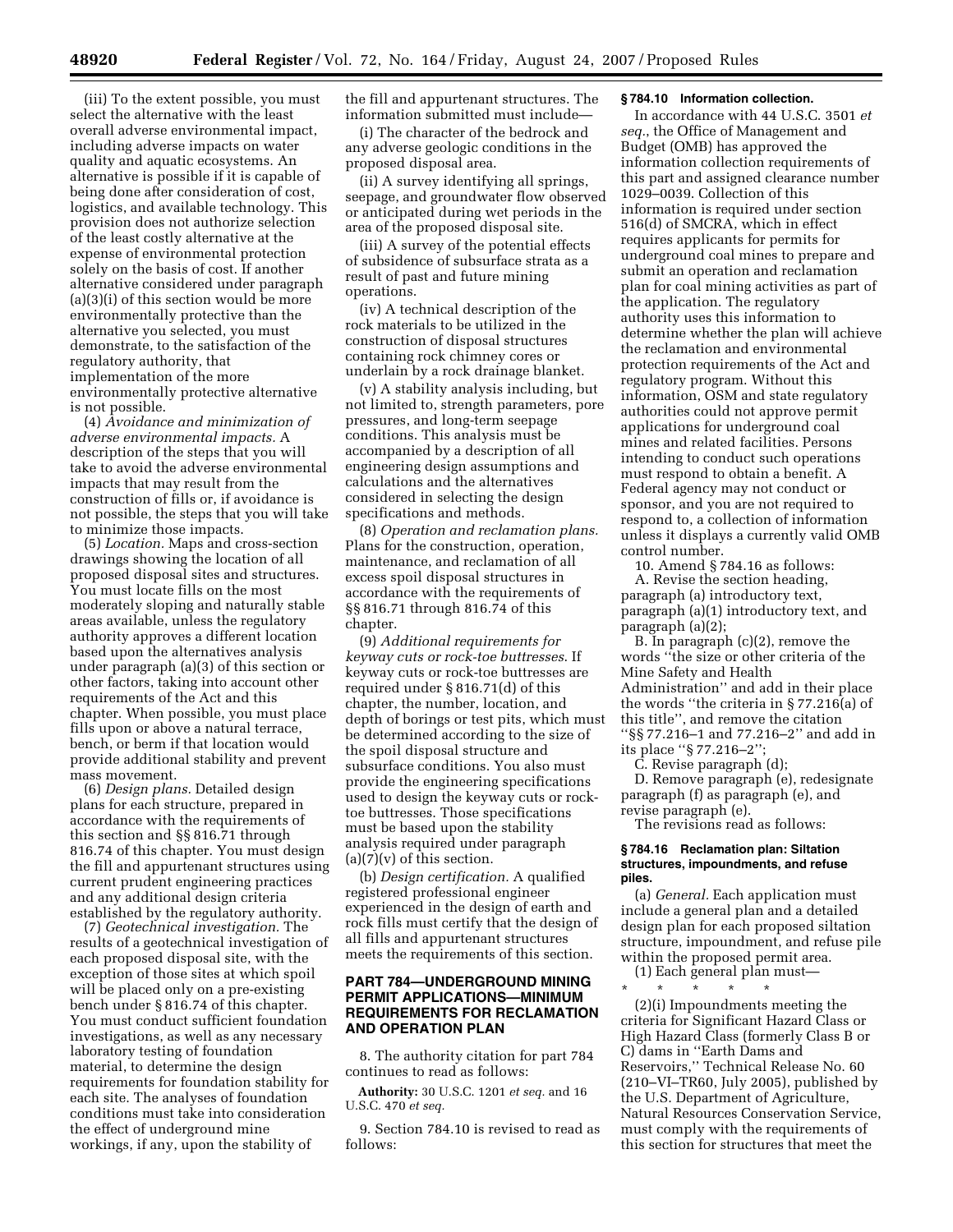criteria in § 77.216(a) of this title. Technical Release No. 60 (TR–60) is hereby incorporated by reference. The Director of the Federal Register approves this incorporation by reference in accordance with 5 U.S.C. 552(a) and 1 CFR part 51. You may review and download the incorporated document from the Natural Resources Conservation Service's Web site at *http://www.info.usda.gov/scripts/ lpsiis.dll/TR/TR*\_*210*\_*60.htm.* You may inspect a copy of this document as part of the docket that we, the Office of Surface Mining Reclamation and Enforcement, maintain at 1951 Constitution Avenue, NW., Washington, DC 20240. You also may inspect a copy of this document at the National Archives and Records Administration (NARA). For information on the availability of this material at NARA, call 202–741–6030 or go to *http:// www.archives.gov/federal-register/cfr/ ibr-locations.html.* 

(ii) Each detailed design plan for a structure that meets the criteria in § 77.216(a) of this title must—

(A) Be prepared by, or under the direction of, and certified by a qualified registered professional engineer with assistance from experts in related fields such as geology, land surveying, and landscape architecture;

(B) Include any geotechnical investigation, design, and construction requirements for the structure;

(C) Describe the operation and maintenance requirements for each structure; and

(D) Describe the timetable and plans to remove each structure, if appropriate.

\* \* \* \* \*

(d) *Coal mine waste impoundments and refuse piles*—(1) *Analysis of alternatives and environmental impacts.*  (i) If you, the permit applicant, propose to generate or dispose of coal mine waste as part of your operation, you must—

(A) Identify a reasonable range of alternative disposal methods and alternative locations for any proposed refuse piles or coal mine waste impoundments.

(B) Include an analysis of the viability and environmental impacts of each alternative identified. You must consider impacts on both terrestrial and aquatic ecosystems.

(C) To the extent possible, select the alternative with the least overall adverse environmental impact, including adverse impacts on water quality and aquatic ecosystems. An alternative is possible if it is capable of being done after consideration of cost, logistics, and available technology. This provision

does not authorize selection of the least costly alternative at the expense of environmental protection solely on the basis of cost. If you propose to select an alternative other than the one that provides the most environmental protection, you must demonstrate, to the satisfaction of the regulatory authority, why implementation of the more environmentally protective alternative is not possible.

(ii) For every alternative under paragraph  $(d)(1)(i)(A)$  of this section that would involve placement of coal mine waste in waters of the United States, the analysis required under paragraph  $(d)(1)(i)(B)$  of this section must include an evaluation of the short-term and long-term impacts on the aquatic ecosystem, both individually and on a cumulative basis. In evaluating alternatives subject to this paragraph, you must consider impacts on the physical, chemical, and biological characteristics of downstream flows, including seasonal variations in temperature and volume, changes in stream turbidity or sedimentation, the degree to which the coal mine waste may introduce or increase contaminants, the effects on aquatic organisms, and the extent to which wildlife is dependent upon those organisms. If you have prepared an analysis of alternatives for the proposed impoundment or refuse pile under 40 CFR 230.10, you may initially include a copy of that analysis in lieu of the analysis of alternatives required under paragraph (d)(1)(i)(B) of this section. The regulatory authority will determine the extent to which that analysis satisfies the requirements of paragraph (d)(1) of this section.

(2) *Avoidance and minimization of adverse environmental impacts*. Describe the steps that you will take to avoid the adverse environmental impacts that may result from the construction of refuse piles or coal mine waste impoundments or, if avoidance is not possible, the steps that you will take to minimize those impacts.

(3) *Design requirements for refuse piles.* Refuse piles must be designed to comply with the requirements of §§ 817.81 and 817.83 of this chapter.

(4) *Design requirements for impoundments and impounding structures.* (i) Impounding structures constructed of or intended to impound coal mine waste must be designed to comply with the requirements of §§ 817.81 and 817.84 of this chapter.

(ii) The plan for each structure that meets the criteria of § 77.216(a) of this title must comply with the requirements of § 77.216–2 of this title.

(iii) Each plan for a coal mine waste impoundment must contain the results of a geotechnical investigation to determine the structural competence of the foundation that will support the proposed impounding structure and the impounded material. An engineer or engineering geologist must plan and supervise the geotechnical investigation. In planning the investigation, the engineer or geologist must—

(A) Determine the number, location, and depth of borings and test pits using current prudent engineering practice for the size of the impoundment and the impounding structure, the quantity of material to be impounded, and subsurface conditions.

(B) Consider the character of the overburden and bedrock, the proposed abutment sites for the impounding structure, and any adverse geotechnical conditions that may affect the particular impoundment.

(C) Identify all springs, seepage, and groundwater flow observed or anticipated during wet periods in the area of the proposed impoundment.

(D) Consider the possibility of mudflows, rock-debris falls, or other landslides into the impoundment or impounded material.

(e) If the structure meets the Significant Hazard Class or High Hazard Class criteria for dams in TR–60 or meets the criteria of § 77.216(a) of this chapter, each plan under paragraphs (b), (c), and (d) of this section must include a stability analysis of the structure. The stability analysis must include, but not be limited to, strength parameters, pore pressures, and long-term seepage conditions. The plan also must contain a description of each engineering design assumption and calculation with a discussion of each alternative considered in selecting the specific design parameters and construction methods.

11. Revise § 784.19 to read as follows:

#### **§ 784.19 Disposal of excess spoil.**

(a) If you, the permit applicant, propose to generate excess spoil as part of your operation, your application must include the following items—

(1) *Demonstration of minimization of excess spoil.* A demonstration, prepared to the satisfaction of the regulatory authority, that the operation has been designed to minimize, to the extent possible, the volume of excess spoil that the operation will generate, thus ensuring that spoil is returned to the mined-out area to the extent possible, taking into consideration applicable regulations concerning restoration of the approximate original contour, safety, stability, and environmental protection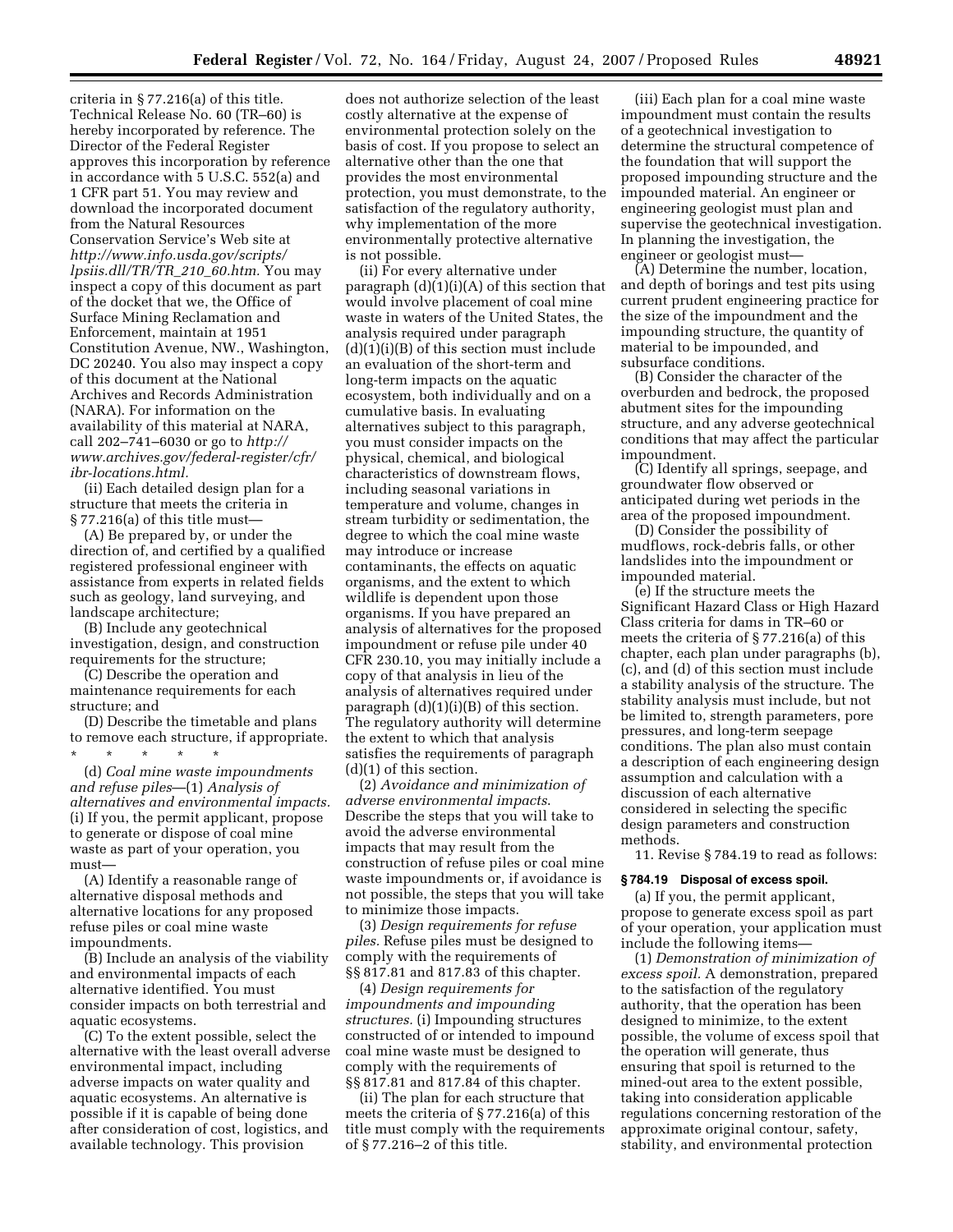and the needs of the proposed postmining land use.

(2) *Capacity demonstration*. A demonstration that the designed maximum cumulative volume of all proposed excess spoil fills within the permit area is no larger than the capacity needed to accommodate the anticipated cumulative volume of excess spoil that the operation will generate, as approved by the regulatory authority under paragraph (a)(1) of this section.

(3) *Analysis of alternatives and environmental impacts.* (i) A description of all alternatives considered for disposal of the amount of excess spoil determined under paragraphs (a)(1) and (2) of this section and an analysis of the environmental impacts of those alternatives. You must consider impacts on both the terrestrial and aquatic ecosystems. The alternatives must vary with respect to the number, size, location, and configuration of proposed fills to ensure consideration of a reasonable range of alternatives and potential environmental impacts.

(ii) For every alternative under paragraph (a)(3)(i) of this section that would involve placement of excess spoil in waters of the United States, the analysis required under that paragraph must include an evaluation of the shortterm and long-term impacts on the aquatic ecosystem, both individually and on a cumulative basis. In evaluating alternatives subject to this paragraph, you must consider impacts on the physical, chemical, and biological characteristics of downstream flows, including seasonal variations in temperature and volume, changes in stream turbidity or sedimentation, the degree to which the excess spoil may introduce or increase contaminants, the effects on aquatic organisms, and the extent to which wildlife is dependent upon those organisms. If you have prepared an analysis of alternatives under 40 CFR 230.10, you may initially submit a copy of that analysis with your application in lieu of the analysis of alternatives required by paragraph (a)(3)(i) of this section. The regulatory authority will determine the extent to which that analysis satisfies the analytical requirements of paragraph (a)(3)(i) of this section.

(iii) To the extent possible, you must select the alternative with the least overall adverse environmental impact, including adverse impacts on water quality and aquatic ecosystems. An alternative is possible if it is capable of being done after consideration of cost, logistics, and available technology. This provision does not authorize selection

of the least costly alternative at the expense of environmental protection solely on the basis of cost. If another alternative considered under paragraph  $(a)(3)(i)$  of this section would be more environmentally protective than the alternative you selected, you must demonstrate, to the satisfaction of the regulatory authority, that implementation of the more environmentally protective alternative is not possible.

(4) *Avoidance and minimization of adverse environmental impacts.* A description of the steps that you will take to avoid the adverse environmental impacts that may result from the construction of fills or, if avoidance is not possible, the steps that you will take to minimize those impacts.

(5) *Location.* Maps and cross-section drawings showing the location of all proposed disposal sites and structures. You must locate fills on the most moderately sloping and naturally stable areas available, unless the regulatory authority approves a different location based upon the alternatives analysis under paragraph (a)(3) of this section or other factors, taking into account other requirements of the Act and this chapter. When possible, you must place fills upon or above a natural terrace, bench, or berm if that location would provide additional stability and prevent mass movement.

(6) *Design plans*. Detailed design plans for each structure, prepared in accordance with the requirements of this section and §§ 817.71 through 817.74 of this chapter. You must design the fill and appurtenant structures using current prudent engineering practices and any additional design criteria established by the regulatory authority.

(7) *Geotechnical investigation.* The results of a geotechnical investigation of each proposed disposal site, with the exception of those sites at which spoil will be placed only on a pre-existing bench under § 817.74 of this chapter. You must conduct sufficient foundation investigations, as well as any necessary laboratory testing of foundation material, to determine the design requirements for foundation stability for each site. The analyses of foundation conditions must take into consideration the effect of underground mine workings, if any, upon the stability of the fill and appurtenant structures. The information submitted must include—

(i) The character of the bedrock and any adverse geologic conditions in the proposed disposal area.

(ii) A survey identifying all springs, seepage, and groundwater flow observed or anticipated during wet periods in the area of the proposed disposal site.

(iii) A survey of the potential effects of subsidence of subsurface strata as a result of past and future mining operations.

(iv) A technical description of the rock materials to be utilized in the construction of disposal structures containing rock chimney cores or underlain by a rock drainage blanket.

(v) A stability analysis including, but not limited to, strength parameters, pore pressures, and long-term seepage conditions. This analysis must be accompanied by a description of all engineering design assumptions and calculations and the alternatives considered in selecting the design specifications and methods.

(8) *Operation and reclamation plans.*  Plans for the construction, operation, maintenance, and reclamation of all excess spoil disposal structures in accordance with the requirements of §§ 817.71 through 817.74 of this chapter.

(9) *Additional requirements for keyway cuts or rock-toe buttresses.* If keyway cuts or rock-toe buttresses are required under § 817.71(d) of this chapter, the number, location, and depth of borings or test pits, which must be determined according to the size of the spoil disposal structure and subsurface conditions. You also must provide the engineering specifications used to design the keyway cuts or rocktoe buttresses. Those specifications must be based upon the stability analysis required under paragraph  $(a)(7)(v)$  of this section.

(b) *Design certification.* A qualified registered professional engineer experienced in the design of earth and rock fills must certify that the design of all fills and appurtenant structures meets the requirements of this section.

12. Amend § 784.23 by removing "817.71(b)," in paragraph (c) and revising paragraph (b)(10) to read as follows:

# **§ 784.23 Operation plan: Maps and plans.**

\* \* \* \* \* (b) \* \* \*

(10) Locations of each siltation structure, permanent water impoundment, refuse pile, and coal mine waste impoundment for which plans are required by § 784.16 of this part, and the location of each fill for the disposal of excess spoil for which plans are required under § 784.19 of this part. \* \* \* \* \*

13. Add § 784.28 to read as follows:

#### **§ 784.28 Activities in or adjacent to waters of the United States.**

(a) *Applicability.* This section applies to applications to conduct activities in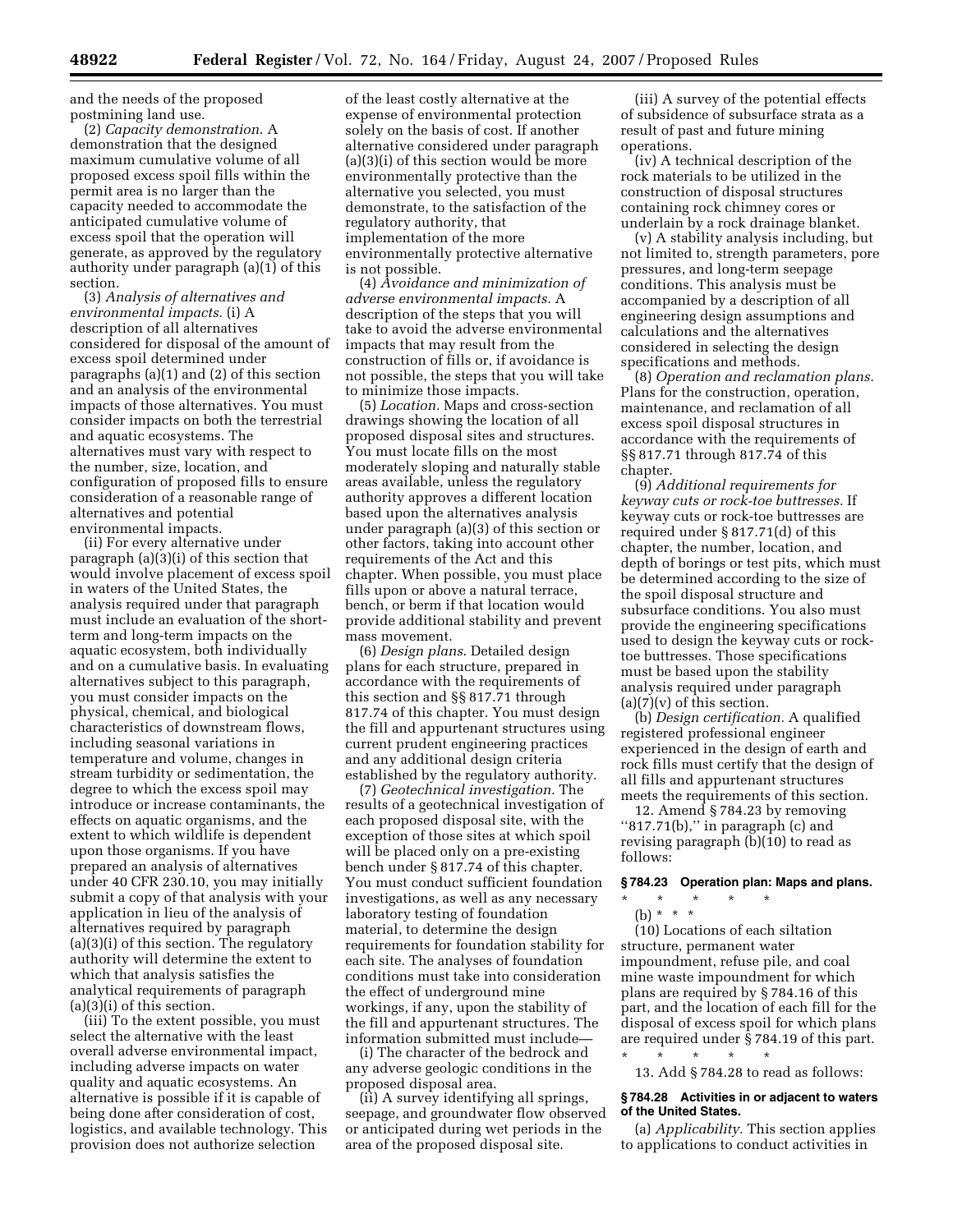waters of the United States or on the surface of lands within 100 feet of waters of the United States to the extent that those waters are regulated under the Clean Water Act, 33 U.S.C. 1311, 1362.

(b) *Mapping requirements.* Maps prepared under §§ 783.25, 784.14(b)(2), or 784.23 of this chapter must identify and delineate all—

(1) Waters of the United States within the proposed permit area.

(2) Waters of the United States within the adjacent area, as that term is defined in § 701.5 of this chapter.

(3) Lands within the proposed permit area that lie within 100 feet, measured horizontally, of any waters of the United States.

(c) *Application requirements for variance from prohibition on disturbance.* If you propose to conduct an activity that is subject to the prohibition of § 817.57(a) of this chapter on the surface of any lands delineated under paragraph (b)(3) of this section, your application must describe any measures that you propose to implement in lieu of maintaining a 100 foot undisturbed buffer between surface activities and waters of the United States, including the extent of any lesser buffer that you propose to maintain between surface activities and waters of the United States, and explain how the proposed measures constitute the best technology currently available to—

(1) Prevent the contribution of additional suspended solids to streamflow or runoff outside the permit area to the extent possible; and

(2) Minimize disturbances and adverse impacts on fish, wildlife, and related environmental values to the extent possible.

(d) *Approval requirements for variance from prohibition on disturbance.* Before approving any measures proposed under paragraph (c) of this section, the regulatory authority must determine that those measures—

(1) Would be no less effective in meeting the requirements of the regulatory program than the prohibition in § 817.57(a) of this chapter on disturbance of the surface of lands within 100 feet of waters of the United States; and

(2) Constitute the best technology currently available to—

(i) Prevent the contribution of additional suspended solids to streamflow or runoff outside the permit area to the extent possible; and

(ii) Minimize disturbances and adverse impacts on fish, wildlife, and related environmental values to the extent possible.

(e) *Requirements for activities not subject to prohibition on disturbance.*  For activities not subject to the prohibition in § 817.57(a) of this chapter, if you propose to conduct any surface activities in waters of the United States or that would disturb the surface of lands within 100 feet of waters of the United States, your application must demonstrate, and the regulatory authority must find, that, to the extent possible, you will utilize the best technology currently available in accordance with §§ 817.41(d) and 817.97(a) of this chapter, as required by §§ 784.14(g) and 784.21(b) of this part.

(f) *Relationship to the Clean Water Act.* (1) In all cases, your application must identify the authorizations and certifications that you anticipate will be needed under sections 401, 402, and 404 of the Clean Water Act, 33 U.S.C. 1341, 1342, and 1344, and describe the steps that you have taken or will take to procure those authorizations and certifications.

(2) The regulatory authority will process your application and may issue the permit before you obtain all necessary authorizations and certifications under the Clean Water Act, 33 U.S.C. 1251 et seq., provided your application meets all applicable requirements of subchapter G of this chapter. However, you may not initiate any activities for which Clean Water Act authorization or certification is required until you obtain all necessary authorizations and certifications.

# **PART 816—PERMANENT PROGRAM PERFORMANCE STANDARDS— SURFACE MINING ACTIVITIES**

14. The authority citation for part 816 is revised to read as follows:

**Authority:** 30 U.S.C. 1201 *et seq.* 

15. Section 816.10 is revised to read as follows:

### **§ 816.10 Information collection.**

In accordance with 44 U.S.C. 3501 *et seq.*, the Office of Management and Budget (OMB) has approved the information collection requirements of this part and assigned clearance number 1029–0047. Collection of this information is required under section 515 of SMCRA, which provides that permittees conducting surface coal mining and reclamation operations must meet all applicable performance standards of the regulatory program approved under the Act. The regulatory authority uses the information collected to ensure that surface mining activities are conducted in compliance with the requirements of the applicable regulatory program. Persons intending

to conduct such operations must respond to obtain a benefit. A Federal agency may not conduct or sponsor, and you are not required to respond to, a collection of information unless it displays a currently valid OMB control number.

16. In § 816.11, revise paragraph (e) to read as follows:

#### **§ 816.11 Signs and markers.**

\* \* \* \* \* (e) *Buffer markers.* The boundaries of any buffer to be maintained between surface mining activities and waters of the United States in accordance with §§ 780.28 and 816.57 of this chapter must be clearly marked to avoid disturbance by surface mining activities.

\* \* \* \* \* 17. In § 816.43, revise paragraphs (a)(3), (b)(1), and (b)(4); and add paragraph (b)(5) to read as follows:

#### **§ 816.43 Diversions.**

# $(a) * * * *$

(3) You, the permittee or operator, must—

(i) Promptly remove temporary diversions when no longer needed to achieve the purpose for which they were authorized.

(ii) Restore the land disturbed by the removal process in accordance with this part.

(iii) Before removing diversions, modify or remove downstream watertreatment facilities previously protected by the diversion as necessary to prevent overtopping or failure of the facilities.

(iv) Maintain water-treatment facilities as otherwise required.

- \* \* \* \* \*
	- (b) \* \* \*

(1) The regulatory authority may approve the diversion of perennial or intermittent streams within the permit area if the diversion is located, designed, constructed, and maintained using the best technology currently available to minimize adverse impacts to fish, wildlife, and related environmental values to the extent possible.

\* \* \* \* \*

(4) A permanent stream-channel diversion or a stream channel reclaimed after the removal of a temporary diversion must be designed and constructed using natural channel design techniques so as to restore or approximate the premining characteristics of the original stream channel, including the natural riparian vegetation and the natural hydrological characteristics of the original stream, to promote the recovery and enhancement of the aquatic habitat and to minimize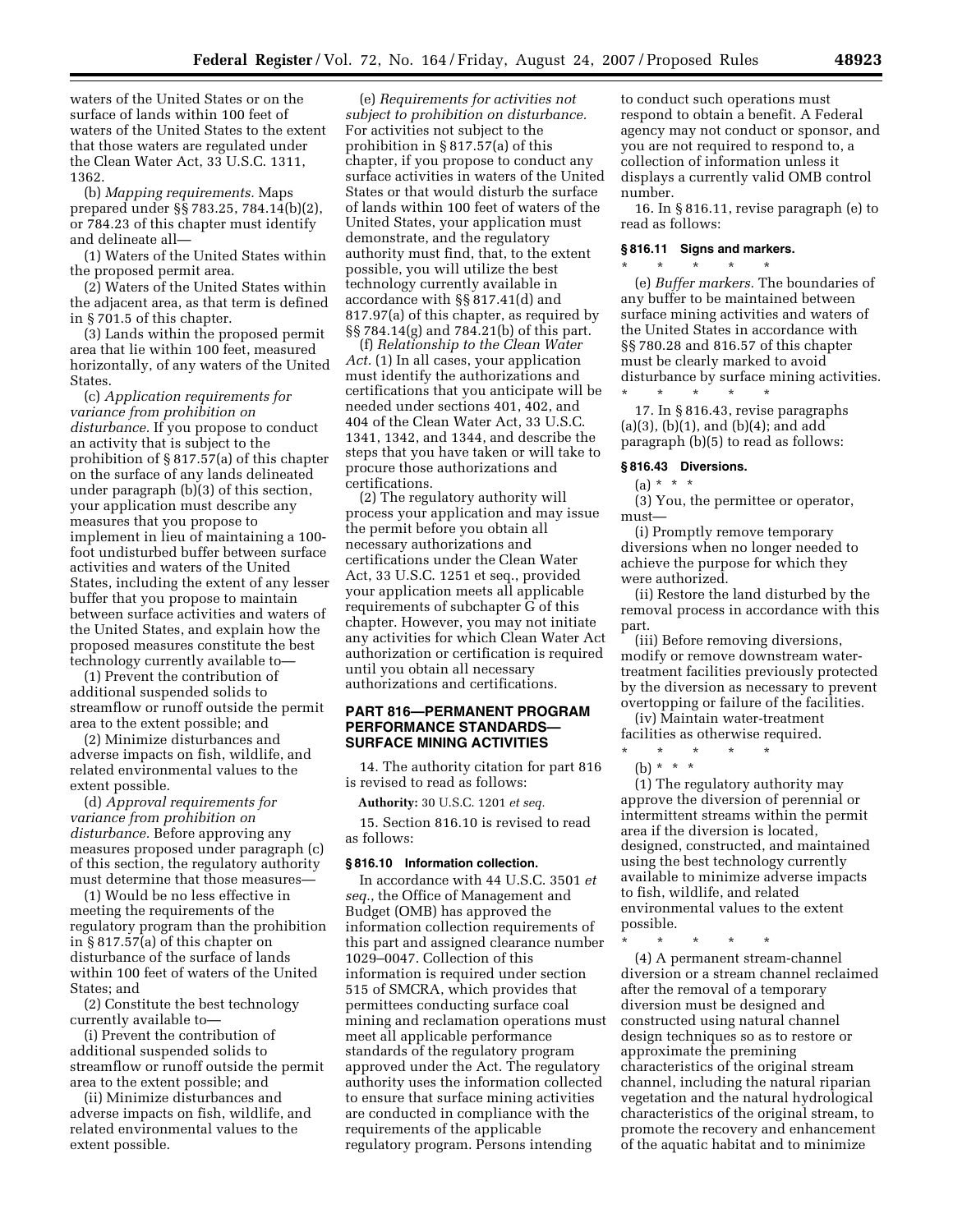adverse alteration of stream channels on and off the site, including channel deepening or enlargement, to the extent possible.

(5) A qualified registered professional engineer must certify the design and construction of all diversions of perennial and intermittent streams and all stream restorations as meeting the design and construction requirements of this section and any design criteria set by the regulatory authority.

\* \* \* \* \*

## **§ 816.46 [Amended]**

18. In § 816.46, remove paragraph (b)(2) and redesignate paragraphs (b)(3) through  $(b)(6)$  as  $(b)(2)$  through  $(b)(5)$ , respectively.

19. Revise § 816.57 to read as follows:

#### **§ 816.57 Hydrologic balance: Activities in or adjacent to waters of the United States.**

(a) *Prohibition.* You, the permittee or operator, may not conduct surface mining activities that would disturb the surface of land within 100 feet, measured horizontally, of waters of the United States, unless—

(1) The permit authorizes you to do so under § 780.28 of this chapter; or

(2) The provisions of paragraph (b) of this section apply to those activities.

(b) *Exceptions.* The prohibition in paragraph (a) of this section does not apply to the following surface mining activities—

(1) Mining through waters of the United States. You must comply with all other applicable requirements of the regulatory program, including the requirements of § 816.43(b) of this part if the mining involves the permanent or temporary diversion of a perennial or intermittent stream.

(2) Placement of bridge abutments, culverts, or other structures in or near waters of the United States to facilitate crossing of those waters. You must comply with all other applicable requirements of the regulatory program, including the requirements of §§ 816.150, 816.151, and 816.181 of this part, as appropriate.

(3) Construction of sedimentation pond embankments in waters of the United States. You must comply with all other applicable requirements of the regulatory program, including the requirements of § 816.45(a) of this part.

(4) Construction of excess spoil fills and coal mine waste disposal facilities in waters of the United States. You must comply with all other applicable requirements of the regulatory program, including the requirements of §§ 816.71(a) and (f) of this part for excess spoil fills and the requirements of §§ 816.81(a), 816.83(a), and 816.84 of

this part for coal mine waste disposal facilities.

(c) *Additional clarifications.* The activities listed in paragraph (b) of this section must comply with paragraphs  $(b)(10)(B)(i)$  and  $(b)(24)$  of section 515 of the Act and the regulations implementing those provisions of the Act, including—

(1) The requirement in  $§ 816.41(d)(1)$ of this part that surface mining activities be conducted according to the plan approved under § 780.21(h) of this chapter and that earth materials, ground-water discharges, and runoff be handled in a manner that prevents, to the extent possible using the best technology currently available, additional contribution of suspended solids to streamflow outside the permit area; and otherwise prevents water pollution.

(2) The requirement in § 816.45(a) that appropriate sediment control measures be designed, constructed, and maintained using the best technology currently available to prevent, to the extent possible, additional contributions of sediment to streamflow or to runoff outside the permit area.

(3) The requirement in § 816.97(a) of this part that the operator must, to the extent possible using the best technology currently available, minimize disturbances and adverse impacts on fish and wildlife and related environmental values and achieve enhancement of those resources where practicable.

(d) *Clean Water Act requirements.*  You may not initiate any activities under paragraph (b) of this section until you obtain all necessary certifications and authorizations under sections 401, 402, and 404 of the Clean Water Act, 33 U.S.C. 1341, 1342, and 1344.

20. In § 816.71, revise paragraphs (a) through (d) to read as follows:

### **§ 816.71 Disposal of excess spoil: General requirements.**

(a) *General.* You, the permittee or operator, must place excess spoil in designated disposal areas within the permit area in a controlled manner to—

(1) Minimize the adverse effects of leachate and surface water runoff from the fill on surface and ground waters;

(2) Ensure mass stability and prevent mass movement during and after construction;

(3) Ensure that the final fill is suitable for reclamation and revegetation compatible with the natural surroundings and the approved postmining land use; and

(4) Minimize disturbances to and adverse impacts on fish, wildlife, and related environmental values to the extent possible, using the best technology currently available.

(b) *Static safety factor.* The fill must be designed and constructed to attain a minimum long-term static safety factor of 1.5. The foundation and abutments of the fill must be stable under all conditions of construction.

(c) *Compliance with permit.* You, the permittee or operator, must construct the fill in accordance with the design and plans submitted under § 780.35 of this chapter and approved as part of the permit.

(d) *Special requirement for steepslope conditions.* When the slope in the disposal area exceeds 2.8h:1v (36 percent), or any lesser slope designated by the regulatory authority based on local conditions, you, the permittee or operator, must construct keyway cuts (excavations to stable bedrock) or rocktoe buttresses to ensure fill stability.

\* \* \* \* \*

# **PART 817—PERMANENT PROGRAM PERFORMANCE STANDARDS— UNDERGROUND MINING ACTIVITIES**

21. The authority citation for part 817 continues to read as follows:

**Authority:** 30 U.S.C. 1201 *et seq.* 

22. Section 817.10 is revised to read as follows:

#### **§ 817.10 Information collection.**

In accordance with 44 U.S.C. 3501 *et seq.*, the Office of Management and Budget (OMB) has approved the information collection requirements of this part and assigned clearance number 1029–0047. Collection of this information is required under section 516 of SMCRA, which provides that permittees conducting underground coal mining operations must meet all applicable performance standards of the regulatory program approved under the Act. The regulatory authority uses the information collected to ensure that underground mining activities are conducted in compliance with the requirements of the applicable regulatory program. Persons intending to conduct such operations must respond to obtain a benefit. A Federal agency may not conduct or sponsor, and you are not required to respond to, a collection of information unless it displays a currently valid OMB control number.

23. In § 817.11, revise paragraph (e) to read as follows:

#### **§ 817.11 Signs and markers.**

\* \* \* \* \* (e) *Buffer zone markers.* The boundaries of any buffer to be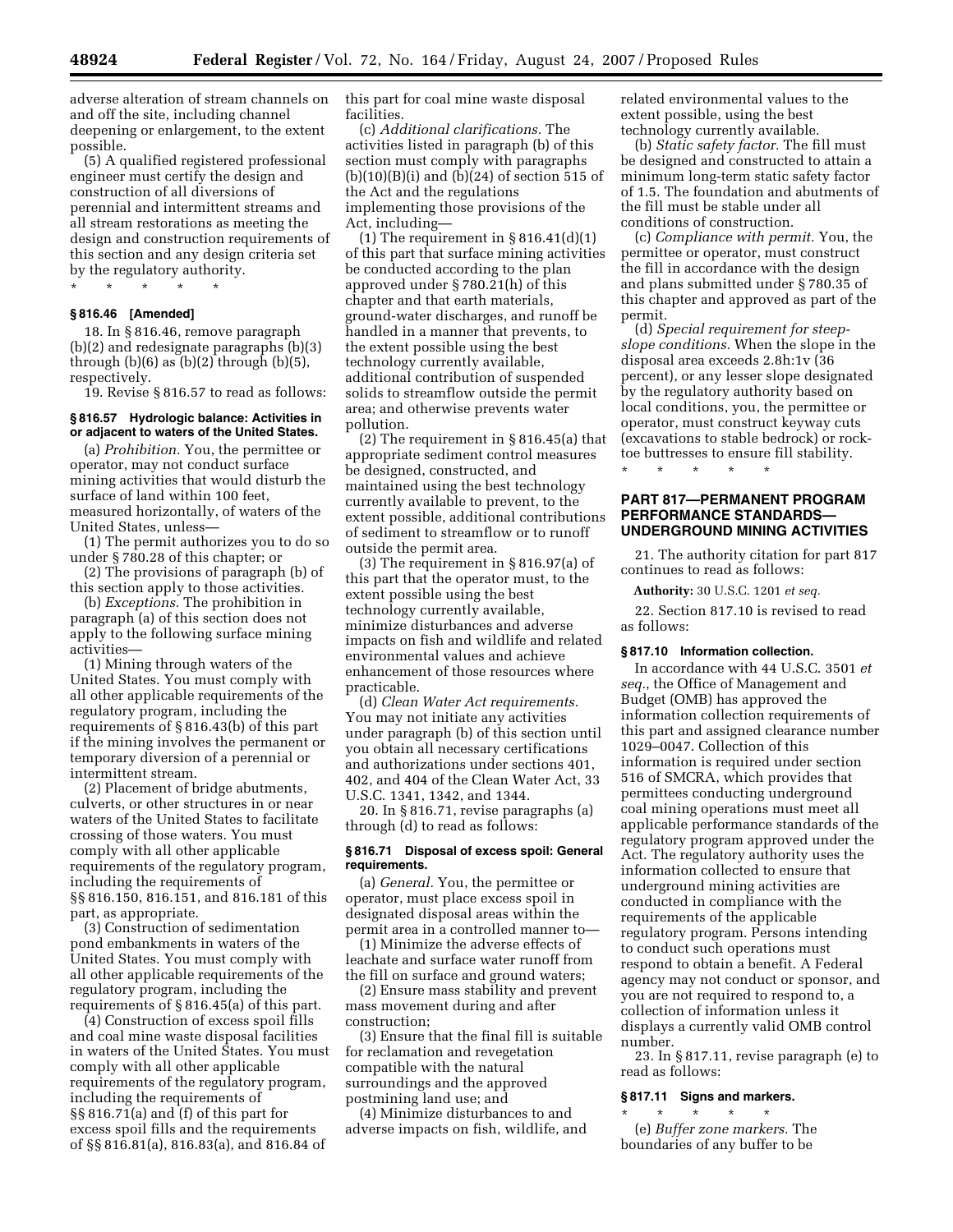maintained between surface activities and waters of the United States in accordance with §§ 784.28 and 817.57 of this chapter must be clearly marked to avoid disturbance by surface operations and facilities.

\* \* \* \* \*

24. In § 817.43, revise paragraphs (a)(3), (b)(1), and (b)(4); and add paragraph (b)(5) to read as follows:

### **§ 817.43 Diversions.**

 $(a) * * * *$ 

(3) You, the permittee or operator, must—

(i) Promptly remove temporary diversions when no longer needed to achieve the purpose for which they were authorized.

(ii) Restore the land disturbed by the removal process in accordance with this part.

(iii) Before diversions are removed, modify or remove downstream watertreatment facilities previously protected by the diversion as necessary to prevent overtopping or failure of the facilities.

(iv) Maintain water-treatment facilities as otherwise required.

- \* \* \* \* \*
- (b) \* \* \*

(1) The regulatory authority may approve the diversion of perennial or intermittent streams within the permit area if the diversion is located, designed, constructed, and maintained using the best technology currently available to minimize adverse impacts to fish, wildlife, and related environmental values to the extent possible.

\* \* \* \* \*

(4) A permanent stream-channel diversion or a stream channel reclaimed after the removal of a temporary diversion must be designed and constructed using natural channel design techniques so as to restore or approximate the premining characteristics of the original stream channel, including the natural riparian vegetation and the natural hydrological characteristics of the original stream, to promote the recovery and enhancement of the aquatic habitat and to minimize adverse alteration of stream channels on and off the site, including channel deepening or enlargement, to the extent possible.

(5) A qualified registered professional engineer must certify the design and construction of all diversions of perennial and intermittent streams and all stream restorations as meeting the design and construction requirements of this section and any design criteria set by the regulatory authority.

\* \* \* \* \*

#### **§ 817.46 [Amended]**

25. In § 817.46, remove paragraph (b)(2) and redesignate paragraphs (b)(3) through  $(b)(7)$  as  $(b)(2)$  through  $(b)(6)$ , respectively.

26. Revise § 817.57 to read as follows:

### **§ 817.57 Hydrologic balance: Activities in or adjacent to waters of the United States.**

(a) *Prohibition.* You, the permittee or operator, may not conduct surface activities that would disturb the surface of land within 100 feet, measured horizontally, of waters of the United States, unless—

(1) The permit authorizes you to do so under § 784.28 of this chapter; or

(2) The provisions of paragraph (b) of this section apply to those activities.

(b) *Exceptions.* The prohibition in paragraph (a) of this section does not apply to the following surface activities—

(1) Mining through waters of the United States. You must comply with all other applicable requirements of the regulatory program, including the requirements of § 817.43(b) of this part if the mining involves the permanent or temporary diversion of a perennial or intermittent stream.

(2) Placement of bridge abutments, culverts, or other structures in or near waters of the United States to facilitate crossing of those waters. You must comply with all other applicable requirements of the regulatory program, including the requirements of §§ 817.150, 817.151, and 817.181 of this part, as appropriate.

(3) Construction of sedimentation pond embankments in waters of the United States. You must comply with all other applicable requirements of the regulatory program, including the requirements of § 817.45(a) of this part.

(4) Construction of excess spoil fills and coal mine waste disposal facilities in waters of the United States. You must comply with all other applicable requirements of the regulatory program, including the requirements of §§ 817.71(a) and (f) of this part for excess spoil fills and the requirements of §§ 817.81(a), 817.83(a), and 817.84 of this part for coal mine waste disposal facilities.

(c) *Additional clarifications.* The activities listed in paragraph (b) of this section must comply with paragraphs  $(b)(9)(B)$  and  $(b)(11)$  of section 516 of the Act and the regulations implementing those provisions of the Act, including—

(1) The requirement in  $\S 817.41(d)(1)$ of this part that surface activities be conducted according to the plan approved under § 784.14(g) of this chapter and that earth materials, ground-water discharges, and runoff be

handled in a manner that prevents, to the extent possible using the best technology currently available, additional contribution of suspended solids to streamflow outside the permit area; and otherwise prevents water pollution.

(2) The requirement in § 817.45(a) that appropriate sediment control measures be designed, constructed, and maintained using the best technology currently available to prevent, to the extent possible, additional contributions of sediment to streamflow or to runoff outside the permit area.

(3) The requirement in § 817.97(a) of this part that the operator must, to the extent possible using the best technology currently available, minimize disturbances and adverse impacts on fish and wildlife and related environmental values and achieve enhancement of those resources where practicable.

(d) *Clean Water Act requirements.*  You may not initiate any activities under paragraph (b) of this section until you obtain all necessary certifications and authorizations under sections 401, 402, and 404 of the Clean Water Act, 33 U.S.C. 1341, 1342, and 1344.

27. In § 817.71, remove paragraph (k) and revise paragraphs (a) through (d) to read as follows:

## **§ 817.71 Disposal of excess spoil: General requirements.**

(a) *General.* You, the permittee or operator, must place excess spoil in designated disposal areas within the permit area in a controlled manner to—

(1) Minimize the adverse effects of leachate and surface water runoff from the fill on surface and ground waters;

(2) Ensure mass stability and prevent mass movement during and after construction;

(3) Ensure that the final fill is suitable for reclamation and revegetation compatible with the natural surroundings and the approved postmining land use; and

(4) Minimize disturbances to and adverse impacts on fish, wildlife, and related environmental values to the extent possible, using the best technology currently available.

(b) *Static safety factor.* The fill must be designed and constructed to attain a minimum long-term static safety factor of 1.5. The foundation and abutments of the fill must be stable under all conditions of construction.

(c) *Compliance with permit.* You, the permittee or operator, must construct the fill in accordance with the design and plans submitted under § 784.19 of this chapter and approved as part of the permit.